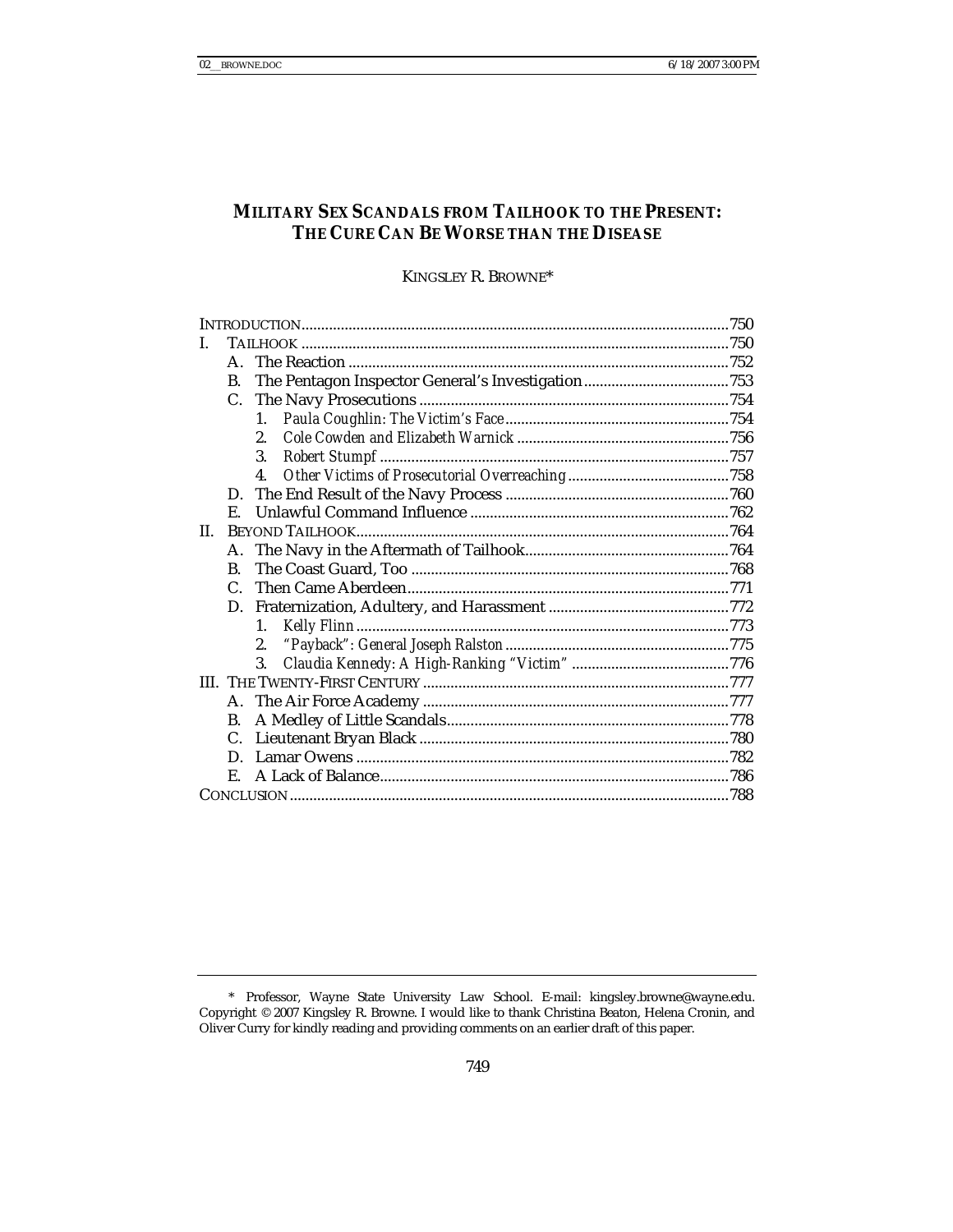#### **INTRODUCTION**

Over three decades after the birth of the All-Volunteer Force and integration of the service academies, and over a decade since some combat positions—including aviation and service on warships—were opened to women, sexual integration of the military continues to be fraught with controversy.<sup>1</sup> Differences in physical strength and in a variety of psychological characteristics make the sexes differently suited to both combat and non-combat positions. Apart from these individual differences between men and women, interpersonal dynamics between men and women can imperil the cohesion of military units in a number of ways, and the military's response to these dynamics can imperil cohesion even more.

The subject of sex—that is, sexual relations—is an integral part of the story of integration of women into the military. It is a fact of life that, when large numbers of reproductive-aged men and women are brought together, there will be a fair amount of sexual behavior, a fair amount of unwanted sexual attention, and, especially unfortunately, some sexual coercion. The military is not unique in this respect. The same can be said for, say, universities, corporations, and bars. A number of attributes of the military present special challenges, however, including the existence of a formal rank structure, the fact that the military is an inherently masculine enterprise, $^{2}$  and the centralized—and often politicized mechanisms for responding to sexual issues at the level of the service, the Department of Defense, and Congress.

As harmful as sexual behavior sometimes can be, the military's reaction to it can be even worse. It is fair to say that a characteristic response to sexual issues by military overseers has been to label men as sexual predators who require punishment and to label women as victims who require counseling (at most), irrespective of the willingness with which women participated in the challenged activities. The military's reaction to sexual scandals—often driven by political pressures operating on the military's civilian leadership and its congressional overseers—has been a repeated source of military morale problems.

#### I. TAILHOOK

Perhaps the "granddaddy" of all military sex scandals was the one arising out of the September 1991 convention of the Tailhook Association, which was held at the Hilton Hotel in Las Vegas. The association, which gets its name from the hook on the rear of a plane that snags the arresting wire on an aircraft-carrier flight deck, is a private association of active-duty and retired Navy and Marine aviators.<sup>3</sup> Although the 1991 convention has by now acquired the reputation of

<sup>1</sup>*. See generally* KINGSLEY BROWNE, CO-ED COMBAT: SHOULD WOMEN FIGHT THE NATION'S WARS? (forthcoming Nov. 2007).

<sup>2</sup>*. Id.*

 <sup>3.</sup> Rowan Scarborough, *10,000 Navy Jobs Cut: The Reason*—*Tailhook or Politics?*, WASH. TIMES, June 30, 1992, at A1 [hereinafter Scarborough, *10,000 Navy Jobs Cut*].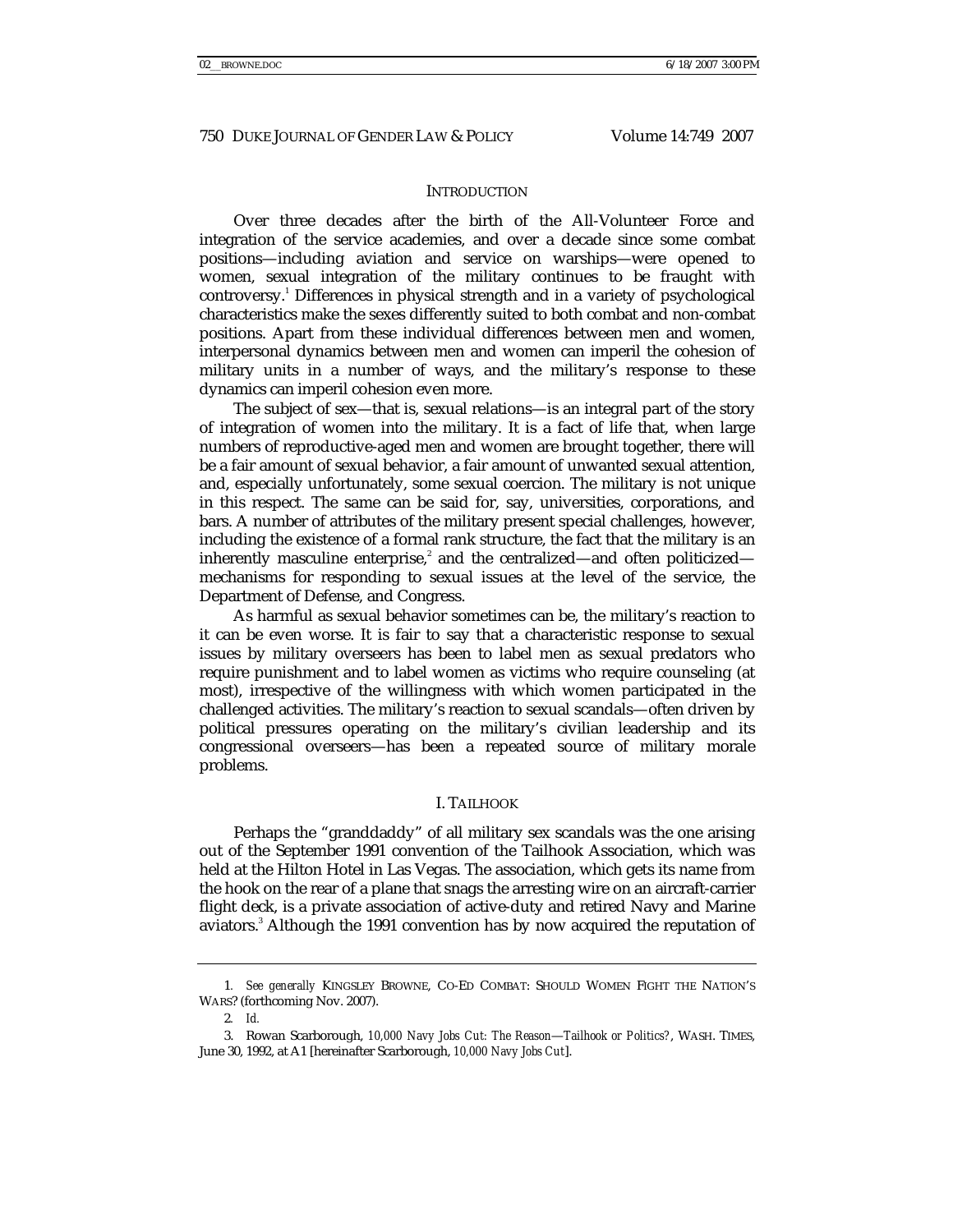an out-of-control fraternity party from *Animal House*—a reputation not wholly undeserved—it also served the more serious function of a professional association, including symposia on aviation issues and providing aviators the opportunity to mingle with their superiors.<sup>4</sup> The events for which the convention has come to be known were not themselves sponsored by the Association, but rather by individual members and their flight squadrons. In all, about 4,000 participants attended this Tailhook convention (the first since the military's dazzling success in the 1991 Gulf War), including thirty-two activeduty Navy admirals and Marine generals.<sup>5</sup>

The story is a familiar one that has been told many times, often being embellished in the retelling. On Friday and Saturday of the convention, "hospitality suites" hosted by various flight squadrons were the scene of what can accurately be described as debauchery.<sup>6</sup> The activities included performances by female strippers, sexual interaction with these strippers,<sup>7</sup> drinking "belly/navel shots,"<sup>8</sup> which entails men drinking alcohol out of women's navels, "butt biting"<sup>9</sup> and leg shaving,<sup>10</sup> which are what they sound like, and "ball walking," which consisted of fully clothed male officers walking around with their genitals exposed.<sup>11</sup> The activities spread into the third-floor hall linking the suites. The most infamous of the activities occurred on Saturday night. A "gauntlet" (or "gantlet")—a double line of male aviators, one on each side of the hallway—was set up, and those women who had the fortune or misfortune, depending upon their preferences, of finding themselves in the hallway were fondled and groped as they walked past the men. $12$ 

One of those women was Paula Coughlin, an admiral's aide who claimed that she had been victimized in the gauntlet.<sup>13</sup> Depending upon whose version of the story is believed, she reported this activity to her boss within a day or a couple of weeks, and the Chief of Naval Aviation learned of the event sometime shortly after that.<sup>14</sup> Although the convention took place in early September, it did not make the news until late October,<sup>15</sup> at about the same time that the nation was transfixed by allegations of sexual harassment by Anita Hill against Supreme Court nominee Clarence Thomas.<sup>16</sup>

6*. Id.* at 25–27.

- 8*. Id.* at 69.
- 9*. Id.* at 15–17.
- 10*. Id.* at 67–69.

 15. John Lancaster, *Navy "Gantlet" Probed: Sex Harassment Alleged at Fliers' Convention*, WASH. POST, Oct. 30, 1991, at A1.

 16. Dan Balz, *Thomas Hearings Resonate Across U.S.: Harassment Controversy Highlights Political, Cultural, Class Divisions*, WASH. POST, Oct. 17, 1991, at A1.

 <sup>4.</sup> OFFICE OF THE INSPECTOR GEN., THE TAILHOOK REPORT 15–17 (1993) [hereinafter TAILHOOK REPORT].

<sup>5</sup>*. Id.* at 17, 90.

<sup>7</sup>*. Id.* at 74.

<sup>11</sup>*. Id.* at 61–65.

<sup>12</sup>*. Id.* at 37–54.

<sup>13</sup>*. Id.* at 213–16.

 <sup>14.</sup> GREGORY L. VISTICA, FALL FROM GLORY: THE MEN WHO SANK THE U.S. NAVY 339–40 (1997).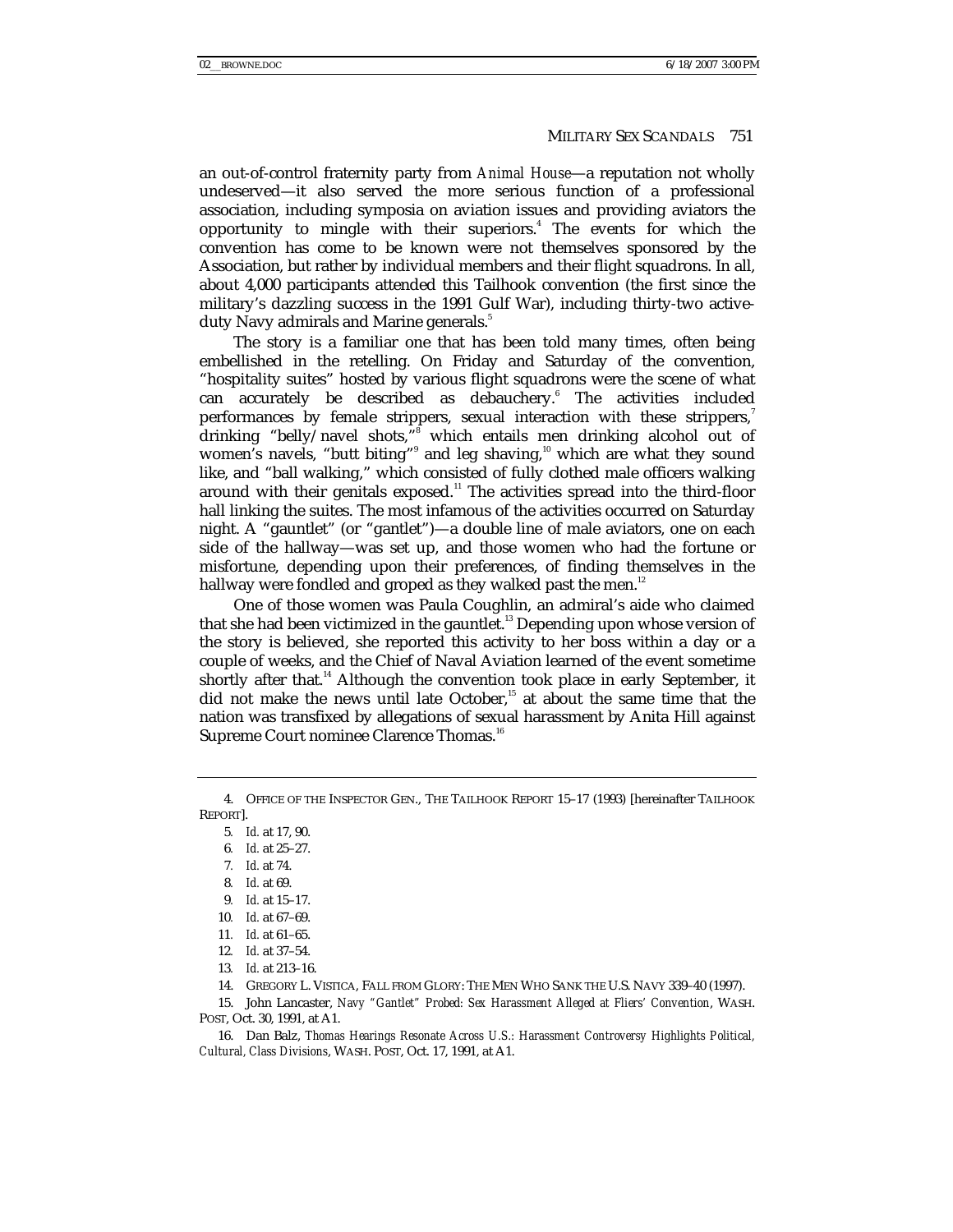#### A. The Reaction

The reaction of the Navy and Congress to the Tailhook mess converted an out-of-control party into a career-killer for hundreds of Navy personnel and a morale-killer for thousands of others. The Navy's initial response was to assign investigatory responsibility to its Inspector General and the Naval Investigative Service. This investigation turned up many incidents of inappropriate behavior but little in the way of identifiable suspects. Few women were able to identify their assailants, and few of the men attending the convention provided useful information. Although some attributed the aviators' reticence to a conspiracy, Jean Zimmerman suggests that no conspiracy was even necessary. Most of these aviators had gone through Survival, Evasion, Resistance, and Escape ("SERE") training, she argues, and were well-versed in ways to avoid providing useful information to interrogators.<sup>17</sup> The failure of the investigation to produce suspects to match the lurid facts it uncovered led to charges of "cover-up." Navy Secretary H. Lawrence Garrett, III, resigned and was replaced by Sean O'Keefe as Acting Secretary, who was quick to announce that "we get it."<sup>18</sup>

The political reaction to the case—and to the perceived Navy cover-up was intense. The Chairman of the Defense Appropriations Subcommittee, Rep. John Murtha—who has more recently earned a measure of fame for his call for immediate withdrawal from Iraq—announced that his subcommittee was cutting 10,000 Navy jobs in retaliation for the Navy's handling of the scandal.<sup>19</sup> The Senate Armed Services Committee put a hold on promotions of about 4,500 Navy and Marine Corps officers until it could be determined which ones were associated with the Tailhook convention.<sup>20</sup>

Advocates of an expanded combat role for women seized on Tailhook to argue—somewhat irrationally, if one thinks about it—that the scandal proved the necessity of placing women into combat positions. Opening such positions to women would result in their receiving greater respect from their male colleagues, they argued, making women's abuse at the hands of their colleagues less likely.<sup>21</sup> Others drew the opposite conclusion, asking how women are going to stand up to the enemy if they require intervention of Congress and the Pentagon to protect them from their peers.<sup>22</sup> As one columnist suggested, "If a grown woman can't handle some friendly drunks in a public place, then she's hardly qualified to command men in the much more serious and stressful environment of war."<sup>23</sup> Or, as Elaine Donnelly of the Center for Military Readiness put it, the argument is that "military women must be exposed to

 <sup>17.</sup> JEAN ZIMMERMAN, TAILSPIN: WOMEN AT WAR IN THE WAKE OF TAILHOOK 67–79 (1995).

 <sup>18.</sup> Melissa Healy, *Pentagon Blasts Navy's Tailhook Investigation*, L.A. TIMES, Sept. 25, 1992, at A1.

 <sup>19.</sup> Scarborough, *10,000 Navy Jobs Cut*, *supra* note 3.

<sup>20</sup>*. Id.*

 <sup>21.</sup> Letta Tayler, *Operation Parity: Assaults Renew Debate on Role of Women*, NEWSDAY, July 27, 1992, at 6.

 <sup>22.</sup> John Lancaster, *Reports of Sexual Assaults Add Fuel to Debate over Women in Combat: Partisans on Both Sides Find Ammunition in Tailhook, Other Incidents*, WASH. POST, July 14, 1992, at A3.

 <sup>23.</sup> Charley Reese, *Women in Navy Should Handle Their Own Personal Problems*, ORLANDO SENTINEL, July 7, 1992, at A8.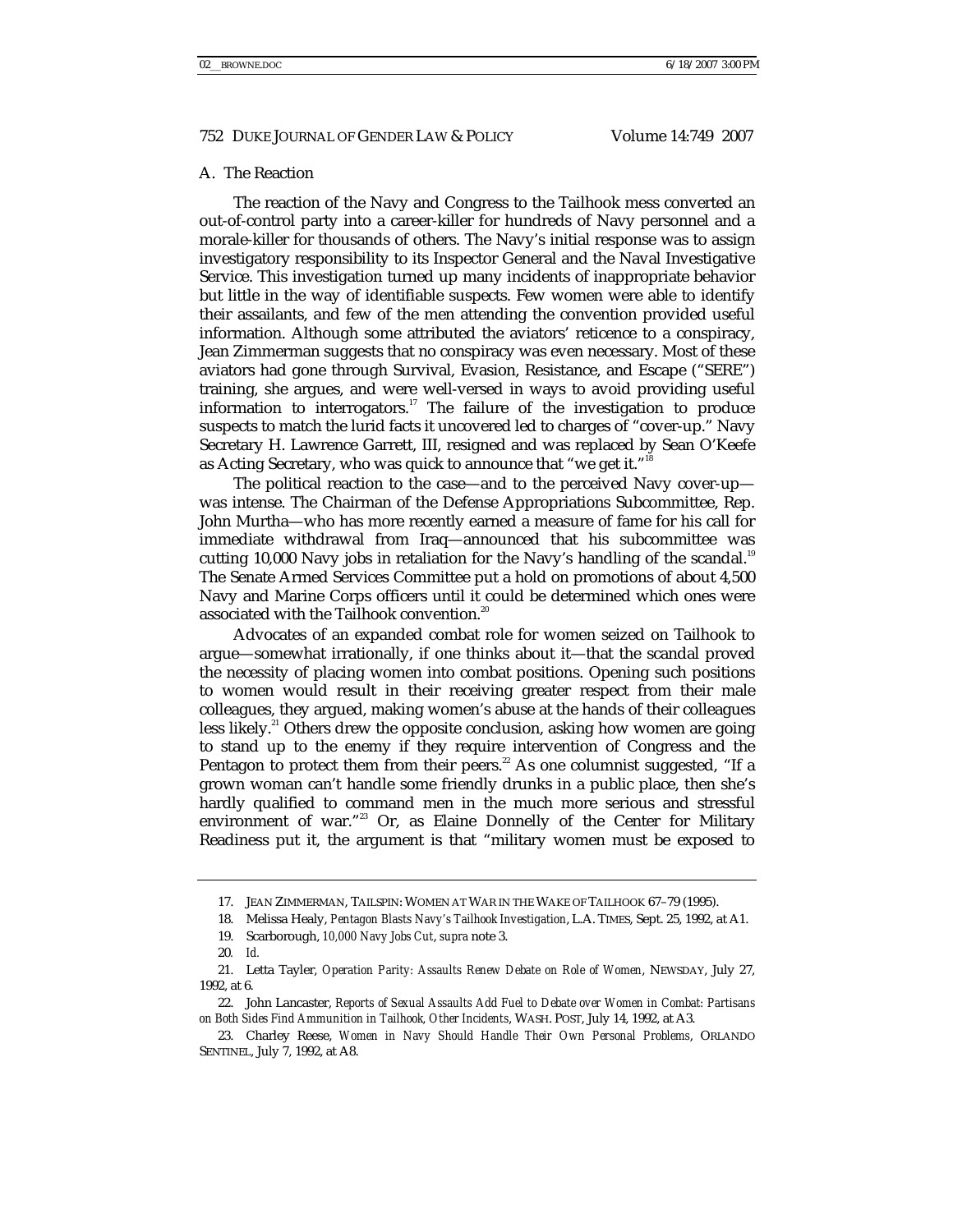thugs behind enemy lines in order to protect them from drunken comrades at home."<sup>24</sup>

Make no mistake: The third floor of the Hilton Hotel was not a place one would like his daughter, his wife, his girlfriend, his sister, or his mother to be (or, for that matter, his son, his brother, or his father). Unquestionably, sexual misconduct occurred that reflected poorly on the Navy and, at a minimum, warranted administrative punishment of some of the participants. The investigation, however, went far beyond any reasonable bounds. The approach of the Navy and of its congressional overseers was to view all complaints as well-founded, all of the women involved as victims (whether or not they viewed themselves that way), and all of the men who attended the convention (and many who did not) as oppressors of women.

#### B. The Pentagon Inspector General's Investigation

Dissatisfaction with the Navy IG's investigation led to assignment of investigatory responsibility to the Department of Defense Inspector General, with the investigation being headed by Deputy IG Derek J. Vander Schaaf.<sup>25</sup> It was clear from the outset that the Pentagon Inspector General's Office had no taste for the kind of accusations of cover-up that sank Secretary Garrett. The Pentagon IG's investigation and subsequent Navy prosecutions were often and not unfairly—compared to "witch hunts,"<sup>26</sup> "inquisitions,"<sup>27</sup> and "Star Chamber" proceedings.<sup>28</sup>

The Inspector General's report identified 140 Navy and Marine officers, eighty-three female victims, and seven male victims, $29$  although the male "victims"—even ones who claimed to have been subjected to sexual groping by women—were never mentioned again. The investigation clearly demonstrated that the IG was more concerned about avoiding criticism for being too lax than avoiding criticism for being unfair. In Paula Coughlin's later civil trial against the Hilton, the judge refused to allow the IG report to be admitted, finding that it was "largely conclusory and based on hearsay and double hearsay indicating its lack of trustworthiness."<sup>30</sup> One need not feel too sorry for Coughlin, however, as she was awarded \$6.7 million by the jury (reduced by the judge to \$5.2

 <sup>24.</sup> Elaine Donnelly, *The Tailhook Scandals: How the Navy's Sexual Harassment Investigation Case Was Mishandled*, NAT'L REV., Mar. 7, 1994, at 59.

 <sup>25.</sup> Bill Gertz, *140 Implicated in Tailhook Report: Navy Leadership "Breakdown" Cited*, WASH. TIMES, Apr. 24, 1993, at A1 [hereinafter Gertz, *140 Implicated*].

 <sup>26.</sup> Rowan Scarborough, *Open Season on Navy: Scandal Gives Hill Ammunition*, WASH. TIMES, July 20, 1992, at A1.

 <sup>27.</sup> Philip Gold, *This Is Not the Navy I Knew . . . but it Was Adm. Boorda's Navy*, WASH. TIMES, May 21, 1996, at A15.

 <sup>28.</sup> Paul C. Roberts, *Military Loyalties vs. Sexual Politics*, WASH. TIMES, Mar. 9, 1994, at A16.

 <sup>29.</sup> Gertz, *140 Implicated*, *supra* note 25.

 <sup>30.</sup> Rowan Scarborough, *Tailhook Report Barred at Civil Trial: Pentagon Probe "Not Trustworthy*,*"* WASH. TIMES, Sept. 6, 1994, at A1 [hereinafter Scarborough, *Tailhook Report Barred*].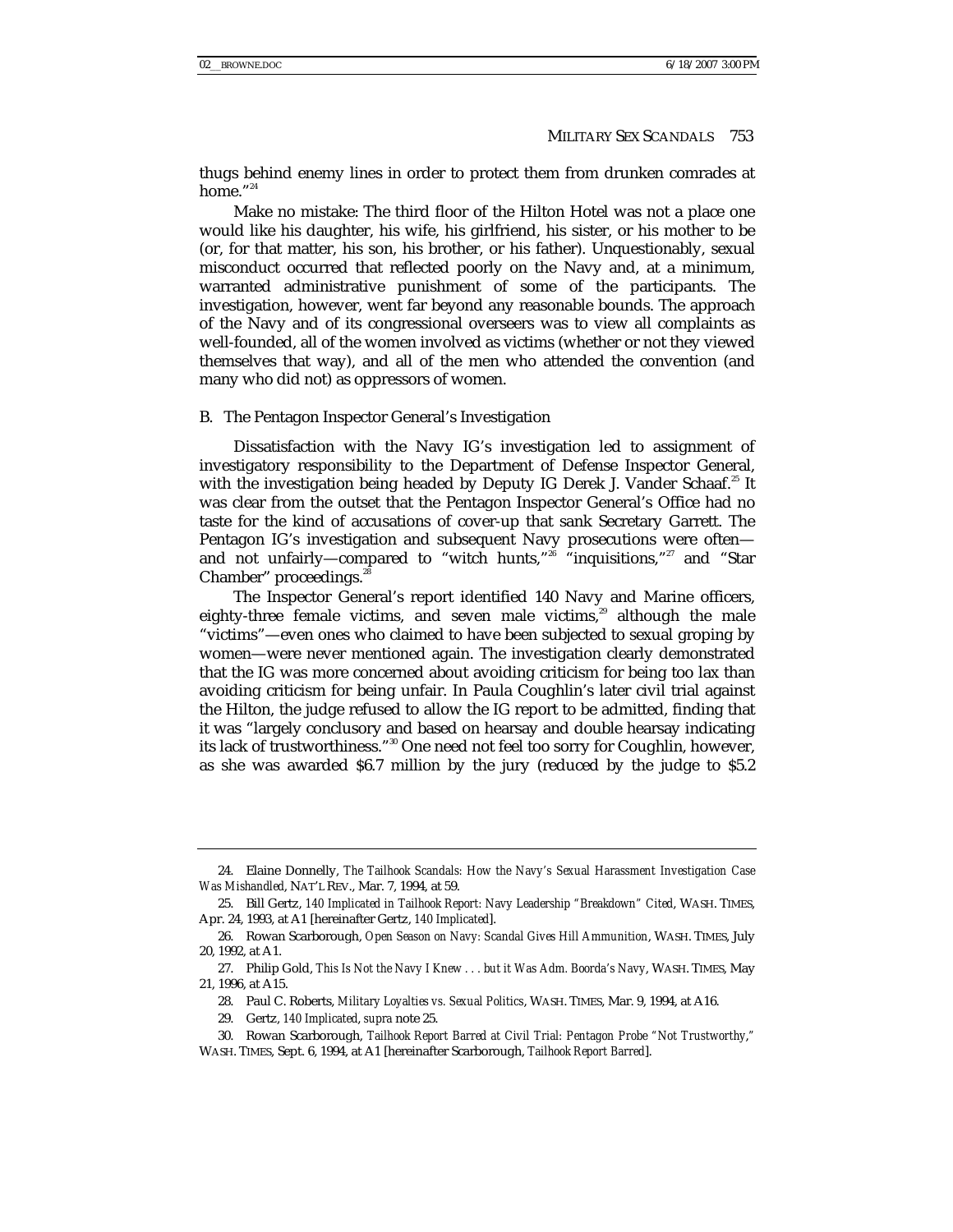million), in addition to the \$400,000 paid by the Tailhook Association to settle the case against it.<sup>31</sup>

Inspector General investigators engaged in conduct that can only be called abusive. Many officers were subjected to questions about whether they masturbated and the kind of sex they engaged in with their wives or girlfriends. Others were falsely told that a colleague had implicated them in misconduct, a common interrogation technique in civilian law enforcement but a dangerous one to use in a widespread fishing expedition among comrades in arms. Sowing the seeds of distrust among squadron-mates is a perilous course, and the technique contributed to the low morale already created by the investigation. As one Marine flier said,

When you're in combat, you depend on a lot of people, and one thing you don't want is people who might have to save you thinking you might be doing something behind their back. It's very dangerous to play people off of each other who rely on each other in combat.

Of course, the Tailhook investigation and the subsequent rush to put women in combat positions were never about military effectiveness.

#### C. The Navy Prosecutions

The Pentagon IG then passed the baton to the Navy for prosecution. Admiral Frank B. Kelso, Chief of Naval Operations, placed Admiral J. Paul Reason in charge of Navy prosecutions and Major General Charles Krulak (later Commandant of the Marine Corps) in charge of Marine prosecutions.<sup>33</sup> The Navy's approach to prosecutions turned out to be as heavy-handed as the IG's approach to investigations.

#### 1. *Paula Coughlin: The Victim's Face*

The poster girl for the Tailhook case was Paula Coughlin herself, "Victim Number 50" in the Inspector General's report. $34$  She alleged that she had come onto the third floor of the hotel on Saturday night and was immediately pulled into the gauntlet, and that men were groping her and trying to take off her panties. She says that she twice bit her primary attacker, who had grabbed her from behind, believing that she had drawn blood. She then was able to escape.

Coughlin subsequently picked out the picture of a Marine from a photographic array, identifying him as her attacker. The only problem was that the Marine pictured was a "ringer"—someone who had not attended the Tailhook convention. After being tipped off that the person she had identified had not even been at the convention, she then picked Marine Captain Gregory

 <sup>31.</sup> Patricia Brennan, *"She Stood Alone: The Tailhook Scandal": Did They Get Away with It?*, WASH. POST, May 21, 1995, at Y7.

 <sup>32.</sup> Rowan Scarborough, *Morale Shot down by Tailhook Probe: Fliers Humiliated by Sex Questions*, WASH. TIMES, March 22, 1993, at A1.

 <sup>33.</sup> Gertz, *140 Implicated*, *supra* note 25.

 <sup>34.</sup> TAILHOOK REPORT, *supra* note 4, at 213–16.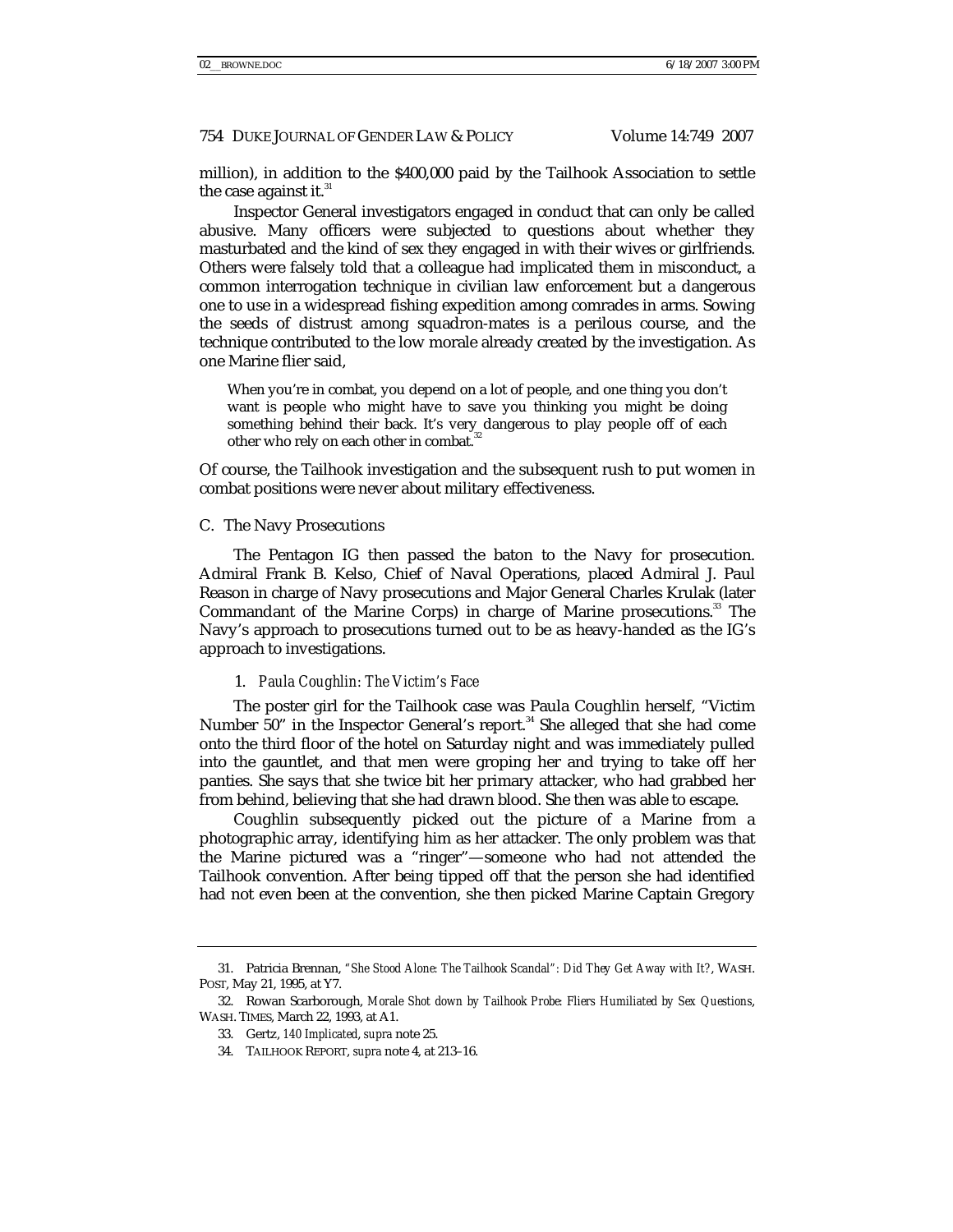Bonam out of a line-up.<sup>35</sup> He had been wearing a burnt-orange shirt, she claimed. Unfortunately for Coughlin, pictures from the event showed that Bonam had been wearing a green shirt with a distinctive pattern.<sup>36</sup> Moreover, Bonam had no scar on his arm, as would have been expected from Coughlin's description of the ferocity of her bite, and Bonam had alibi witnesses who placed him on the hotel terrace at the time of the attack. $37$  Also, a civilian witness had described Coughlin's assailant as being about five-foot-four, about nine inches shorter than Capt. Bonam.<sup>38</sup> None of this evidence was enough to spare Bonam from the efforts of Navy prosecutors, however.

It also turned out that Coughlin had been a willing participant in some of the "wrongful" activities. She claimed that her visit to the third floor on Saturday night had been her first. On Friday night, she asserted, she had been in her hotel room all evening, going to bed around  $9 \text{ p.m.}^{39}$  However, she was placed on the third floor on Friday night by the sworn testimony of four witnesses, including two female pilots, one of whom had lobbied alongside Coughlin on Capitol Hill for repeal of the ban on women flying in combat missions. According to one of the female pilots, she saw Coughlin getting her legs shaved. It caught her eye because "she was in her uniform, in her whites, and she had bare legs, you know, no hose on, and she had her skirt, you know, hiked up fairly high."<sup>40</sup> Although this pilot attempted to tell investigators from the Inspector General's office about Coughlin's activities, she said that they were not interested in hearing anything negative about Coughlin.

Indeed, it was established Defense Department policy that the investigation would not include misconduct by female officers, and even when eyewitness accounts were provided to investigators, they took no action.<sup>41</sup> For example, Lt. Rolando Diaz—nicknamed "the Barber of Seville"<sup>42</sup>—had told IG investigators that he had shaved Coughlin's legs and that she had shown her appreciation by signing a banner, "You made me see God. The Paulster." Despite Diaz's statements and the banner bearing her signature, which the IG had in its possession, the IG claimed not to have received any direct evidence that Coughlin had participated in any misconduct.<sup>43</sup> Although neither Coughlin nor any other woman whose legs he shaved was subjected to any discipline, Lt. Diaz faced a court-martial that could have resulted in a prison term and dismissal from the Navy. Before trial, he agreed to accept a non-judicial punishment,

 <sup>35.</sup> Bill Gertz, *Tailhook Defense Cites "Irregular" Investigation*, WASH. TIMES, Aug. 19, 1993, at A3.

 <sup>36.</sup> Rowan Scarborough, *Corps Urged to Drop Weak Tailhook Case*, WASH. TIMES, Oct. 4, 1993, at A1 [hereinafter Scarborough, *Corps Urged to Drop*].

 <sup>37.</sup> Bill Gertz, *Tailhook Suspect Calls ID Mistaken: Marine Flier Disputes Accuser's Tale*, WASH. TIMES, Aug. 18, 1993, at A1.

 <sup>38.</sup> Scarborough, *Corps Urged to Drop*, *supra* note 36.

 <sup>39.</sup> Rowan Scarborough, *Tailhook Accuser Is Suing the Hotel: Witnesses Counter Coughlin's Claims*, WASH. TIMES, July 11, 1994, at A1.

<sup>40</sup>*. Id.*

 <sup>41.</sup> Scarborough, *Tailhook Report Barred*, *supra* note 30.

 <sup>42.</sup> ZIMMERMAN, *supra* note 17, at 3.

 <sup>43.</sup> TAILHOOK REPORT, *supra* note 4, at 215.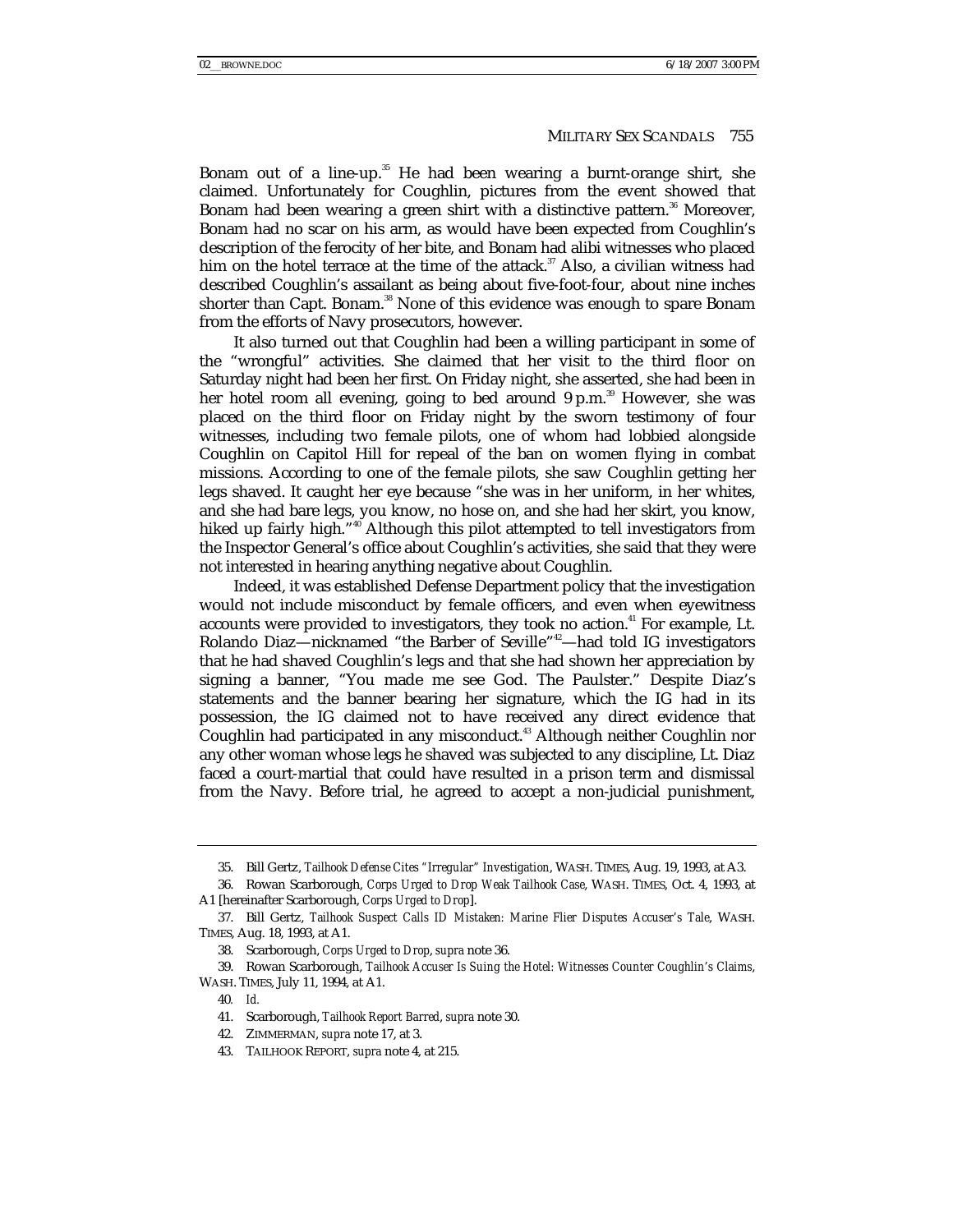which could result in a fine or letter of reprimand but spare him from the courtmartial.<sup>44</sup>

The claim that Coughlin "unwittingly"<sup>45</sup> stumbled onto the third floor that Saturday night simply appears to be false. Her presence on Friday night indicates that she had reason to know what was going on. Any notion that Coughlin was a shrinking violet is also dispelled by statements by a former boyfriend given to the staff of Admiral Kelso indicating that she had shown up at a Navy "dining-in party" wearing "black fishnet panty hose, high heels, a short black miniskirt, a black tuxedo jacket and carrying a large rubber dildo."<sup>46</sup> Given her prevarication, it is small wonder that she later complained that she was ostracized by her fellow aviators.<sup>47</sup>

The double standard applied to male and female misconduct in the Tailhook affair was palpable. The IG Report specifically noted that "many women freely and knowingly participated in gauntlet activities . . . and seemed to enjoy the attention and interaction with the aviators."48 They were "smiling and giggling" and some went through the line numerous times. Yet none of the Navy women involved were censured for their participation. As military sociologist Charles Moskos observed, "no female officer who misbehaved was reprimanded or sanctioned, sending a terrible message to the fleet, meaning women were held to a different standard."<sup>49</sup>

### 2. *Cole Cowden and Elizabeth Warnick*

A particularly egregious case involved Navy Lt. Cole Cowden, who was prosecuted for sexual assault and for conduct unbecoming an officer. One charge, which dated back to the 1990 Tailhook convention, involved a claim by Navy Lt. Elizabeth Warnick that Cowden, along with two other men, had forcibly sexually assaulted her by pushing her down on a bed, removing her panties, and grabbing her genitals in an attempt to gang rape her. Warnick also complained that she had been receiving threatening telephone calls from California, where Cowden had been stationed at the time; that someone had slashed the tires on her car; and that she had received a bouquet of roses with a death threat. Another charge against Cowden was based on a picture showing a civilian nurse pulling his face against her clothed breast.

Warnick later admitted under oath that she had lied about the attempted gang rape.<sup>50</sup> She had concocted the story because she had had consensual sex

 49. Gilbert A. Lewthwaite, *Army Heeds the Lessons of Tailhook: Quick Response Averts Suspicion of Cover-Up*, BALT. SUN, Nov. 18, 1996, at 1A.

 <sup>44.</sup> William H. McMichael, *Navy Officer Avoids Court-Martial: Flier Agrees to Non-Judicial Punishment in Tailhook Case*, SUN-SENTINEL (S. Fla.), Sept. 25, 1993, at 3A.

 <sup>45.</sup> Dana Priest, *Conduct Unbecoming: In the Navy, Sexual Harassment Has Reached Titanic Proportions*, PLAYBOY, July 1996, at 64.

 <sup>46.</sup> VISTICA, *supra* note 14, at 356.

 <sup>47.</sup> Kenneth B. Noble, *Woman Tells of Retaliation for Complaint on Tailhook*, N.Y. TIMES, Oct. 5, 1994, at A18.

 <sup>48.</sup> TAILHOOK REPORT, *supra* note 4, at 42.

 <sup>50.</sup> Rowan Scarborough, *Tailhook Witness Told Lies: Navy, IG Knew, Still Sought Trial*, WASH. TIMES, July 23, 1993, at A1 [hereinafter Scarborough, *Tailhook Witness*].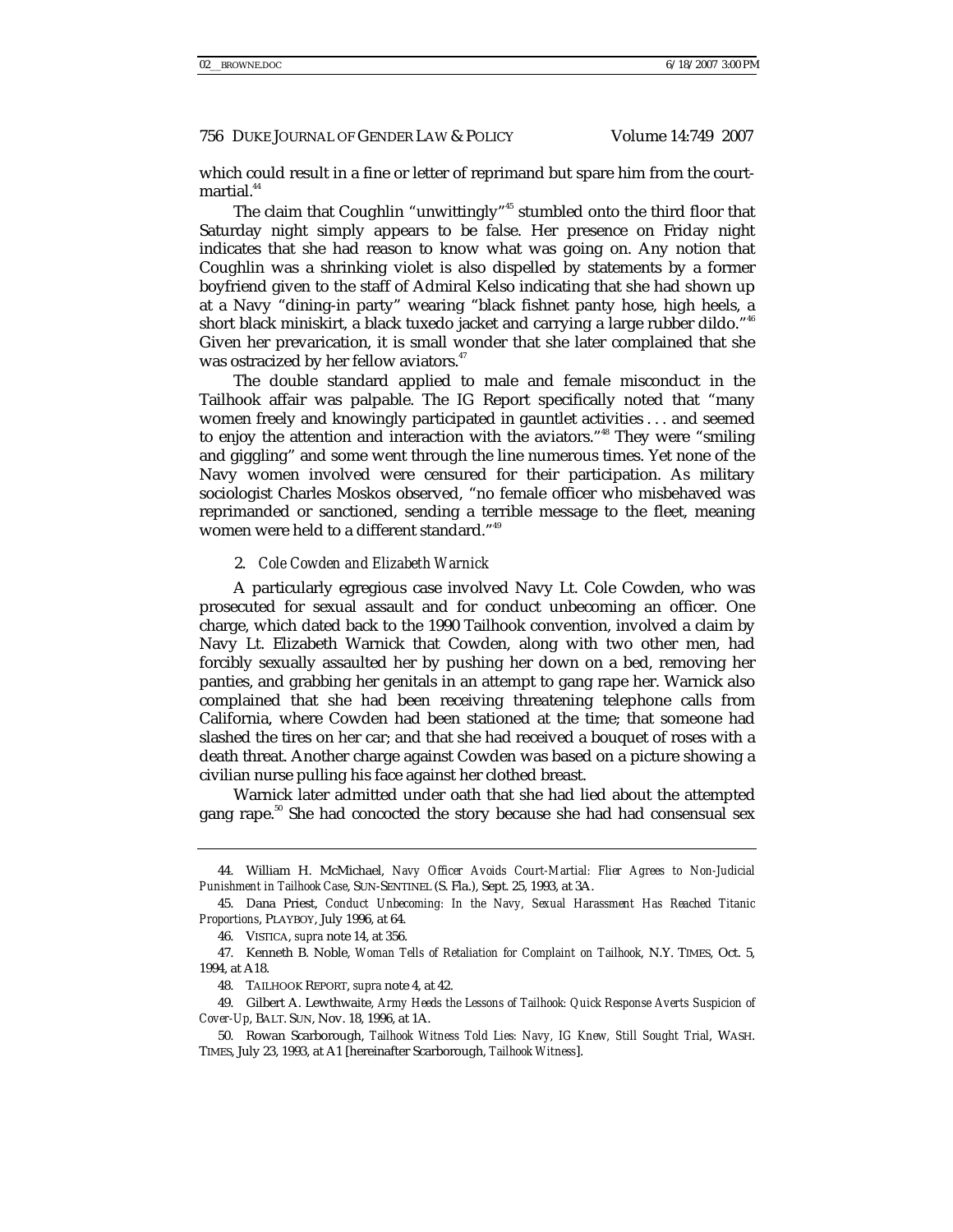with Cowden and was afraid that her fiancé would find out. She also admitted that the stories about threats and vandalism were false.<sup>51</sup> Much of Warnick's story was apparently intended to deflect attention from her own misconduct at the 1991 convention. When IG investigators first contacted her, she had been identified by six officers as having taken part in the leg shaving and "belly shots."<sup>52</sup> She apparently thought—correctly, as it turned out—that playing the victim would spare her conduct from scrutiny.

After Warnick's story fell apart, the hearing officer recommended dropping the other charge against Cowden because the nurse had told investigators that the contact was consensual and she did not consider herself a victim.<sup>53</sup> When the Navy prosecutor concurred, expressing ethical objections to continuing the prosecution, Captain Jeffry Williams, Admiral Reason's senior legal officer, removed the Navy prosecutor from the case and advised Admiral Reason to continue with the prosecution. Captain William Vest, Jr., the judge presiding over the Tailhook prosecutions in Norfolk, Virginia, ultimately removed Williams from the case, finding that Williams had deceived and badgered Cowden and declaring that Williams had "become too personally involved in the prosecution" and had "exceeded the permissible bounds of his official role as legal adviser."<sup>54</sup> The charge against Cowden was subsequently dropped after review by a specially appointed lawyer.

The most serious wrongdoing in the Cowden story was Warnick's false charge of sexual assault, but she apparently received little, if any, discipline. Yet her attempt to destroy the careers of fellow officers by false accusations of a serious felony was far more calculated than the exuberance that characterized most of the Tailhook activities. Warnick's story is an example of the inaccuracy of the fashionable contention that when women allege sexual assault, "they are almost always telling the truth."<sup>55</sup>

#### 3. *Robert Stumpf*

One of the most well-known casualties of Tailhook was Commander Robert Stumpf. Commander of the Navy Flight Demonstration Squadron ("Blue Angels"), Stumpf was a superstar F/A-18 pilot, decorated for heroism in the Gulf War. Stumpf attended the convention to receive an award for the best fighter/attack squadron of the year. His Tailhook sin appears to have been being present in a hospitality suite where a stripper was performing. Because Stumpf had to fly home early the next morning, he went back to his room to go

 <sup>51.</sup> United Press International, *Tailhook Defendant Rails at Accusers*, July 16, 1993.

<sup>52</sup>*. Id.*; Scarborough, *Tailhook Witness*, *supra* note 50.

 <sup>53.</sup> William H. McMichael, *Navy Drops Charges Against Tailhook Officer: The Decision Raises Doubts about the Navy's Ability to Successfully Prosecute Other Officers Implicated in the Scandal*, NEWPORT NEWS DAILY PRESS, Sept. 21, 1993, at A4; Eric Schmitt, *Navy Drops Case of Tailhook Flier*, N.Y. TIMES, Sept. 21, 1993, at A14.

 <sup>54.</sup> Rowan Scarborough, *Tailhook Judge Removes Navy's Top Legal Adviser*, WASH. TIMES, Sept. 17, 1993, at A1 [hereinafter Scarborough, *Tailhook Judge Removes*].

 <sup>55.</sup> ERIN SOLARO, WOMEN IN THE LINE OF FIRE: WHAT YOU SHOULD KNOW ABOUT WOMEN IN THE MILITARY 325 (2006).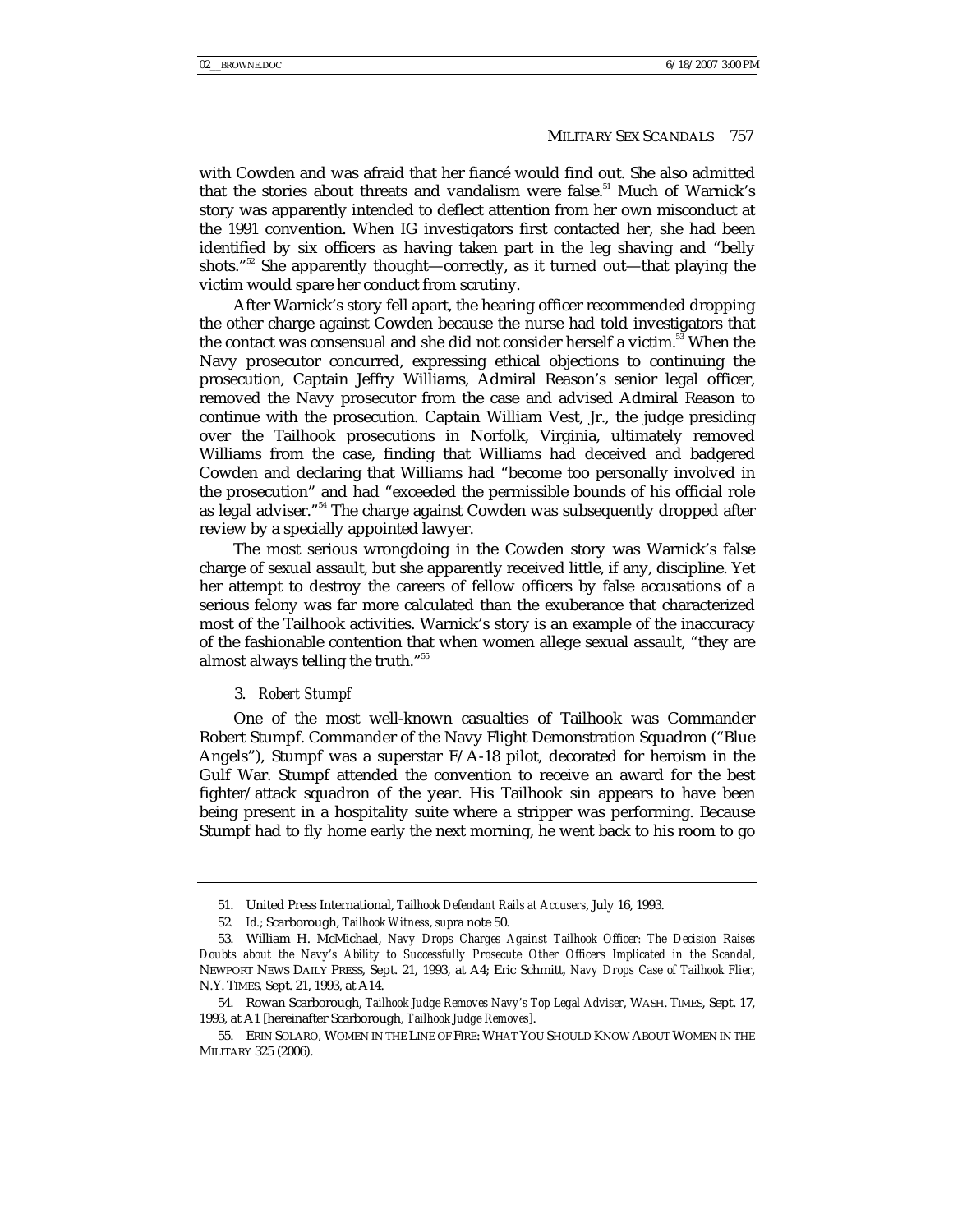to bed. After he left, the stripper apparently performed oral sex on one of the remaining officers.

Stumpf was relieved of his duties after the Inspector General's report indicated that he had been present at the time of the "lewd act." After a weeklong hearing five months later, however, the Navy cleared him of any wrongdoing, and he was allowed to rejoin the Blue Angels.<sup>56</sup> According to his lawyer, the Inspector General knew about a witness who could clear Stumpf, but they had not bothered to interview him.

Stumpf was subsequently up for promotion to captain and assignment as a carrier air-wing commander, a dream job for a naval aviator. The promotion was delayed, however, when the Senate Armed Services Committee learned of his Tailhook involvement, and the Secretary of the Navy removed Stumpf's name from the promotion list.<sup>57</sup>

The Navy then began yet another in the series of investigations into Stumpf's conduct to determine whether his promotion should once again be forwarded to the Senate. However, the hostile and adversarial nature of that proceeding led Stumpf to conclude that the Navy was simply trying to justify not promoting him. Stumpf announced his retirement, effective October 1996, complaining that "the conduct of the last of nine investigations convinced me that the promotion was no longer going to be supported."<sup>58</sup>

Stumpf was ultimately exonerated, although most of the harm he suffered could not be undone. In 2002, the Navy concluded that "an injustice has resulted in not promoting [Stumpf] to the grade of captain."59 Although the promotion entitled Stumpf—then flying cargo jets for FedEx—to back pay for the difference between a commander and a captain's pay, it could not restore to him the dream of being carrier air-wing commander. Stumpf expressed the hope that "this is the beginning of a measured re-examination of the injustices accorded to hundreds of naval officers whose promising careers were terminated prematurely during the shameful political hysteria following the 1993 investigations."<sup>60</sup>

### 4. *Other Victims of Prosecutorial Overreaching*

Cole Cowden and Robert Stumpf were far from the only officers seemingly unfairly targeted by prosecutors. Consider Lt. Mike Bryan, who, while on his way to get a hot dog, spent about five minutes on the third-floor hallway where

 <sup>56.</sup> Rowan Scarborough, *Blue Angels Chief Is Cleared in Tailhook*, WASH. TIMES, Oct. 8, 1993, at A1 [hereinafter Scarborough, *Blue Angels Chief Cleared*].

 <sup>57.</sup> Rowan Scarborough, *Navy Chief Reverses: Won't Promote Pilot Cleared in Tailhook*, WASH. TIMES, Dec. 29, 1995, at A7.

 <sup>58.</sup> Rowan Scarborough, *Tailhook Officer Gives up Fight for Promotion, Retires: Navy Officials Relieved That Battle Is Over*, WASH. TIMES, July 13, 1996, at A3.

 <sup>59.</sup> Rowan Scarborough, *Tailhook Scandal "Injustice" Righted: Retired Officer to Get Promotion*, WASH. TIMES, July 31, 2002, at A1.

<sup>60</sup>*. Id*.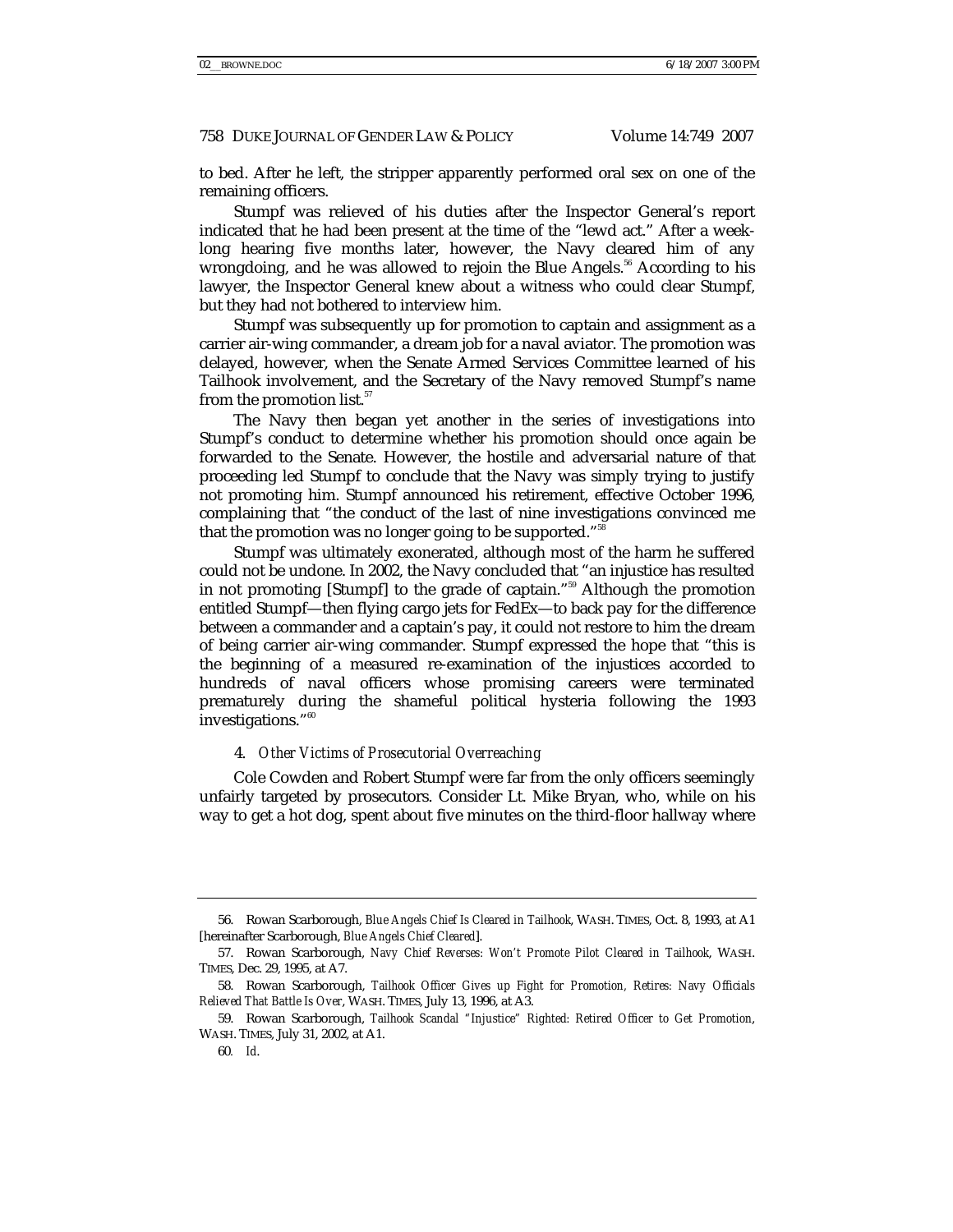women were groped later that night. $61$  A promising aviator, he was one of just a few given the opportunity to make the transition from the discontinued A-6 Intruder to the F/A-18 Hornet. Although no one—not the Inspector General, the Navy, nor anyone present at the convention—accused Bryan of any misconduct, the Senate Armed Services Committee blocked his promotion to Lieutenant Commander, although it declined to say exactly why.<sup>6</sup>

The "hold" on his promotion derailed Bryan's career. During the pendency of the investigations, Bryan was mostly relegated to desk work, so he had fallen too far behind in the career competition with other aviators ever to catch up. "I've slid so long I'm completely off track with my career," he complained. Frustrated with the long delay that was putting him farther and farther behind, he resigned in early 1997. The Navy's response was to demand that he return \$10,000 in a re-signing bonus before allowing him to join a Navy reserve unit, despite the fact that he had remained in the Navy to fly, which the Navy was not allowing him to do.

The demand for return of Bryan's bonus—although ultimately withdrawn<sup>63</sup>—stands in contrast to the treatment of Paula Coughlin, who was allowed to keep \$18,600 in unearned retention bonus despite her resignation over four years prior to the end of her commitment.<sup>64</sup> This unprecedented exception was approved by Navy Secretary John Dalton, and it was the only time to date that the Navy had allowed an aviator departing early voluntarily to keep a signing bonus. The stated reason was that her case was special because she was resigning due to the stress of Tailhook and its aftermath. She had, however, signed her contract eight months *after* the Tailhook convention, which is the event that she claimed during her civil trial against the Hilton caused her "post-traumatic stress."

Consider also the case of Commander Gregory Tritt, an EA-6B Prowler anti-radar jet pilot. A hearing judge had recommended dismissal of charges against him, the most serious of which was indecent assault against a female ensign who had failed to pick him out of a lineup or to identify him at a pretrial hearing. Admiral Reason overruled the recommendation to dismiss and ordered the court-martial to proceed, despite the fact that no victim had identified Tritt as being present.<sup>65</sup> The final charge of "conduct unbecoming an officer" (for failure to stop the misconduct of others) was finally dropped when Captain William Vest threw out the charges against Tritt and the remaining Tailhook defendants.<sup>66</sup> Tritt was told that he could return to his job, but facing \$100,000 in

 <sup>61.</sup> Rowan Scarborough, *Tailhook Red Tape Drives Pilot Out: Navy Demands Return of Bonus*, WASH. TIMES, Jan. 3, 1997, at A1; Rowan Scarborough, *Tailhook Scandal Casts Long Shadow: Brings Promising Careers to Their End*, WASH. TIMES, Feb. 15, 1996, at A9.

 <sup>62.</sup> Rowan Scarborough, *Lawmakers Ease Tailhook Promotions: Panel Also Orders Process to Help Officers Answer Charges*, WASH. TIMES, Sept. 28, 1996, at A1.

 <sup>63.</sup> John Fritz, *Denied Promotion, Navy Pilot Quits*, FLA. TIMES-UNION, Jan. 10, 1997, at B1.

 <sup>64.</sup> Rowan Scarborough, *Tailhook Whistleblower to Keep Retention Bonus*, WASH. TIMES, Apr. 27, 1994, at A1.

 <sup>65.</sup> Rowan Scarborough, *Only 3 Assault Cases in Tailhook Scandal*, WASH. TIMES, Aug. 16, 1993, at A1 [hereinafter Scarborough, *Only 3 Assault Cases*].

<sup>66</sup>*. See infra* text accompanying 78.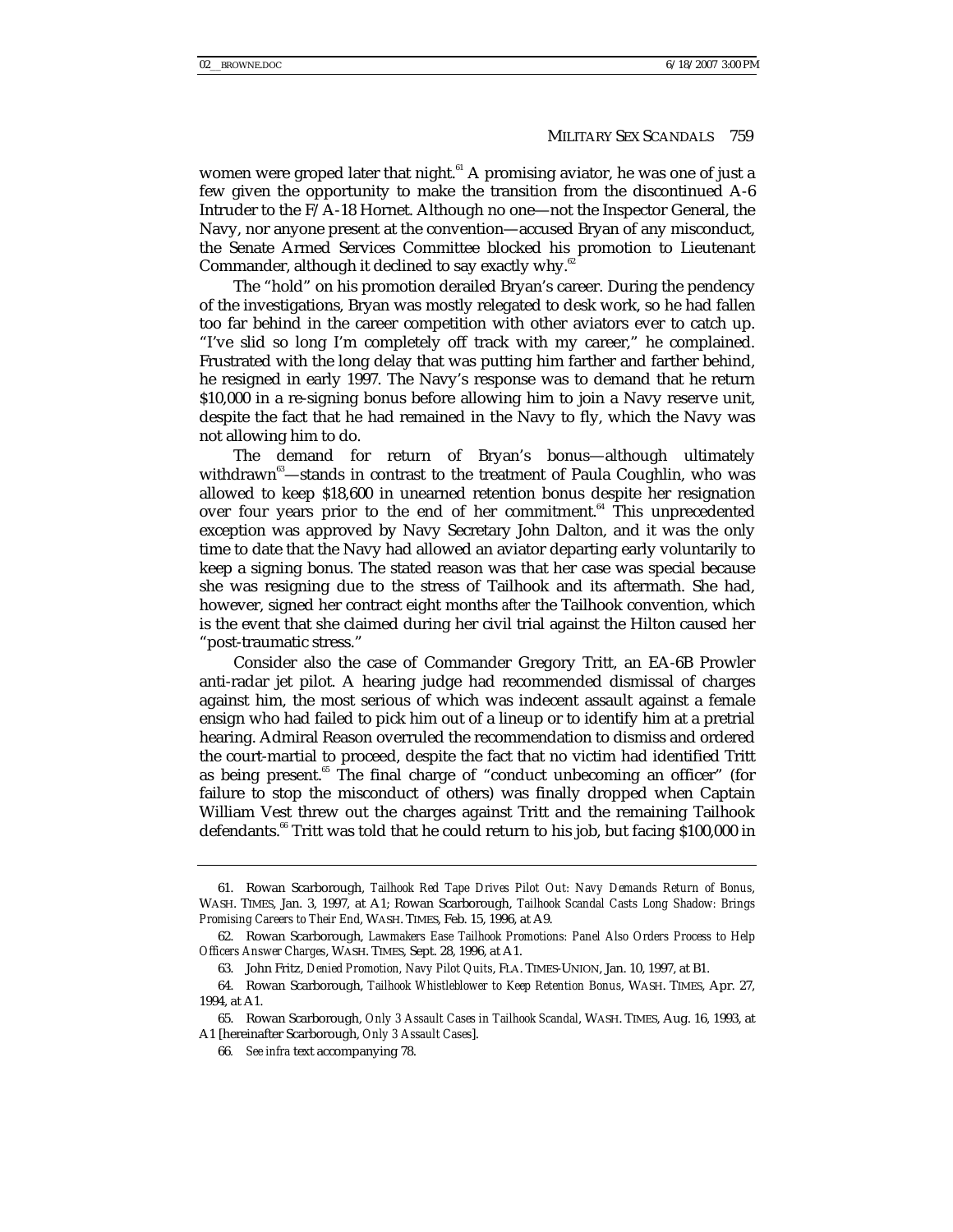debt to his lawyers and having been absent from his squadron for six months while fighting the criminal charges—with the attendant loss of competitive position—Tritt retired a month after the charges were dismissed.<sup>67</sup>

## D. The End Result of the Navy Process

Despite the zeal of Navy prosecutors (or perhaps partly because of it), the Navy's prosecutions resulted in not a single conviction. Of the 140 cases referred by the IG for disciplinary action, a majority of them (and almost all of the most serious ones) were dropped due to insufficient evidence. Twenty-eight cases were dealt with by Admiral Reason at non-judicial "admiral's masts," with sanctions generally being limited to fines, reprimands, and some non-punitive actions.<sup>68</sup>

Some interpreted the failure of the prosecutions as more evidence of coverup rather than as a product of weak cases and prosecutorial over-reaching. Frank Rich of the *New York Times* asserted: "The scandal has been swept under the Navy's rug—140 marauding Navy and Marine pilots; 83 assaulted women; 0 Courts-Martial."69 It is doubtful in the extreme that the officers who faced charges and investigations—who suffered serious and sometimes fatal career damage—believed that the scandal was being swept under the rug. According to a PBS report,<sup>70</sup> Tailhook terminated or damaged the careers of fourteen admirals and almost 300 naval aviators.<sup>71</sup> The report might have added that it made naval aviation an unpleasant place to be for thousands of others and led to an exodus of aviators from the Navy.<sup>72</sup>

Far from wishing to protect the accused officers, the mindset of much of the naval prosecution was to get them at all costs. In the words of one Tailhook defense lawyer, a former Marine Corps prosecutor, "Anybody who said they were a victim, their words were taken as gospel, and anybody who happened to wear wings was a culprit. The insanity of this whole thing is a substantial percentage of people . . . identified as victims didn't regard themselves as victims."<sup>7</sup>

 <sup>67.</sup> Rowan Scarborough, *Cleared but Tainted: Tailhook Defendant Decides to Leave Navy*, WASH. TIMES, Mar. 14, 1994, at A1.

 <sup>68.</sup> Rowan Scarborough, *Navy Judge Says Kelso Lied in Tailhook Probe: Rebukes Admiral, Dismisses Last 3 Cases*, WASH. TIMES, Feb. 9, 1994, at A1 [hereinafter Scarborough, *Navy Judge Says Kelso Lied*].

 <sup>69.</sup> Frank Rich, *Journal: The Girl next Door*, N.Y. TIMES, Feb. 20, 1994, § 4, at 13.

<sup>70</sup>*. Frontline: The Navy Blues: Tailhook '91* (PBS television broadcast Oct. 16, 1996).

 <sup>71.</sup> PBS, Frontline: The Navy Blues: Tailhook *'*91: Post Tailhook Punishment, http://www.pbs.org/wgbh/pages/frontline/shows/navy/tailhook/disc.html (last visited Mar. 5, 2007); *see also Frontline: The Navy Blues: Tailhook '91* (PBS television broadcast Oct. 15. 1996) (transcript available at http://www.pbs.org/wgbh/pages/frontline/shows/navy/script.html).

 <sup>72.</sup> Robert Stumpf, *Problems with Pilot Retention in the Post-Tailhook Armed Forces*, Remarks at the Center for Military Readiness Conference at the U.S. Capitol, Washington, D.C. (Oct. 21, 1998) (transcript on file with author), *cited in* Kingsley R. Browne, *Women at War: An Evolutionary Perspective*, 49 BUFF. L. REV. 51, 199 n.761 (2001).

 <sup>73.</sup> Rowan Scarborough, *Politics Blamed for Flaws in Tailhook Probe, Cases*, WASH. TIMES, Feb. 18, 1994, at A3 [hereinafter Scarborough, *Politics Blamed*].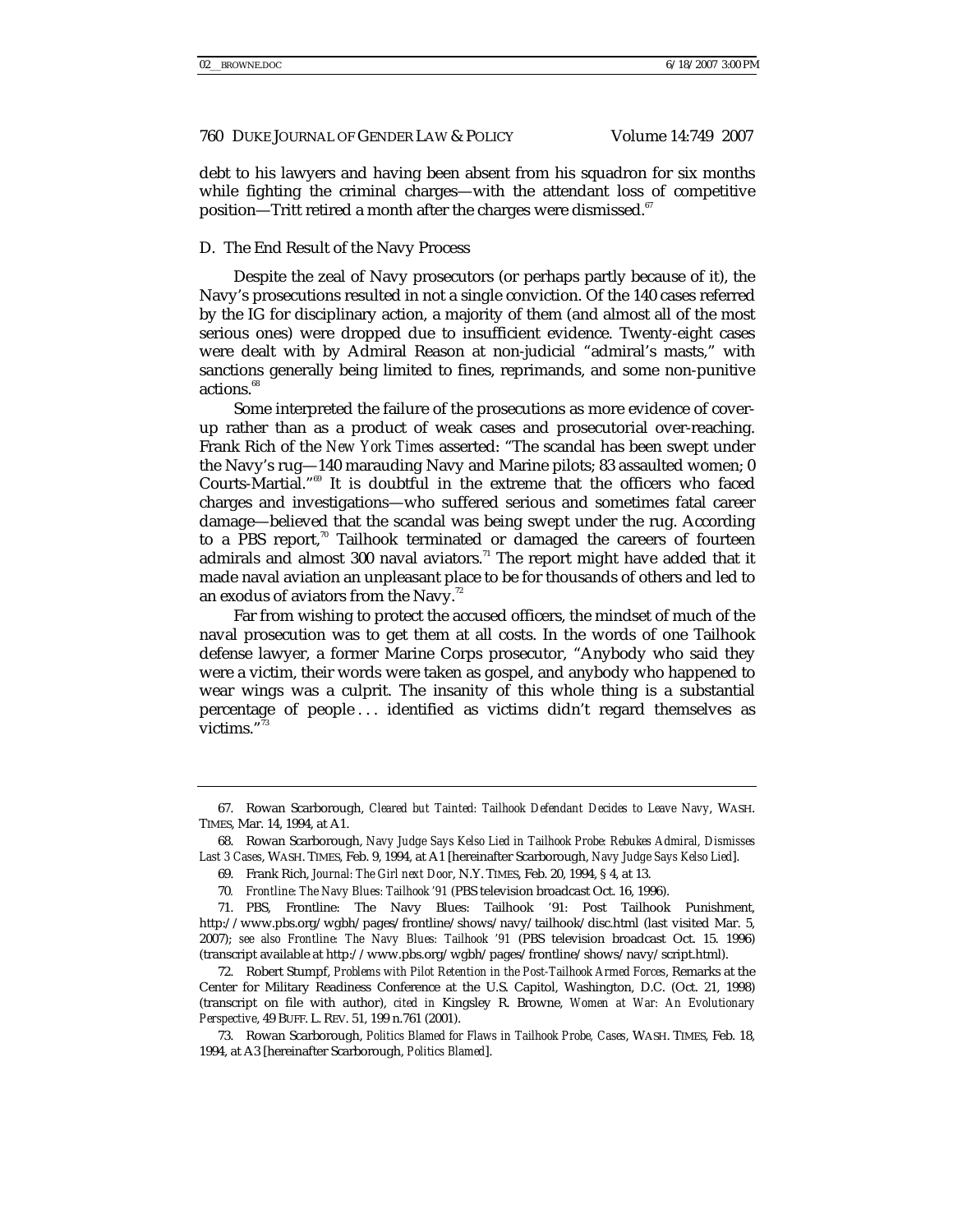Admiral Reason, who headed the Tailhook prosecutions, had actually attempted to prevent the accused flyers from defending themselves at all. He urged that the Secretary of Navy issue unusual "letters of censure" against six officers, including Robert Stumpf. Unlike a court-martial or even an admiral's mast, a career-ending letter of censure does not give the accused officer an opportunity to defend himself. Admiral Stanley Arthur rejected this request and ordered that Reason either prosecute the accused officers or dismiss the charges. $44$ 

The judicial response to the behavior and investigatory tactics of the Inspector General and Navy prosecutors was harsh. Military judge Commander Larry McCullough wrote in an opinion that IG investigators "were heavyhanded and possibly abusive in their treatment of junior officers whom they questioned."<sup>75</sup> Captain Vest, the judge who ultimately dismissed the last charges of the Tailhook charges because of Navy misconduct, described the conduct of IG investigators as a "novice approach to criminal investigation [that] resulted in the wholesale repudiation of reports by many of the witnesses."<sup>76</sup> The U.S. Court of Military Appeals described the attempts by IG investigators and Navy prosecutors to implicate others as "reflect[ing] a most curiously careless and amateurish approach to a very high-profile case by experienced military lawyers and investigators. At worst, it raises the possibility of a shadiness in respecting the rights of military members."<sup>77</sup>

Three Navy prosecutors were removed by the judge for inappropriate and overzealous conduct.<sup>78</sup> By contrast, it will be recalled, the Navy removed a prosecutor from the prosecution of Cole Cowden for *not* being sufficiently overzealous, as reflected in his expressed reservations about continuing the prosecution after Elizabeth Warnick admitted that she had lied and the hearing officer had recommended dismissal of all charges.<sup>79</sup>

The final act in the criminal prosecutions was written by Captain Vest, when he dismissed charges against the remaining three officers. He ruled that Admiral Frank Kelso had a fatal conflict of interest that tainted all of the prosecutions. Admiral Kelso had been present at the Tailhook convention, although he denied having been present for any of the sexual misconduct. A number of witnesses challenged his account, however, and Captain Vest concluded that Admiral Kelso had lied.<sup>80</sup> He also concluded that Kelso had manipulated "the initial investigative process and the subsequent [adjudication] process in a manner designed to shield his personal involvement." Among other things, Captain Vest concluded, the Admiral had excluded from the charge of the Naval Investigative Service the conduct of flag-rank officers and had taken

<sup>74</sup>*. See* Scarborough, *Blue Angels Chief Cleared*, *supra* note 56.

 <sup>75.</sup> Scarborough, *Politics Blamed*, *supra* note 73.

<sup>76</sup>*. Id.*

<sup>77</sup>*. Id.*

 <sup>78.</sup> Rowan Scarborough, *Tailhook Judge Fires Prosecutor for Misconduct*, WASH. TIMES, Feb. 1, 1994, at A3.

 <sup>79.</sup> Scarborough, *Tailhook Judge Removes*, *supra* note 54.

 <sup>80.</sup> Scarborough, *Navy Judge Says Kelso Lied*, *supra* note 68, at A1.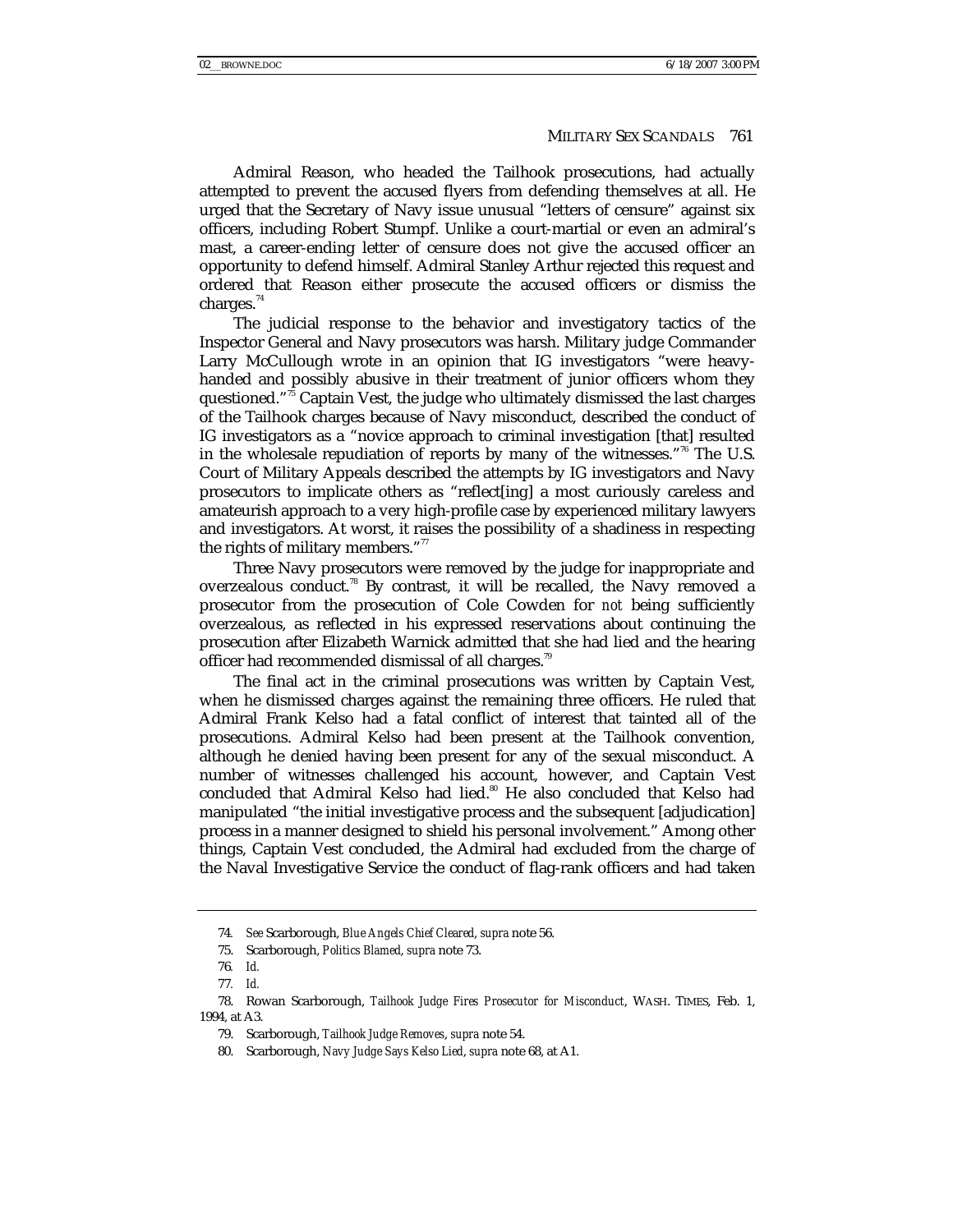custody of all Tailhook files on the flag officers who attended the convention, including his own. Captain Vest ruled that in light of his conflict of interest, Kelso's naming of Admiral Reason warranted dismissal of the last three charges in Tailhook.

During the course of the Tailhook proceedings, Admiral Kelso had modified his opposition to women's service on combat ships, a turnaround that many attributed to his desire to keep his job.<sup>81</sup> After Captain Vest's stinging rebuke, Admiral Kelso sought to retire two months before his term as CNO was over. Kelso's decision to retire provoked an acrimonious fight in the Senate over whether he would be allowed to retire with his four stars or lose two of them, as the Senate must confirm the retirements of all three- and four-star officers; if it does not, they retire with just two stars. By a narrow 53–46 vote, with all seven of the Senate's women voting against him, Kelso was allowed to keep his four stars. $82$ 

#### E. Unlawful Command Influence

The unfairness to the Tailhook accused resulted in part from characteristics of the military judicial process. Military prosecutions face a special challenge, one that many in Congress were either ignorant of or simply insensitive to. The problem is command influence. In the civilian world, the Justice Department, a part of the Executive Branch, prosecutes federal criminal cases. The cases are heard by federal judges, who are representatives of the Judicial Branch. These judges have "life tenure," insulating them to a very large extent from political pressures. In the military, however, almost all of the players are military personnel in the military chain of command.<sup>83</sup> Thus, in the Tailhook cases, the decision to prosecute was made by the "convening authority"—Admiral Reason in the Navy prosecutions, who was named by Admiral Kelso.<sup>84</sup> The prosecutors were Navy officers from the JAG corps, and the judges and jurors were also Navy officers. If the accused did not hire a civilian lawyer—though many did then his defense lawyer was also a Navy officer. The Navy chain of command goes up through the uniformed ranks, to the Secretary of the Navy, to the Secretary of Defense, and ultimately to the President—the Commander in Chief.

In the Tailhook scandal, there were many indicia of inappropriate command influence, starting at the top. After Paula Coughlin went public with her accusations, she was invited to meet with President George H.W. Bush and First Lady Barbara Bush and was given their sympathy. Congress was on the

 <sup>81.</sup> VISTICA, *supra* note 14, at 373; Editorial, *Frightened Chiefs, Abandoned Troops*, WASH. TIMES, Apr. 30, 1993, at A4 (suggesting that Admiral Kelso had "become a pathetic caricature, so eager to retain his brass buttons and silk stripes that he would buy his uniforms at Victoria's Secret if Patsy Schroeder suggested it").

 <sup>82.</sup> Rowan Scarborough, *Women Foes Aside, Senate Votes Kelso 4-Star Retirement*, WASH. TIMES, Apr. 20, 1994, at A3.

 <sup>83.</sup> Frederic I. Lederer & Barbara H. Zeliff, *Needed: An Independent Military Judiciary: A Proposal to Amend the Uniform Code of Military Justice*, *in* EUGENE R. FIDELL & DWIGHT H. SULLIVAN, EVOLVING MILITARY JUSTICE 27, 28 (2002).

 <sup>84.</sup> Scarborough, *Tailhook Witness Told Lies*, *supra* note 50.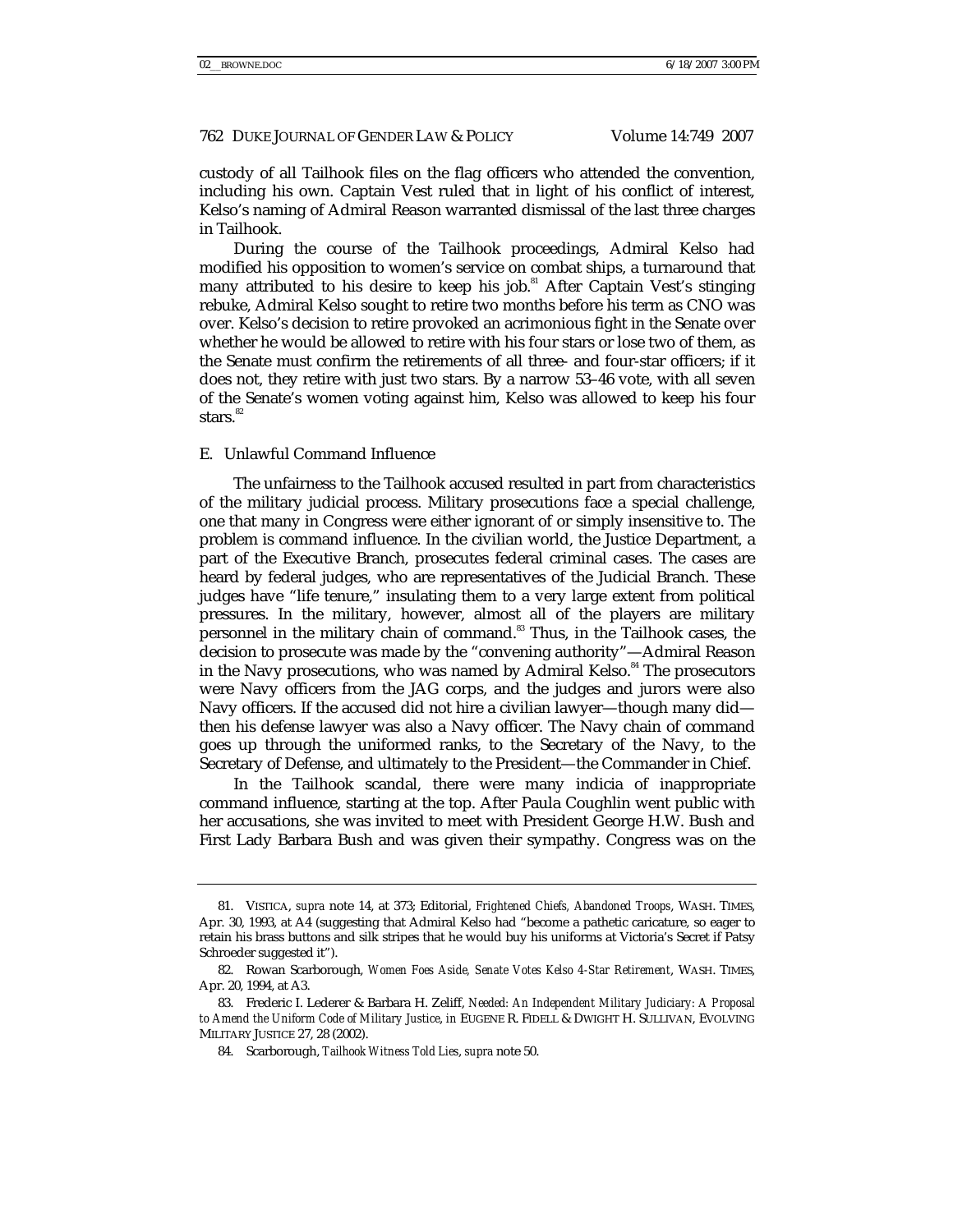warpath, putting pressure on the civilian leadership in the Pentagon and on the Navy brass. It was abundantly clear to the players all along the chain of command that the higher-ups wanted heads to roll, as revealed in the prescient prediction of retired Rear Admiral John Gordon, former Navy Judge Advocate General, who was relieved of duty for his part in the initial Navy investigation and who had retired shortly thereafter.<sup>85</sup> Even before the Inspector General issued his report, Admiral Gordon predicted:

It is now clear to all that the [Inspector General] has absolutely no standard for its reporting and is primarily interested in the political outcome, not the facts. I truly believe that the command-influence problem created by our political leadership is so severe that we will not see one successful court-martial come of this process.<sup>86</sup>

The result of this command-influence problem was a series of ham-fisted prosecutions, apparently produced by a desire to garner favor from those higher in the chain of command. It is hardly a surprise, then, that those facing charges often felt betrayed by their leadership.

The fact that mistakes were made in the Tailhook investigation does not mean that those who engaged in misconduct should not have been held accountable. Major mistakes were inevitable, however, once the alleged misconduct came to be viewed as the moral equivalent of capital crimes. A critical failure of perspective resulted primarily from pressure by Congress, with the gleeful and at times prurient encouragement of the press. Because the case was always as much about women serving in combat positions as it was about sexual abuse, there was no way that it could have a happy ending for the accused. The investigation was never really about the individual guilt or innocence of the accused, but rather about the collective guilt of the institution for failing to incorporate women fully. The political pressure paid off. Before the scandal and its aftermath were over, the ban on women serving on warships and flying combat aircraft had been lifted.<sup>87</sup>

The misbehavior of Navy and Marine personnel at Tailhook predominantly, but not exclusively, engaged in by men—was inappropriate, and in a few instances probably criminal. Problems of that nature—although perhaps not to that extent—are entirely foreseeable, even if not inevitable, when high-spirited young men and women are brought together. As the Tailhook investigation revealed, many women were voluntary and eager participants.

Although Tailhook is the best known of the scandals, as will be seen below, it was merely the smash "opening act" for a host of similar events.

 <sup>85.</sup> Melissa Healy, *Wide Range of Victims in Wake of Tailhook Scandal*, L.A. TIMES, Nov. 1, 1992, at A1.

 <sup>86.</sup> Scarborough, *Politics Blamed*, *supra* note 73.

 <sup>87.</sup> John Lancaster, *Nearly All Combat Jobs To Be Open to Women: Front-Line Ground Units Would Be Excluded*, WASH. POST, Apr. 29, 1993, at A1.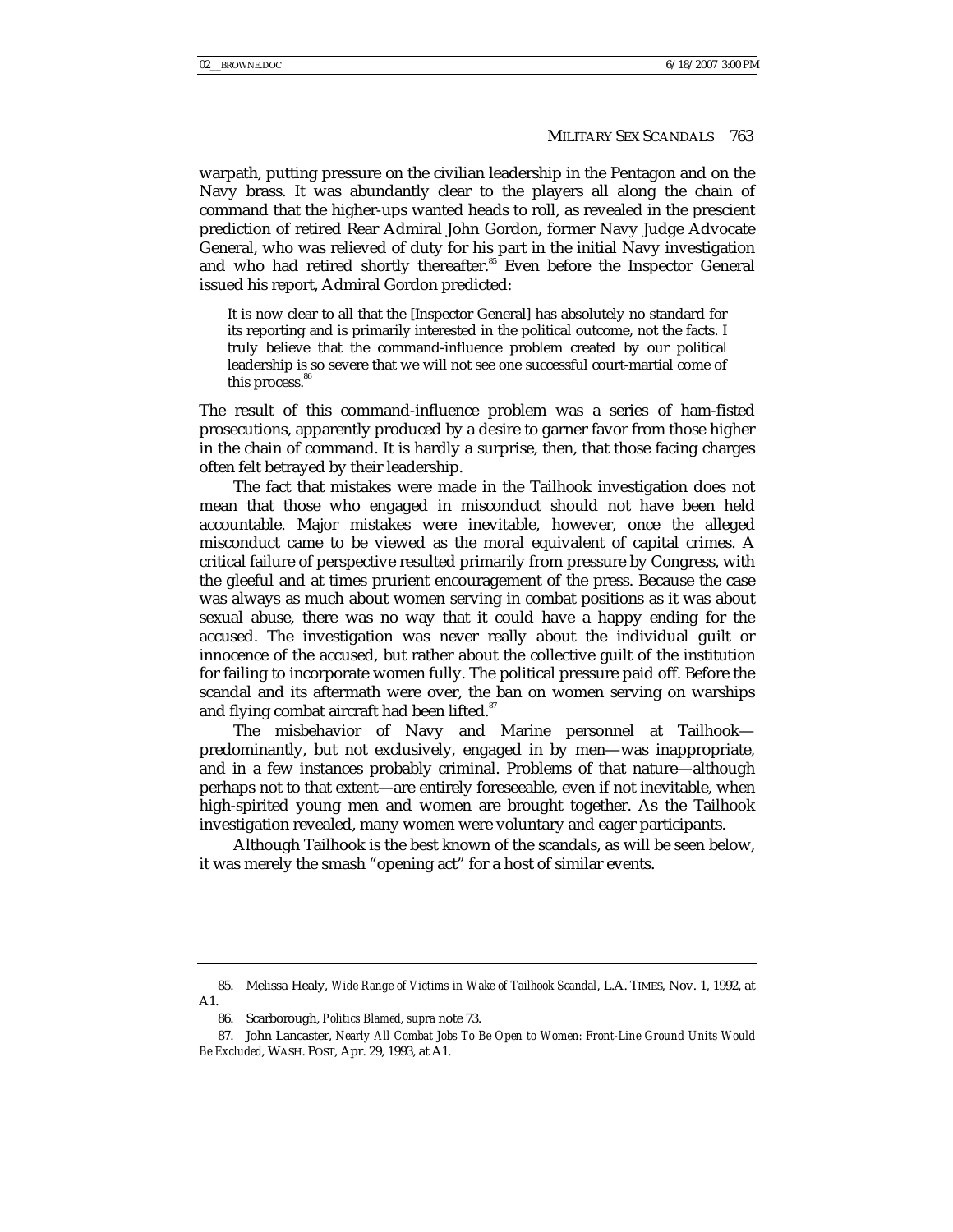#### II. BEYOND TAILHOOK

Tailhook was justly characterized as "the worst catastrophe for the Navy since Pearl Harbor."<sup>88</sup> Indeed, a strong case could be made that it caused more long-lasting damage to the Navy than the 1941 attack, despite the fact that the Japanese attack killed over 2,400 people and destroyed a substantial part of the U.S. fleet. Within a year after Pearl Harbor, the Navy had come back stronger than before the attack, and in less than four years, it had utterly destroyed the Japanese navy. Four years after Tailhook, by contrast, the Navy was still reeling, and some of the harm it inflicted lingers on a decade and a half later.

The harm of Tailhook came primarily in the form of damage to the prestige of the institution, to the careers of hundreds—if not thousands—of Navy and Marine personnel, and to the morale of the entire service, especially the aviation community. To the extent that integration of women into combat roles is viewed negatively—a subject about which there is obviously debate—that is another cost of Tailhook, as is the difficulty of even having a reasoned debate on the subject.

Tailhook was in some ways the beginning—although there had been "mini" scandals even before—but it was surely not the end. Rather, it was the harbinger of much that was to come. It made the civilian and military leadership exquisitely sensitive to any claim that had anything at all to do with sex, and it went far toward purging the military of the "warrior" mentality.

#### A. The Navy in the Aftermath of Tailhook

One of the most significant results of Tailhook was the Navy's resultant mad dash to place women into combat positions. The Navy put on a full-court press to get women through aviation training, even, it appears, in circumstances in which men would wash out.<sup>89</sup> The result was a widespread perception that women were simply not allowed to fail and that attempting to impose standards on women could be career suicide.

When Admiral Frank Kelso retired in 1994, he was replaced as Chief of Naval Operations by Admiral Jeremy ("Mike") Boorda. Admiral Boorda was to hold that position for a scant two years, until his suicide in 1996. The ostensible reason for his suicide was that he had been wearing "combat V's" on two of his ribbons that he was not entitled to wear, but there is much speculation that Tailhook, and the timidity—if not outright cowardice—that it instilled in the Navy leadership, played a major role.

An important thread in the Boorda saga began with a sexual-harassment charge filed by Lt. (j.g.) Rebecca Hansen, a helicopter-pilot trainee at Corpus Christi, Texas. She alleged in 1992 that one of her flight instructors had sexually harassed her both physically and verbally. The Navy investigated, and it

 <sup>88.</sup> VISTICA, *supra* note 14, at 15.

 <sup>89.</sup> Becky Garrison, *Female Aviator's Flying in Question: Squadronmate of Hultgreen Subject of Investigation Aboard Carrier*, NAVY TIMES, July 3, 1995, at 10; Becky Garrison, *Internal Report Confirms Hultgreen's Error*, NAVY TIMES, Apr. 3, 1996, at 3.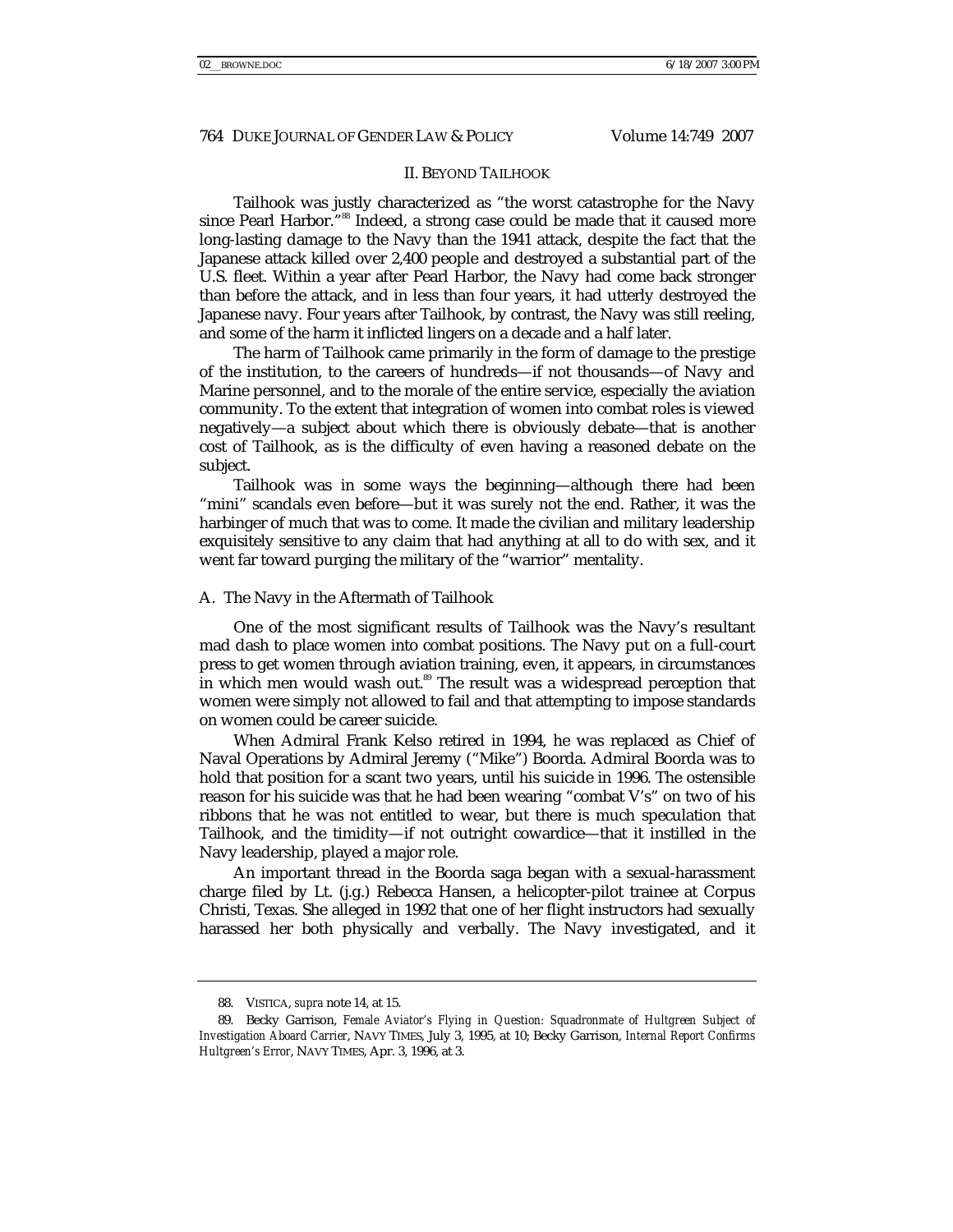confirmed the charges of verbal harassment but not those of physical harassment, and the accused harasser was discharged from the service.<sup>8</sup>

After completing ground school in Texas, Hansen was transferred to Pensacola, Florida, for advanced flight training. In March 1993, she washed out of flight school, primarily for poor hand-eye coordination (a rather important ability for a helicopter pilot).<sup>91</sup> Hansen's removal was upheld by a review board and by the commander of the school. Hansen then claimed that the failing grade at Pensacola had been in retaliation for the Corpus Christi sexual harassment complaint. Reviews by the Navy and Defense Department failed to substantiate Hansen's allegation.

Hansen took her complaint to her home-state senator, David Durenberger of Minnesota.<sup>92</sup> Although the decision had already been reviewed up the chain of command, Admiral Stanley Arthur undertook another review of the matter in response to an inquiry by the senator. Arthur was Vice Chief of Naval Operations and the most senior aviator in the Navy. According to one description, "big, easygoing Stan Arthur was perhaps the best liked and most admired officer in the Navy."<sup>93</sup> He had been a legendary pilot in Vietnam having flown 513 combat missions and been awarded eleven Distinguished Flying Crosses—and was commander of allied naval forces in the Gulf War.<sup>94</sup> After his review, Admiral Arthur reported to the senator that Hansen was not qualified to be a pilot. She was a "problem student" who not only lacked situational awareness but also had a poor attitude. Arthur wrote, "I do not desire to see her or perhaps others die because she could not perform at a level consistent with our standards."<sup>95</sup>

Not satisfied with the Navy's response, Senator Durenberger placed a "hold" on the nomination of Admiral Arthur to the position of Commander in Chief of Pacific Forces (CINCPAC), the most prestigious operational command in the Navy. Apparently unwilling to be accused of taking the wrong position on a "women's issue" (and unwilling to leave the CINCPAC position vacant for very long), Admiral Boorda gave up on Arthur's nomination,<sup>96</sup> an action soon followed by Admiral Arthur's retirement.

To add insult to injury (as far as Admiral Arthur's supporters were concerned), Admiral Boorda overruled the decision to discharge Hansen and offered her a job on his staff to work on women's issues, an offer he had also made to Paula Coughlin.<sup>97</sup> This offer was not good enough for Hansen, who demanded that the Navy upgrade her poor performance ratings to

 <sup>90.</sup> Rowan Scarborough, *Sex Case Trips up Admiral*, WASH. TIMES, June 20, 1994, at A1 [hereinafter Scarborough, *Sex Case Trips*].

 <sup>91.</sup> Gilbert A. Lewthwaite, *Navy Now Ousting Would-Be Pilot Who Was Sexually Harassed*, BALT. SUN, June 30, 1994, at 3A [hereinafter Lewthwaite, *Navy Now Ousting*]; Editorial, *Anchors Aweigh,My Boys and Ms. Lt. Hansen*, WASH. TIMES, July 6, 1994, at A18.

 <sup>92.</sup> VISTICA, *supra* note 14, at 389.

 <sup>93.</sup> Nick Kotz, *Breaking Point*, WASHINGTONIAN, Dec. 1996, at 92–121.

<sup>94</sup>*. Id.*

 <sup>95.</sup> Scarborough, *Sex Case Trips*, *supra* note 90.

 <sup>96.</sup> VISTICA, *supra* note 14, at 391.

 <sup>97.</sup> BRIAN MITCHELL, WOMEN IN THE MILITARY: FLIRTING WITH DISASTER 287 (1998).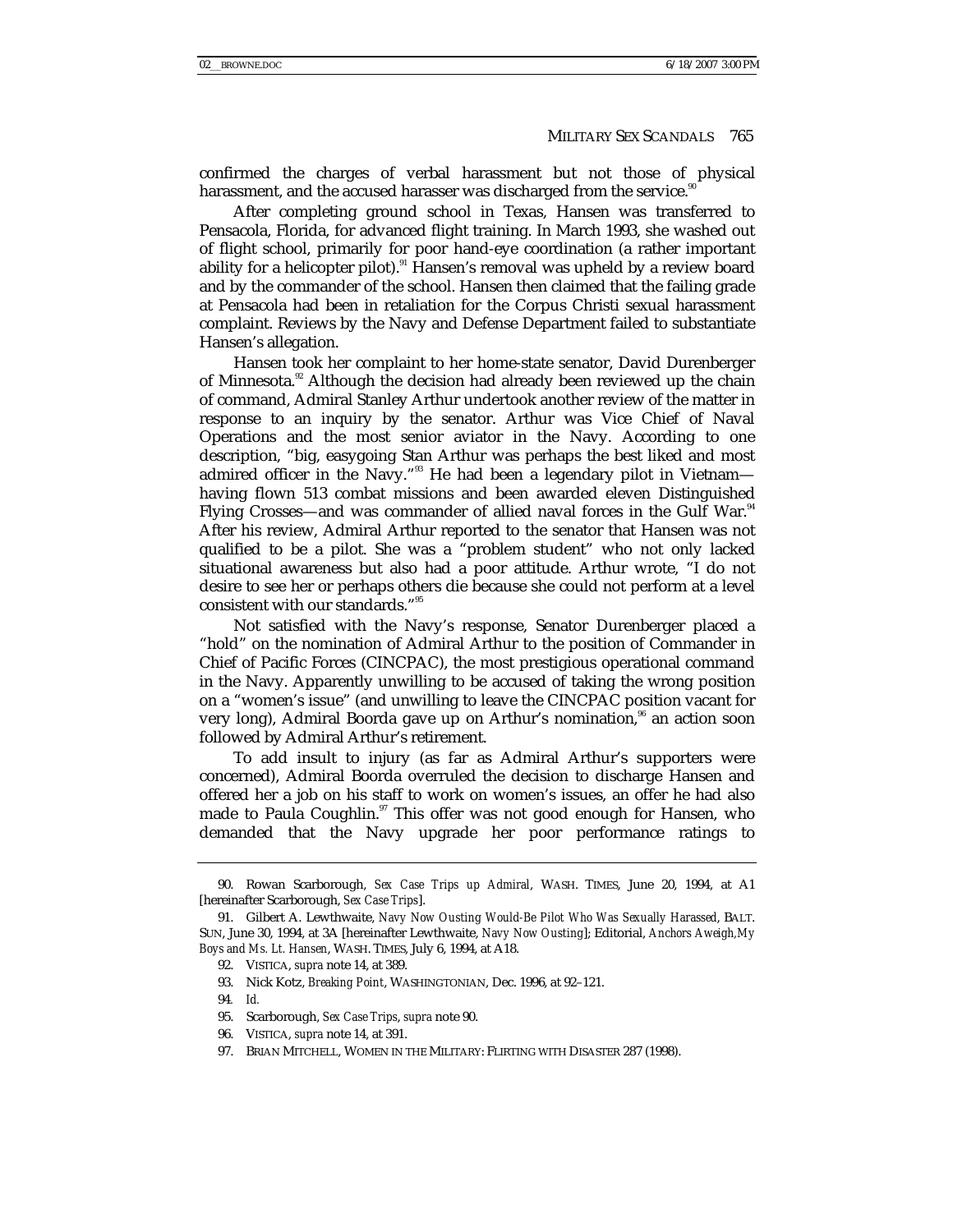"outstanding,"98 promote her to full lieutenant on a non-competitive basis, send her to law school, and thereafter assign her to work on women's issues. She also demanded that the Secretary of the Navy personally apologize to her. When these demands proved to be too much for even the post-Tailhook Navy, she resigned.<sup>99</sup>

The treatment of Admiral Arthur, a much-revered figure, caused substantial resentment, especially among "traditionalists" already alarmed by what they viewed as the overly "politically correct" Navy leadership in the wake of Tailhook. The Hansen affair sent, in the words of Gregory Vistica, "a clear message—one not to be missed by many admirals."<sup>100</sup> After Admiral Arthur's experience, he wrote, "any politically sensitive officer understood, rightly or wrongly, that women were to succeed as pilots—period."

Part of the reaction to Admiral Arthur's experience was based on the perception that he was a "warrior" who had not been supported by the "political" brass. The conflict between these two viewpoints remains in today's Navy, and throughout the rest of the military, but at the time it was perhaps at its height. The conflict came to a head when James Webb—who recently won a U.S. Senate seat in Virginia<sup>101</sup>—gave a blistering speech at the Naval Academy.

Webb is a legendary figure for many people. An Annapolis graduate, he served as a Marine officer in Vietnam. Injured trying to shelter his men from a grenade, he returned from Vietnam with numerous medals, including the Navy Cross.102 In 1979, three years after women were first admitted to the service academies, Webb made a splash with an article in *Washingtonian* magazine entitled "Women Can't Fight."<sup>103</sup>

On April 25, 1996, Webb gave a speech excoriating Navy leadership. He stated, in part:

When one of the finest candidates for Commander in Chief of the Pacific in recent times, a man who flew more than 500 combat missions in Vietnam and then in the Gulf War commanded the largest naval armada since World War II, is ordered into early retirement by the Chief of Naval Operations because one Senator asked on behalf of a constituent why Stan Arthur as Vice Chief of Naval Operations had simply approved a report upholding a decision to wash out a female officer from flight school, who expressed their outrage? Who fought this? Who condemned it?

When a whole generation of officers is asked to accept the flawed wisdom of a permanent stigma and the destruction of the careers of some of the finest aviators in the Navy based on hearsay, unsubstantiated allegations, in some

 <sup>98.</sup> Lewthwaite, *Navy Now Ousting*, *supra* note 91.

 <sup>99.</sup> Rowan Scarborough, *Sex-Case Accuser Demands Pilot Slot, Rejects Pentagon Job*, WASH. TIMES, June 29, 1994, at A9.

 <sup>100.</sup> VISTICA, *supra* note 14, at 393.

 <sup>101.</sup> Michael D. Shear & Alec MacGillis, *Democrats Take Control of Senate As Allen Concedes to Webb in Va.–Victor Vows New Approach To Iraq War*, WASH. POST, Nov. 10, 2006, at A1.

 <sup>102.</sup> Rowan Scarborough, *Navy Academic's Published Attack Riles Webb Allies*, WASH. TIMES, Sept. 18, 1997, at A6.

 <sup>103.</sup> James Webb, *Women Can't Fight*, WASHINGTONIAN, Nov. 1979, *available at* http://www. washingtonian.com/articles/mediapolitics/2182.html.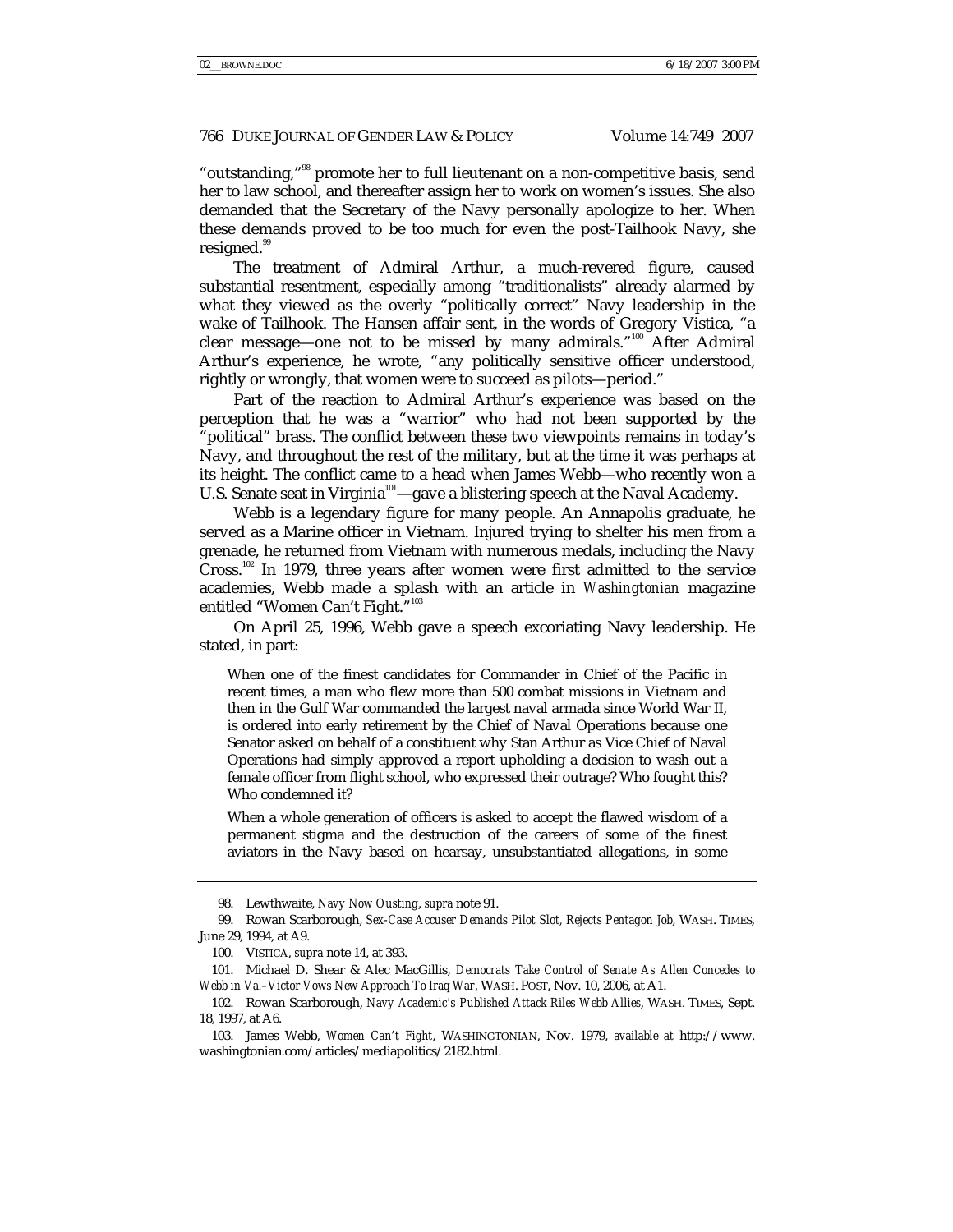cases after a full repudiation of anonymous charges that resemble the worst elements of McCarthyism, in effect, turning over the time-honored, even sacred, promotional process which lies at the very core of military leadership to a group of Senate staffers, what admiral has had the courage to risk his own career by putting his stars on the table and defending the integrity of the process and of his people? $104$ 

Webb had hit a nerve. His remarks were greeted with a standing ovation by midshipmen in the audience.<sup>105</sup>

Admiral Boorda was dismayed by news of the speech. What bothered him was not so much the content of Webb's remarks—that was just "Webb being Webb," he commented to aides.<sup>106</sup> What seemed to hurt Boorda the most was the enthusiastic response that Webb had elicited from the midshipmen. The day before Webb's speech, Boorda himself had given a speech at the Academy and had received a standing ovation, yet the next day that same audience was applauding a man who was raking him over the coals.

On Saturday, May 11, 1996, Boorda told his wife that he was going to retire that summer and not serve out the last two years of his term as  $CNO$ .<sup>107</sup> The following Monday, an anonymous letter was published in the *Navy Times* stating that Boorda had lost the respect of the officer corps.

Then came the last straw. Shortly after noon on Thursday, May 16, Boorda learned that the *Newsweek* reporters he was scheduled to meet with after lunch were not coming to follow up on the Webb speech but rather to ask him about his wearing of "combat distinguishing devices" on his Navy Achievement Medal and his Navy Commendation Medal, both of which had been awarded to him based upon service off the coast of Vietnam.<sup>108</sup> The Navy had received a Freedom of Information Act request on Boorda's medals the year before, after which the JAG informed Boorda that he was not entitled to wear the "combat V's." Boorda had then stopped wearing them. "It was an honest mistake," Boorda said after learning of the reporters' purpose.<sup>109</sup>

Boorda then drove to his home at the Navy Yard in southeast Washington, and typed two letters, one to his wife and family, the other "To My Sailors." The latter noted that "What I am about to do is not very smart but it is right for me."110 He had asked his sailors "to do the right thing, to care for and take care of each other and to stand up for what is good and correct." He was about to be accused of improperly wearing the combat devices on two of his medals, and he did not believe that reporters would believe it was an honest mistake, "and you may or may not believe it yourselves." He could not, he wrote, "bear to bring

110*. Id.*

 <sup>104.</sup> James Webb, Speech at the Naval Academy, Annapolis, Md. (Apr. 25, 1996) (transcript available at http://www.pbs.org/wgbh/pages/frontline/shows/navy/readings/jwebbspeech. html).

 <sup>105.</sup> Kotz, *supra* note 93.

<sup>106</sup>*. Id.*

<sup>107</sup>*. Id.*

<sup>108</sup>*. Id.*

<sup>109</sup>*. Id.*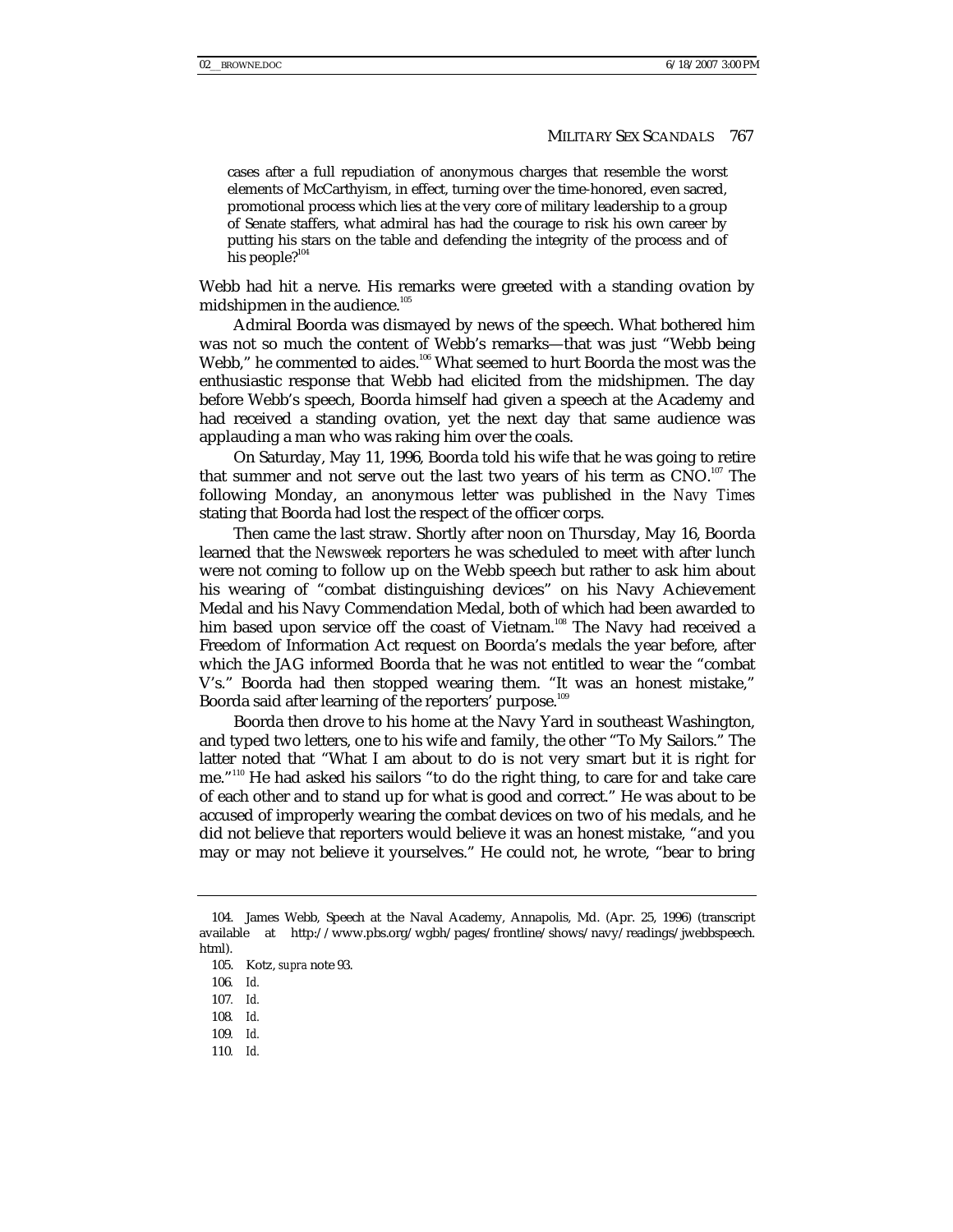dishonor to you." Then, clad in his dress whites, he went out into his garden and put a .38-caliber bullet into his heart.

The response to Admiral Boorda's death reflected the tensions that roiled the end of his life. Eulogized as a "sailor's sailor" by Defense Secretary William Perry, Boorda's many contributions to the Navy were recounted. Sailors had genuine fondness for Boorda, in part because he was a "mustang," an officer who had worked his way up through the enlisted ranks. A hallmark of his career was, in the words of one chief petty officer, that "he was always willing to fight for what we needed: better housing, better living conditions, more time at home with our families."

That focus was precisely the problem, according to some of Boorda's detractors. Richard Grenier, a columnist for the *Washington Times* and an Annapolis graduate and former naval officer himself, wrote:

My friends, now in the older officer class, mostly hate him for having meekly accepted every attack on the Navy from feminists and politically correct politicians. When I went to the Academy I was told in no uncertain terms, "You're not at a college. You're not at a university. You're at a school for fighting men." I wonder if they still tell the incoming midshipmen that. $111$ 

Grenier continued, "I've never heard a word of praise for Adm. Boorda for anything even remotely warlike, and on any feminist issue he, of course, always took the woman's side."<sup>112</sup>

Thus closed the 40-year career of Admiral Mike Boorda.

#### B. The Coast Guard, Too

Boorda was not the first military officer to take his life for reasons ultimately related to Tailhook. Just the year before, Coast Guard Captain Ernie Blanchard had met a similar fate.

In January 1995, Blanchard stood at a lectern to give a speech at the Coast Guard Academy in New London, Connecticut, to an assemblage of cadets, fellow officers, and guests.<sup>113</sup> Given the times, his first statement was an ominous one. Turning to Captain Pat Stillman, his old friend and Commandant of Cadets at the Academy, Blanchard said "Request permission to dispense with political correctness." And he did. He attempted to warm up the crowd with what some called "dirty jokes," jokes that you would be embarrassed to tell your mother. Following his "opening monologue," he turned to more serious Coast Guard topics, which consumed most of his address.<sup>114</sup>

There remains some disagreement about exactly what jokes were told. One was that Pat Stillman and his wife had enjoyed a memorable honeymoon.<sup>115</sup> On their wedding night she snuggled up to him in a sexy negligee and asked,

 <sup>111.</sup> Richard Grenier, *This Is Not the Navy I Knew . . .* , WASH. TIMES, May 21, 1996, at A15.

<sup>112</sup>*. Id.*

 <sup>113.</sup> Karl Vick, *No Laughing Matter*, WASH. POST, July 7, 1996, at F1.

<sup>114</sup>*. Id.*

<sup>115</sup>*. Id.*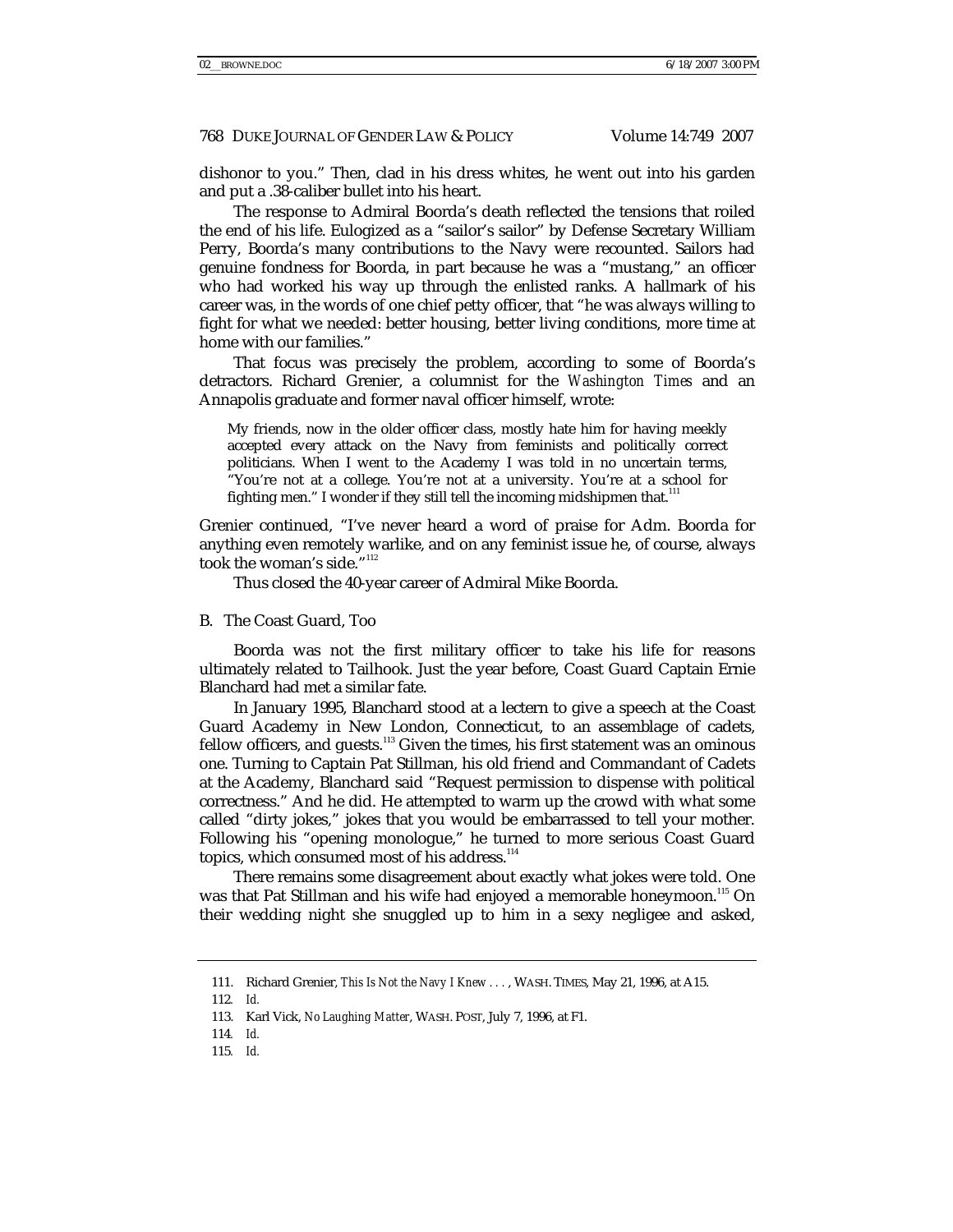"Dear, now that we're married, can I do anything that I want?" He replied, "Yes, dear, anything you want." So, she went to sleep. Another joke involved two "firsties" (seniors) at a pickup joint. Two underclassmen were there, and one asked the other "What's the difference between garbage and a Bravo Company firstie? The garbage gets picked up!" Yet another involved a cadet who had given his fiancée a diamond brooch with several maritime signal flags surrounding it. When complimented on the brooch, she said that her fiancé had given it to her and that the flags meant "I love you." In fact, they actually meant "Permission granted to lay alongside"—ba da boom! All together, Blanchard told approximately a dozen jokes.

Now, the primary reason one would be embarrassed to tell one's mother these jokes is that they are not very funny. They are far from obscene and would pass unremarked if included in a Jay Leno or David Letterman monologue. Yet, predictably, some in the audience were offended. The next day, a chaplain expressed his concerns to Stillman, and the following day a civilian female instructor likewise complained.116 Consultation with the brass at the Academy yielded the conclusion that Blanchard should apologize. Blanchard was contrite and immediately faxed a letter to the Academy to be given to all cadets. His letter was of the self-flagellation genre, which is *de rigueur* in these matters: "I offer my sincere apology if I offended anyone," he wrote. "If only one person was offended, then my remarks were inappropriate and I will take action to be more considerate in the future. Us old seadogs also need to adapt and change the way we have always done things."<sup>117</sup>

The Academy leadership thought that the matter was taken care of, but not everyone was satisfied. Some people, most of whom had not attended the dinner, wanted blood. About a month later, Commander Kathleen Donohoe, the Coast Guard's "gender policy adviser," was at the Academy on a routine visit and learned about the Blanchard affair from female officers, none of whom had attended the dinner.<sup>118</sup> They gave Donohoe an ultimatum: unless headquarters commenced an official sexual-harassment investigation, they would go to the media. Showing the fortitude that the military so often does in such matters, Admiral Robert Kramek, the Commandant of the Coast Guard, ordered an investigation.

Blanchard was visited by an investigating officer, Captain David A. Potter, who gave him his Miranda warnings.<sup>119</sup> Blanchard was startled: Over a "bad joke?," he asked. He wanted to know how serious it was, and Potter replied that it was serious enough to convene an informal investigation overseen by Rear Admiral William C. Donnell, who was in charge of Coast Guard personnel.

About a week later, Blanchard was summoned to Potter's office for interrogation.<sup>120</sup> Blanchard asked Potter what was the worst that could happen. Potter replied that Blanchard could be court-martialed and lose his pension. To

120*. Id.*

<sup>116</sup>*. Id.*

<sup>117</sup>*. Id.*

<sup>118</sup>*. Id.*

<sup>119</sup>*. Id.*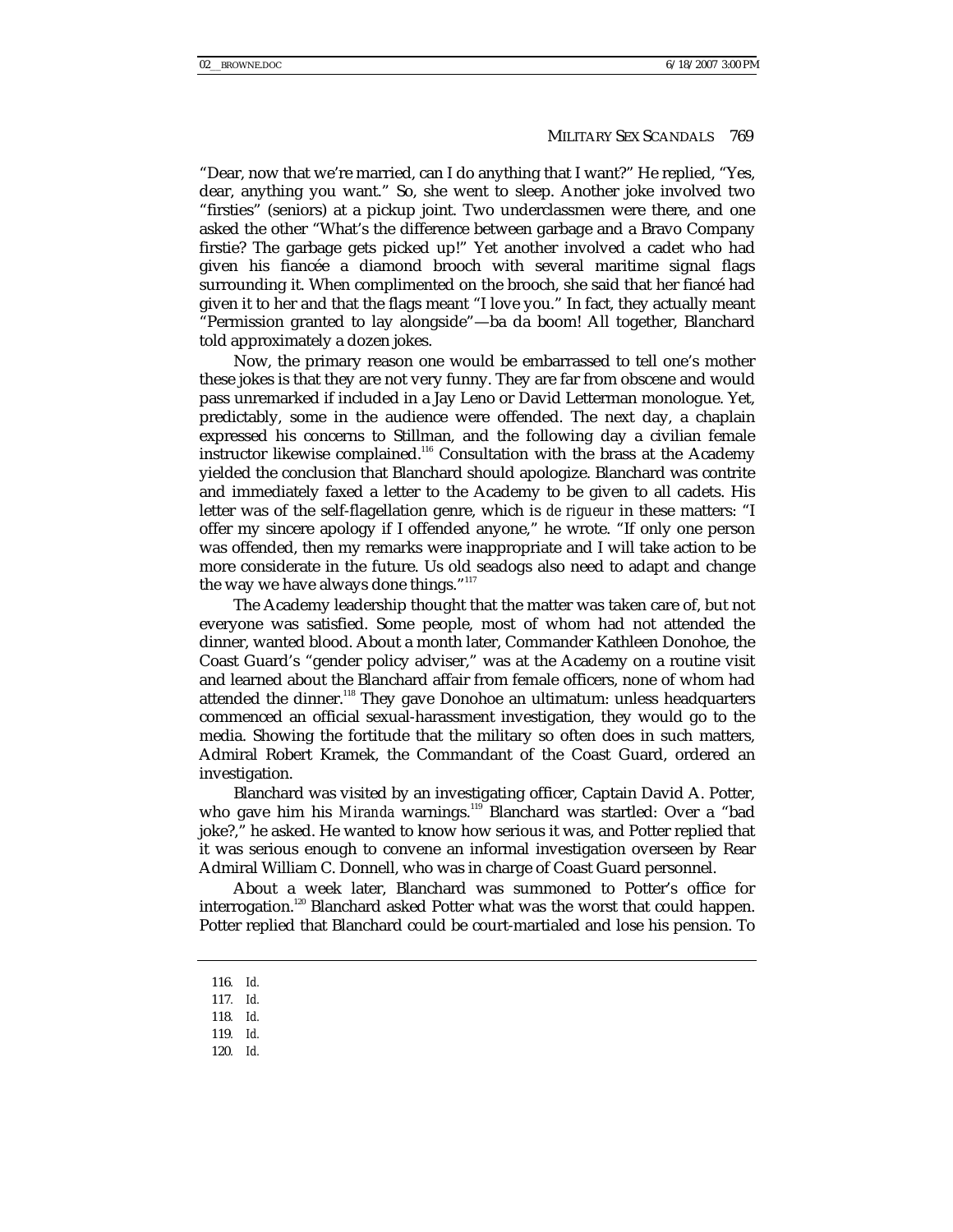Blanchard, this meant disgrace for himself and financial ruin for his family. Blanchard called Admiral Donnell and offered to resign from the Coast Guard if that would head off the investigation. Donnell urged Blanchard not to overreact and told him that he was being premature. Donnell also told him, however, that his resignation would not terminate the investigation.

Blanchard was bewildered about why the Coast Guard, the institution that he so loved and had given thirty of his forty-six years to, seemed to be giving him no support. He feared that the Coast Guard was going to sacrifice him in order to avoid the fate that befell the Navy in the wake of Tailhook.

At the office the following Monday, Blanchard said he needed to take a few days off.<sup>121</sup> The next morning, the office called him at home and told him that the public-affairs staff had learned that the *Chicago Tribune* was working on a sexual-harassment story. "It's all over," he replied. "We're doomed." Within the next few hours, Blanchard took out an old .32-caliber Winchester revolver that had belonged to his grandfather, put the gun in his mouth, and pulled the trigger. Nothing happened; the gun had misfired. Blanchard then fired again, and this time the gun worked as intended. Blanchard's wife Connie found his body in the back yard. As it turned out, the *Tribune* was not investigating sexual harassment at all.<sup>122</sup>

A "psychological autopsy" concluded that "the emotional pain and shame that Captain Blanchard felt he had brought upon himself and the Coast Guard led him to choose suicide as a solution."<sup>123</sup> Writing in the *Washington Post*, Karl Vick observed: "This is about a death by political correctness. Whether it was suicide by political correctness or homicide by political correctness depends on your point of view."<sup>124</sup> Vick pointed out the parallels between Blanchard and Boorda: "Both men were terrified of exposure in the media. Each man feared he would bring disrepute to a service where he had spent his adult life. Each man was operating under what, to many outside the military, might seem a bewilderingly unforgiving code of honor and rectitude."

After Blanchard's death, Admirals Donnell and Kramek reversed Potter's findings of sexual harassment.<sup>125</sup> Some months later, Admiral Kramek, speaking at the National Press Club, denied that Blanchard faced serious punishment. Kramek stated:

Captain Blanchard was not facing a court-martial, nor would he have ever faced a court-martial. . . . There was no move to court-martial him, and there wouldn't have been after the investigation and fact-finding was over. He hadn't committed any offenses serious enough other than to call him in and tell him he had used bad judgment.<sup>126</sup>

<sup>121</sup>*. Id.*

<sup>122</sup>*. Id.*

 <sup>123.</sup> Mark Thompson, *A Political Suicide*, TIME, May 13, 1996, at 44.

 <sup>124.</sup> Vick, *supra* note 113.

<sup>125</sup>*. Id.*

 <sup>126.</sup> National Press Club, *Morning Newsmaker With Admiral Robert Kramek, Coast Guard Commandant*, Aug. 5, 1996.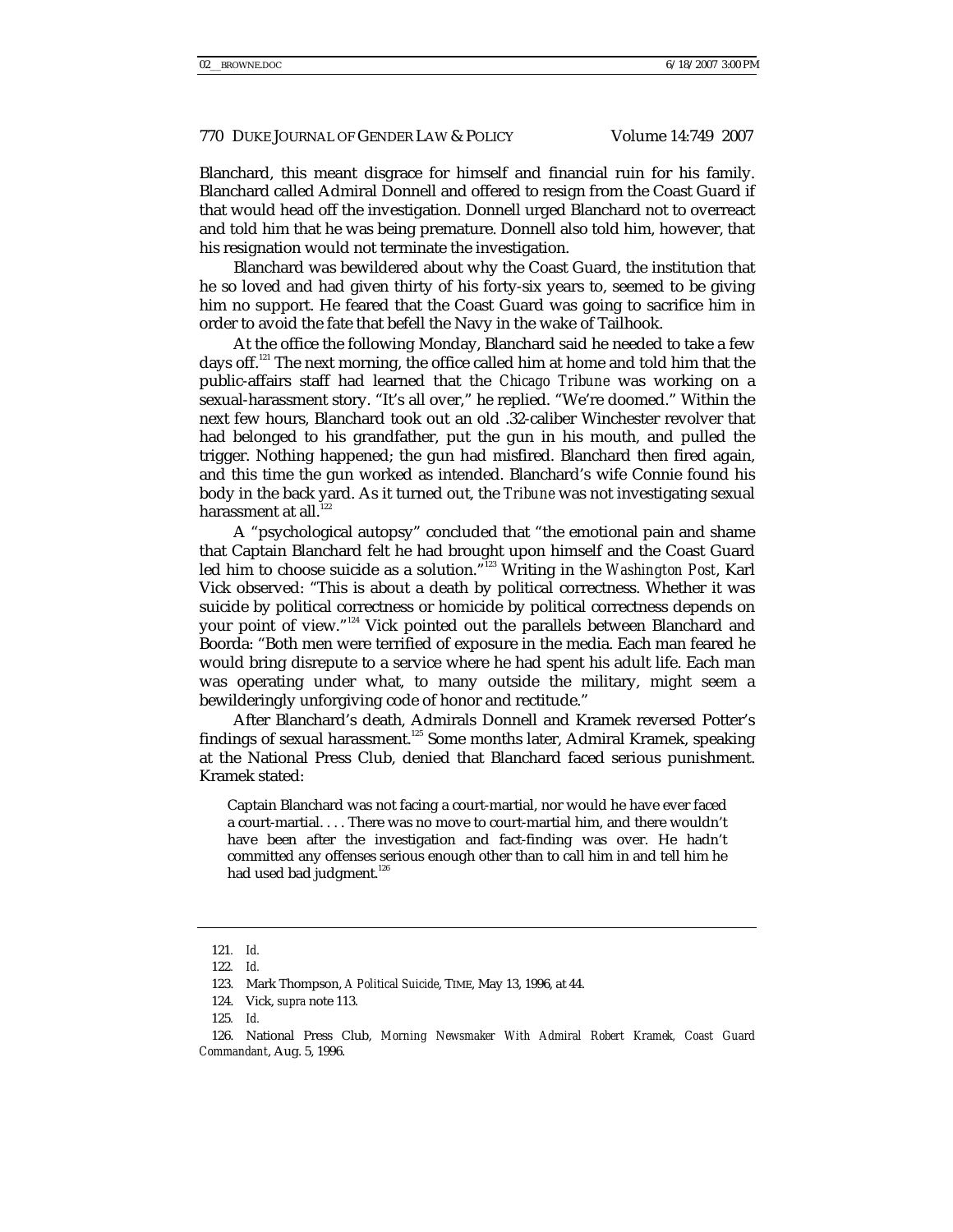Given that, even before the investigation had begun, Blanchard had already been told he had used bad judgment and had issued an apology, one wonders about the purpose of the *Miranda* warnings, the extended investigation, the statement that he could end up being court-martialed and lose his pension, and the 800-page investigative report of the incident. One also wonders why the investigation would not have been terminated upon Blanchard's retirement, if it was convened only to decide whether Blanchard should be told that he had used bad judgment.

## C. Then Came Aberdeen

Following close on the heels of the Tailhook scandal came another scandal involving allegations by dozens of female trainees at Aberdeen Proving Grounds (and shortly thereafter at Fort Leonard Wood) that they had been subjected to rape and sexual harassment by, or had engaged in fraternization with, their drill sergeants.<sup>127</sup> Determined not to duplicate the Navy's publicrelations mistake during the early days of the Tailhook scandal (*i.e*., giving the initial impression that it was not interested in getting to the bottom of things), the Army swiftly pulled out all the stops. It set up a worldwide "hot line" for service members to call to report sexual misconduct, anonymously if they desired. The Army touted how quickly it had brought charges against some of the instructors as evidence of how seriously it took the complaints.<sup>128</sup> And the charges *were* serious. Unlike the night of debauchery that was Tailhook, the Aberdeen scandal involved charges of a variety of sexual misbehavior, including forcible rape and sodomy, on an apparently broad scale and extending over a prolonged period of time.

Sexual relations between instructors and trainees apparently were widespread, although most cases did not involve force, and in many of them the female trainees were willing participants in—or even the instigators of—the sexual behavior.<sup>129</sup> The Army took the position that the sex between instructors and trainees was *per se* not consensual, because of the imbalance of power and the "constructive force" that necessarily occurred as a result. Thus, even if the sexual relations had been initiated by the trainee, the instructor was still charged with rape.

The most heavily punished wrongdoer was Sergeant Delmar Simpson, who was convicted of multiple counts of rape and sodomy and sentenced to twentyfive years in prison. Although clearly inappropriate and certainly warranting a dishonorable discharge, Simpson's conduct was not sufficiently egregious in the eyes of some to warrant the heavy punishment.<sup>130</sup> Writing in *The New Republic*, Hannah Rosin observed about the Army's "constructive force" argument:

 <sup>127.</sup> Rowan Scarborough, *Army Trainees Accuse Instructors of Rape, Harassment*, WASH. TIMES, Nov. 8, 1996, at A3.

 <sup>128.</sup> Lewthwaite, *supra* note 49.

 <sup>129.</sup> Jackie Spinner & Dana Priest, *Consensual Sex Was Rampant at Army Base; Inquiry Finds Breakdown of Discipline at Aberdeen*, WASH. POST, Mar. 30, 1997, at A1.

 <sup>130.</sup> Dana Priest, *Verdict Deepens Divisions Over Women in Uniform; While Some Hail Army's Prosecution, Critics Say Crime of Rape Has Been Redefined*, WASH. POST, Apr. 30, 1997, at A14.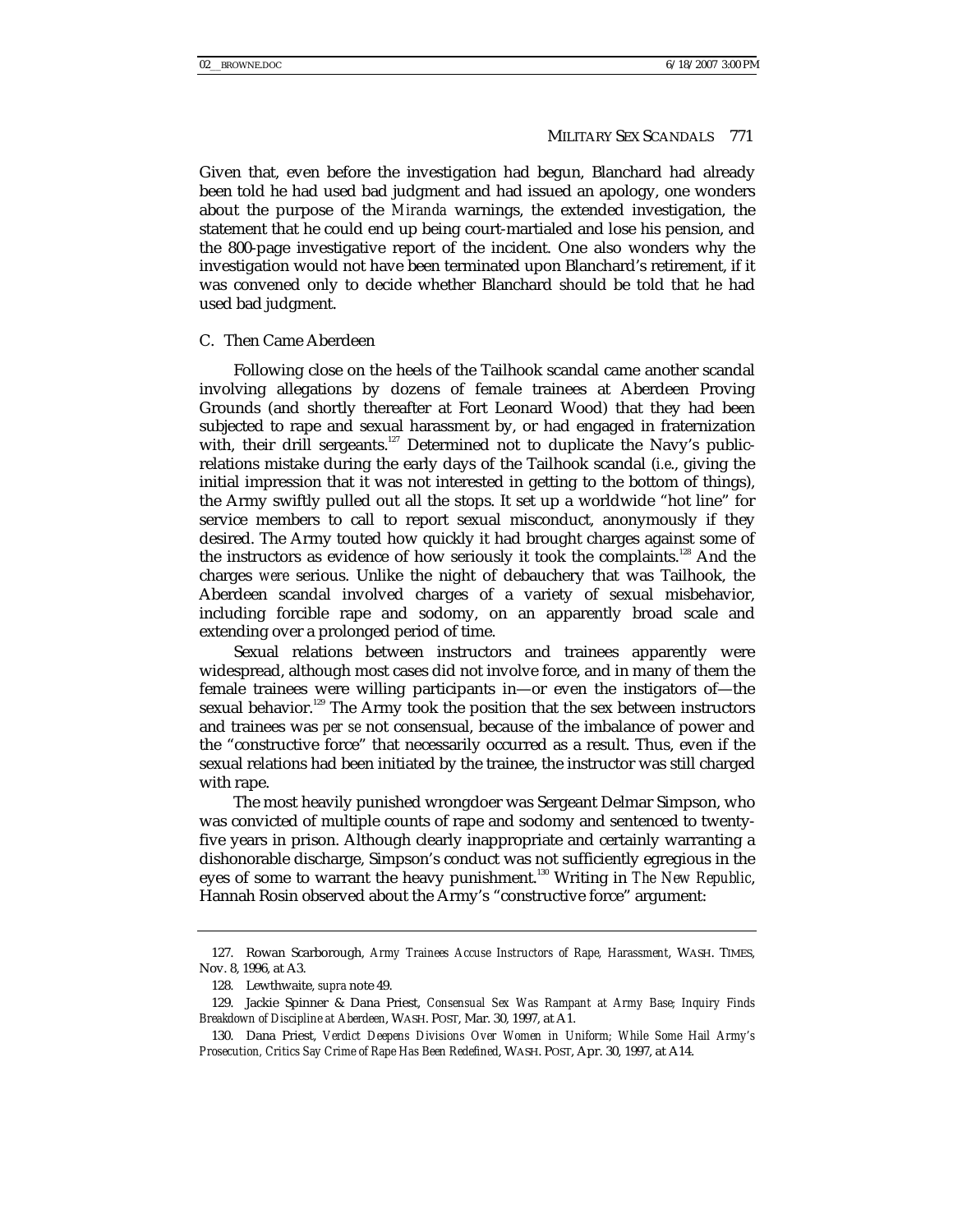The storyline has remained unchanged: the entire military is an alien, retrograde institution, conspiring against feminist concerns. So it may be. But not from the evidence at the Aberdeen trials.... The most tradition-minded, socially conservative and overwhelmingly male institution in America has in fact embraced a theory of sexual intercourse that belongs not only to feminism, but to feminism's more radical wing. On the central question of the trials—whether or not the sex was consensual—the United States Army has proved itself less a disciple of Rambo than of Andrea Dworkin and Susan Brownmiller.<sup>131</sup>

By attempting to avoid the Tailhook mistake of not initially responding vigorously enough, the Army made the Navy's second mistake of overreaching. This became apparent when, several months into the investigation, five female soldiers came forward and accused Army investigators of pressuring them to make false claims of sexual abuse.<sup>132</sup> Four of the women acknowledged having consensual sexual relations with instructors, but they refused to accuse the men of rape, despite what they characterized as bullying by investigators to do so. The fifth woman confessed to having consensual sexual relations with an instructor, but later recanted the charge attributing it to coercion by instructors.<sup>133</sup>

The "hot line" was also a big success by some measures, yielding over 8,000 calls, many anonymous. $134$  Ironically, among those netted was the general who had taken over the Aberdeen base after most of the misconduct had occurred. It seems that, five years earlier, he had an affair with a civilian in his office at a time when he and his wife were separating and anticipating divorce. He was forced into retirement.<sup>135</sup> Finally uncomfortable with the system of anonymous complaints, even Defense Secretary William Cohen began questioning whether they had gone too far. As Charles Moskos noted, the hot lines "opened up a Pandora's box for those seeking revenge for whatever reason, and many good careers are being ruined needlessly."136 The Army ended up shutting down the Aberdeen hot line.

#### D. Fraternization, Adultery, and Harassment

With a spate of fraternization and adultery cases in the 1990s, the public came to learn that military personnel live under very different rules from those governing the civilian world. These rules often clash with civilian mores, but the military views them as critical to the maintenance of good order and discipline.

 <sup>131.</sup> Hannah Rosin, *Sleeping with the Enemy*, NEW REPUBLIC, June 23, 1997, at 19.

 <sup>132.</sup> Paul C. Roberts, *Crying Rape to Hide Failed Policy?*, WASH. TIMES, Mar. 17, 1997, at A14; Rowan Scarborough, *Prober Problems?: Female Recruits Say Army Pressured Them to Make False Charges of Rape*, WASH. TIMES, Mar. 12, 1997, at A1; Jackie Spinner & Dana Priest, *Women Say Army Agents Bullied Them: 5 Allege Investigators Urged Sex Accusations*, WASH. POST, Mar. 12, 1997, at A14.

 <sup>133.</sup> Editorial, *Rank Accusations*, WASH. TIMES, Mar. 12, 1997, at A20.

 <sup>134.</sup> Rowan Scarborough, *Sex-Abuse Hot Lines' Value Questioned: Gone Too Far? Cohen Wonders*, WASH. TIMES, June 16, 1997, at A4 [hereinafter Scarborough, *Sex-Abuse Hot Lines' Value*].

 <sup>135.</sup> Editorial, *Overly Friendly Fire*, WASH. TIMES, June 6, 1997, at A22 [hereinafter *Overly Friendly Fire*]; Rowan Scarborough, *Army Probers Live under Tailhook Specter: Former Lawyer for Fliers Sees Attempt "To Make Heads Roll"*, WASH. TIMES, Nov. 23, 1996, at A1.

 <sup>136.</sup> Scarborough, *Sex-Abuse Hot Lines' Value*, *supra* note 134.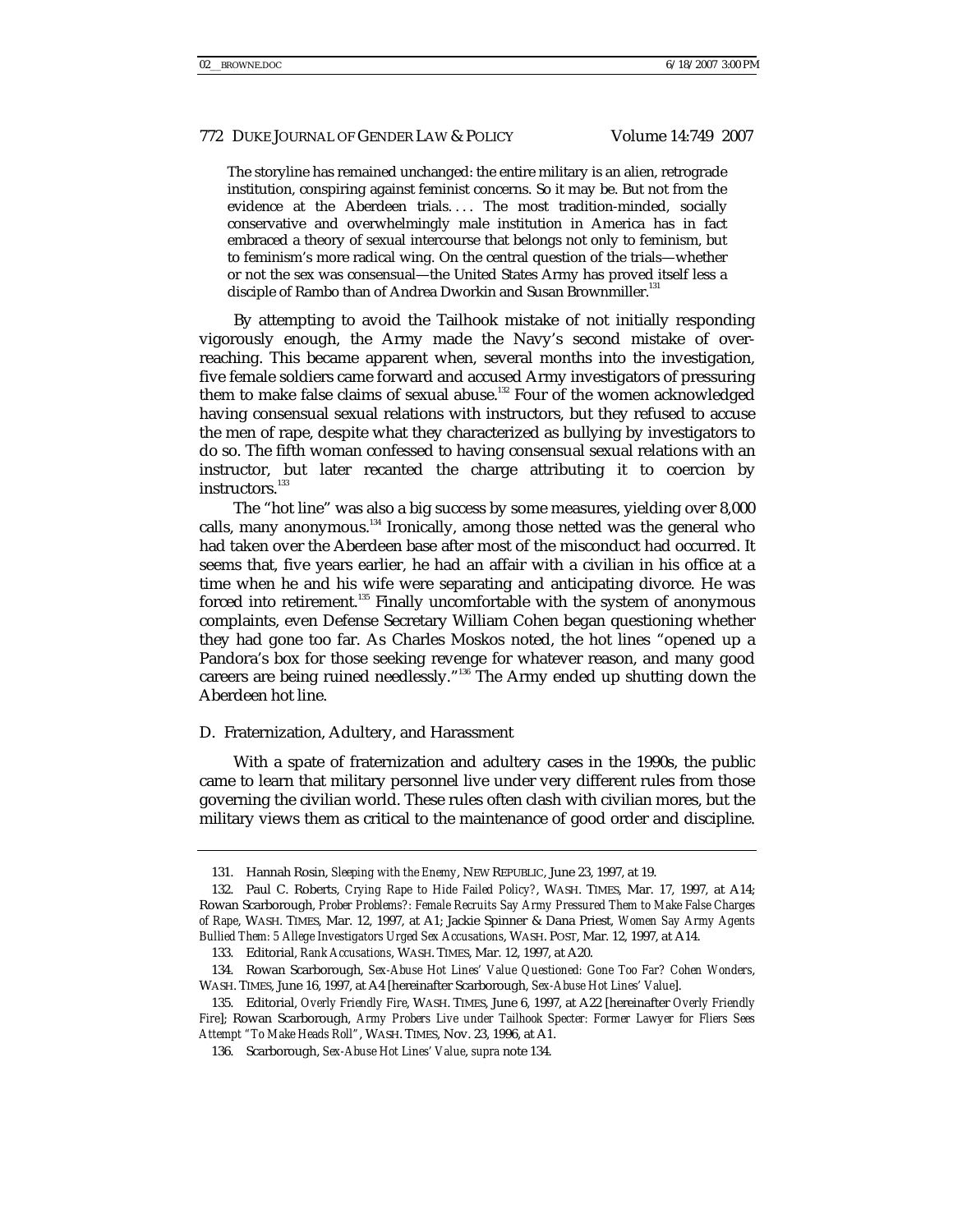Unfortunately for military discipline, however, the increasing prevalence of an "occupational" orientation leads to the same kind of resentment of such rules that would attend them in civilian life. In his study of extended field maneuvers in Honduras, for example, Charles Moskos found a widespread attitude among junior enlisted personnel of both sexes that what they did in their "private lives" was their own business, rather than the Army's.<sup>137</sup> Women most strongly objected to the anti-fraternization rules, hardly surprising in light of the unbalanced sex ratio in the military.

#### 1. *Kelly Flinn*

In 1997, accusations of adultery and fraternization against Kelly Flinn, the first female B-52 bomber pilot, created a national spectacle. She was threatened with court-martial for having an affair with the civilian husband of a female airman, disobeying a direct order from a superior not to see him again (in fact, a week after that order, she took him to Georgia to meet her parents), lying under oath to investigators about the relationship, and fraternizing with an enlisted man (including an episode of sexual intercourse with him on her front lawn).<sup>138</sup>

The most visible reaction from the civilian community focused on the adultery charge, stemming from the belief that Flinn should not be punished for having had a sexual relationship with a married man. After all, the argument went, her private life was her own business and a court-martial was a gross over-reaction.<sup>139</sup> Furthermore, critics argued, under most civilian definitions of adultery, Flinn was not guilty because she was unmarried.<sup>140</sup> Under military rules, however, an unmarried person commits adultery by having sexual relations with a married person.<sup>141</sup>

The objection that the Air Force was over-reacting to the adultery ignored the fact that there would have been no adultery charge if Flinn had simply terminated her relationship with the airman's husband when she was ordered

 <sup>137.</sup> Charles C. Moskos, *Female GIs in the Field*, SOCIETY, Sept./Oct. 1985, at 28, 31.

 <sup>138.</sup> Elaine Sciolino, *Pilot Facing Adultery Charge Agrees to a General Discharge*, N.Y. TIMES, May 23, 1997, at A1; Nancy Gibbs, *Wings of Desire: The Air Force's Star Female Pilot Finds Herself Enmeshed in a Tale Full of Passion and Lies*, TIME, June 2, 1997, at 28.

 <sup>139.</sup> Elaine Sciolino, *From a Love Affair to a Court-Martial*, N.Y. TIMES, May 11, 1997, at A1.

 <sup>140.</sup> Richard Cohen, *Snooping on Soldiers*, WASH. POST, May 1, 1997, at A23.

 <sup>141.</sup> Article 134, Uniform Code of Military Justice, 10 U.S.C. § 934 (2000) (general article)

<sup>[</sup>A]ll disorders and neglects to the prejudice of good order and discipline in the armed forces, all conduct of a nature to bring discredit upon the armed forces, and crimes and offenses not capital, of which persons subject to this chapter [10 U.S.C. §§ 801–934] may be guilty, shall be taken cognizance of by a general, special, or summary court-martial, according to the nature and degree of the offense, and shall be punished at the discretion of that court.

*Id.* (alterations added). According to the *Manual for Courts-Martial*, the elements of adultery are:

<sup>(1)</sup> That the accused wrongfully had sexual intercourse with a certain person;

<sup>(2)</sup> That, at the time, the accused or the other person was married to someone else; and

<sup>(3)</sup> That, under the circumstances, the conduct of the accused was to the prejudice of good order and discipline in the armed forces or was of a nature to bring discredit upon the armed forces.

Manual for Courts-Martial, Punitive Article 134, 64(b).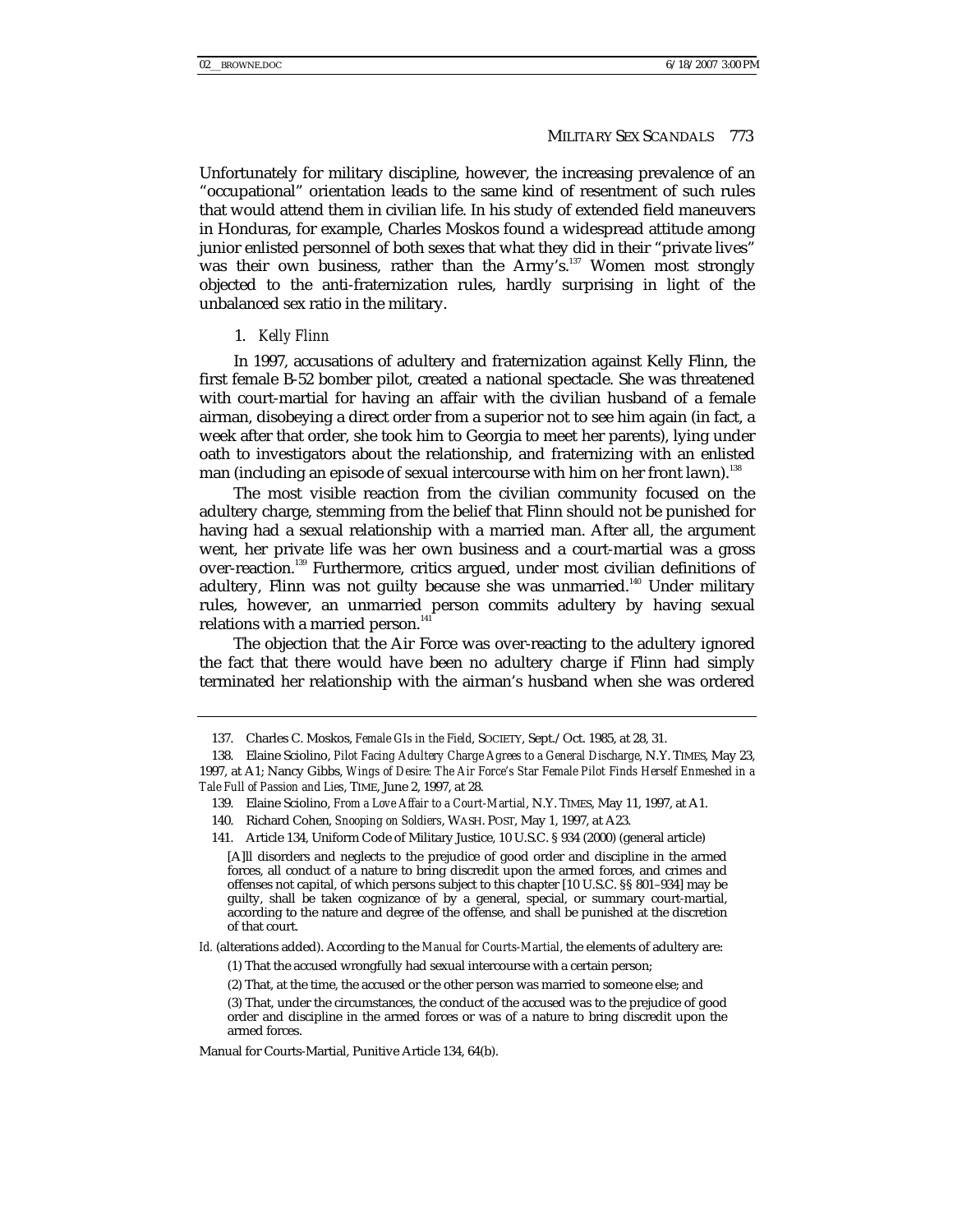to. No charges were brought against her when her superiors learned of the affair through complaints of the female airman. Surely, the Air Force's reaction to a female airman's complaint about an officer having an affair with her husband should not have been "That's her business, not ours; go away."

In contrast to the reaction of the press, the position of the military and most of its defenders was that the adultery charge was only a small part of the transgression. Although the adultery was not trivial, more threatening to military discipline was Flinn's disobeying an order and lying to her superior. As Air Force Chief of Staff General Ronald Fogleman stated in testimony before the Senate Armed Services Committee, "This is not an issue of adultery. This is an issue about an officer, entrusted to fly nuclear weapons, who lied. That's what this is about." $142$ 

What may have been the greatest threat to military discipline, however, got little attention: Flinn was having an affair not just with any married man, but with the husband of a female airman. Adultery violates the Uniform Code of Military Justice only if it impairs "good order and discipline."143 It is hard to imagine a greater threat to good order and discipline in the enlisted ranks than "poaching" of the spouses of enlisted personnel by officers. Indeed, numerous male officers have been prosecuted for making sexual advances toward enlisted men's wives,<sup>144</sup> with no public outcry.

Outcry there was for Kelly Flinn, however. Senate Majority Leader Trent Lott expressed the view that the Air Force had "badly abused" Flinn and that she should, at the least, be granted an honorable discharge. The Air Force should "get real" and ease its rules against relationships between its personnel, he said.<sup>145</sup> Representative Nita Lowey of New York declared, "The Air Force should have offered Kelly Flinn counseling, warnings and a transfer. Instead it has thrown the book at her, treating her like a criminal." Of course, Flinn, in fact, had been counseled and warned, and she had disregarded the warnings. As for "treating her like a criminal," the Air Force had some justification: she was one. The Uniform Code of Military Justice makes criminal the following: fraternization, adultery detrimental to good order and discipline, failure to obey a lawful order, and lying under oath; Flinn faced the possibility, although not the likelihood, of 9-1/2 years of imprisonment.146 The *New York Times* also rushed to Flinn's defense, characterizing her conduct as mere "lovesick blundering."<sup>147</sup> A publisher gave Flinn a lucrative book contract.<sup>148</sup> For her part, Flinn argued that, although the Air Force "trained me to carry nuclear weapons, it had not taught me how to be a human being; and nobody had taught the Air

 <sup>142.</sup> Gregory Vistica & Evan Thomas, *Sex and Lies*, NEWSWEEK, June 2, 1997, at 26.

<sup>143</sup>*. See supra* note 141.

 <sup>144.</sup> Kevin W. Carter, *Fraternization*, 113 MIL. L. REV. 61, 79 n.107 (Summer 1996).

 <sup>145.</sup> Elaine Sciolino, *Air Force to Postpone its Court-Martial of Female Pilot*, N.Y. TIMES, May 21, 1997, at A16.

 <sup>146.</sup> Vistica & Thomas, *supra* note 142.

 <sup>147.</sup> Editorial, *Trent Lott's Military Mind*, N.Y. TIMES, May 21, 1997, at A22.

 <sup>148.</sup> Judy Quinn, *A "Big Book" Correction*, PUBLISHERS WEEKLY, Mar. 23, 1998, at 41, 44.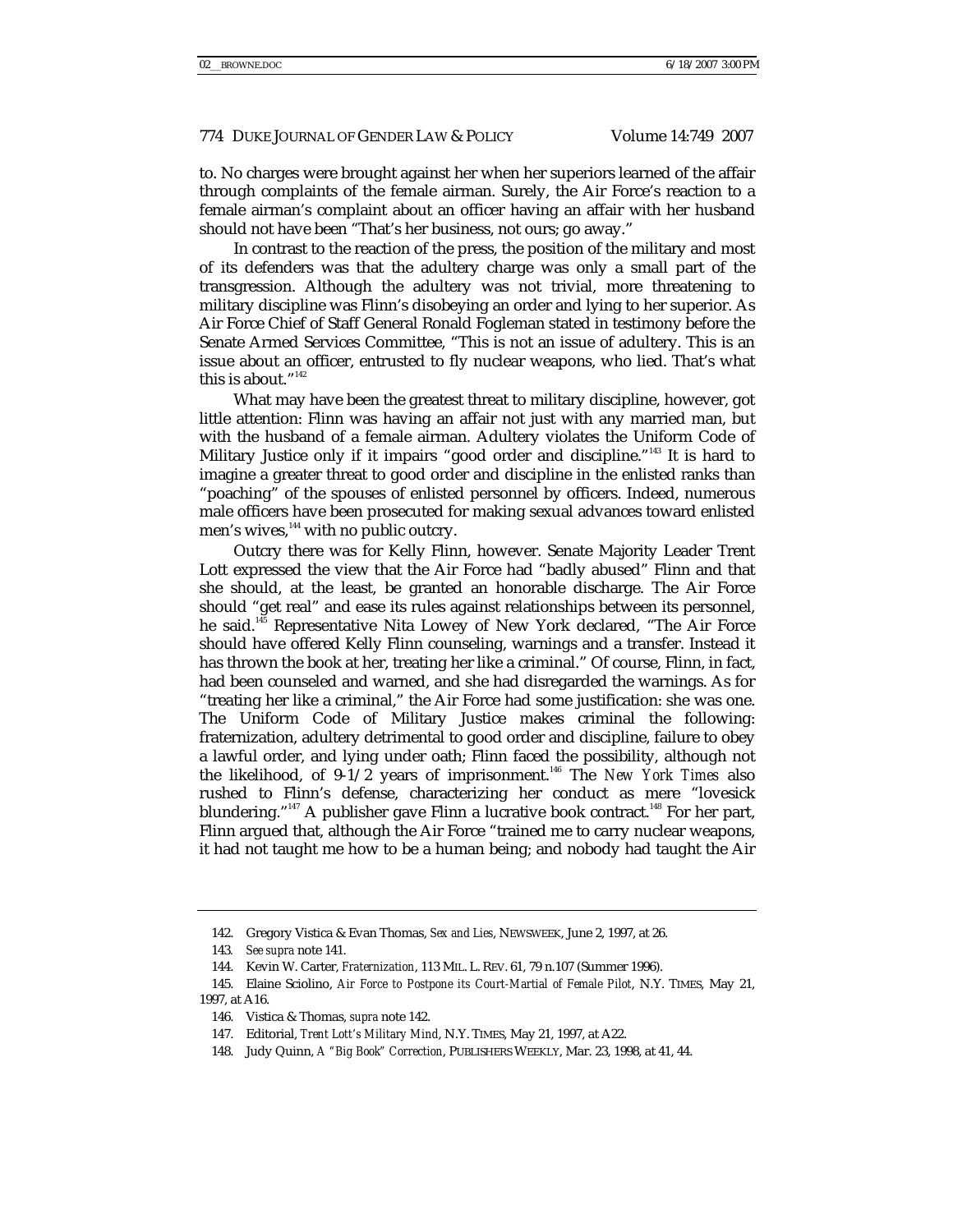Force how to deal with women."<sup>149</sup> She was "singled out for shame," she said, because she was a woman. In fact, however, the prior year, sixty-seven Air Force personnel had been court-martialed for adultery, of whom sixty were men.<sup>150</sup>

In the end, Air Force Secretary Sheila Widnall offered Flinn a deal. Rather than the honorable discharge that Flinn was seeking or the court-martial that most of the brass wanted, Flinn could accept a "general discharge under honorable conditions," a form of discharge given to those whose negative record outweighs their positive contributions but who have not brought disgrace upon the uniform.<sup>151</sup> With such a discharge, rather than an honorable one, Flinn would not be able to fly for the National Guard. Apparently realizing what a good deal she was offered, she accepted.

Had the sexes been reversed, and a male Air Force pilot had been having an affair with the wife of an enlisted man, it is doubtful that the national media and congressional leaders would have rushed to the pilot's defense or that he would have been favored with a lucrative book contract. Indeed, he would have almost certainly been viewed as a sexual predator rather than a figure worthy of our sympathy.

Ironically, Kelly Flinn herself can be considered a victim of Tailhook. That scandal made the services much more sensitive to claims of sexual misconduct, as witnessed by the almost doubling of the number of Air Force adultery courtsmartial between 1990 and 1996.<sup>152</sup> Without that increased sensitivity, she might have been ignored if she had maintained a low profile, although once the female airman complained, it is difficult to see how the Air Force could have responded any way other than the way it did.

### 2. *"Payback": General Joseph Ralston*

With Kelly Flinn having been abused so badly in the eyes of her defenders, it was inevitable that there would be "payback." Payback there was, and it came quickly. Shortly after culmination of the Flinn affair, Air Force General Joseph Ralston was the leading candidate for the position of Chairman of the Joint Chiefs of Staff, the country's top military post. It turned out, however, that, as a colonel back in the early 1980s, he had begun an affair with a female CIA intelligence analyst while he was studying at the National War College.<sup>153</sup> At the time, he was separated, but not divorced, from his wife.

Ralston's situation was very different from Flinn's. Ralston had not disobeyed an order, and he had not lied. The adultery itself was not harmful to good order and discipline. It was private and did not involve the chain of command. Nonetheless, the sharp knives were out. Then-congressman Charles Schumer insisted that it is "a double standard and it is wrong" not to punish General Ralston.<sup>154</sup> Secretary Cohen continued to support General Ralston,

 <sup>149.</sup> Kelly Flinn, *My Conduct Unbecoming*, WEEKEND AUSTRALIAN, Feb. 14, 1998, at R1.

 <sup>150.</sup> Vistica & Thomas, *supra* note 142.

<sup>151</sup>*. Id.*

<sup>152</sup>*. Id.*

<sup>153</sup>*. Id.*

<sup>154</sup>*. Overly Friendly Fire*, *supra* note 135.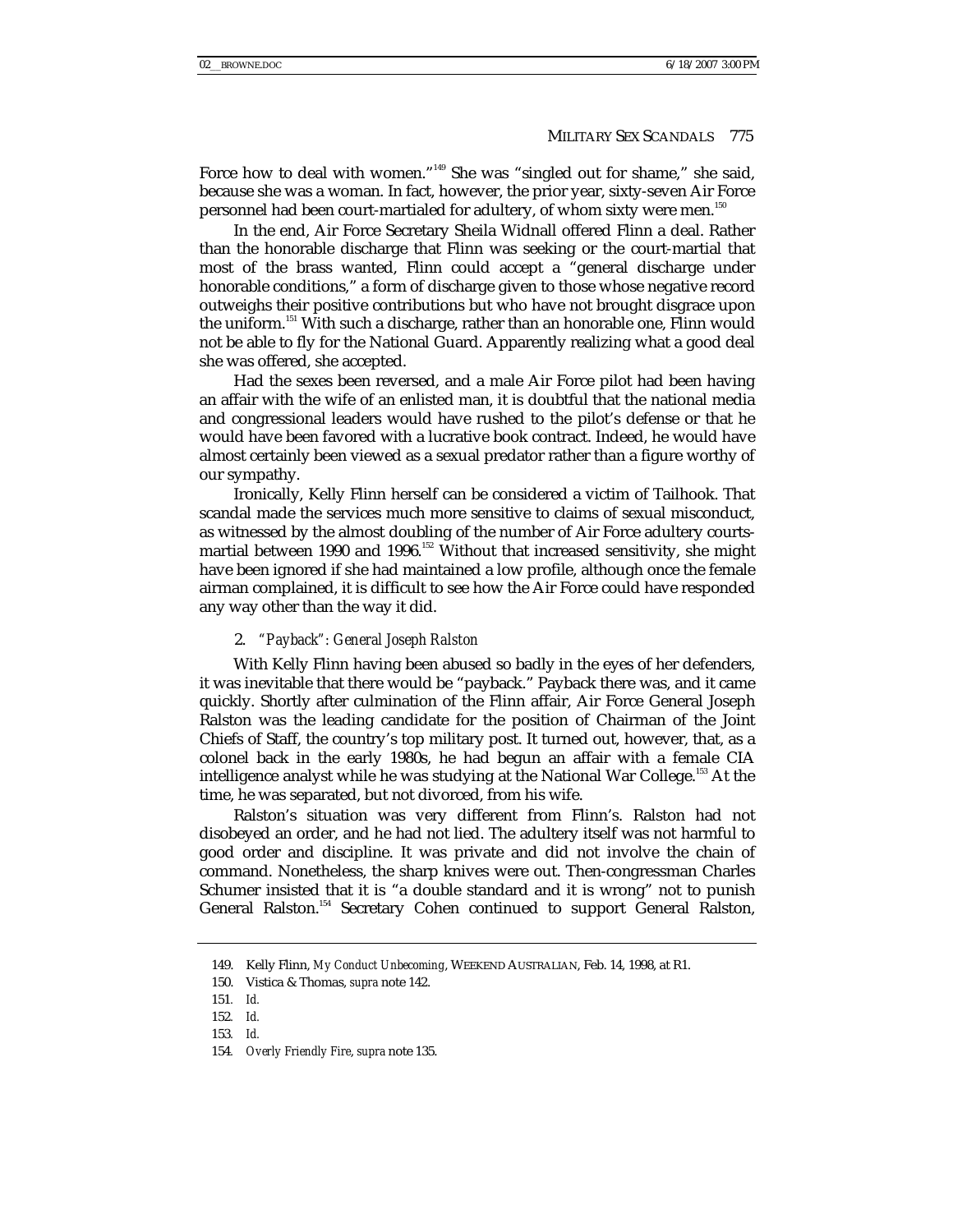despite claims that, not only should Ralston not be confirmed as Chairman of the Joint Chiefs, but he should also be disciplined. As one congresswoman put it, "If you are a friend of the Secretary of Defense and you've had an affair, you're in. If you're a successful woman who'd had an affair, you're out."<sup>155</sup> Amid the furor, Ralston withdrew his name from consideration.<sup>156</sup>

The ultimate irony of the Flinn case is that there was in fact a double standard applied. She got off much *easier* than most people charged with those offenses would have. In the years following Flinn's case, many military personnel charged with adultery or fraternization would beg to be treated as "badly" as Kelly Flinn was, claiming that, if she got off so easily, so should they.<sup>157</sup>

The inevitability of problems arising from fraternization rules makes it tempting to conclude that the rules should simply be changed. Most civilian employees do not stand to lose their jobs if they get caught cheating on their spouse, for example, and most civilian employers do not object to romantic relationships among employees of different status, as long as there is no reporting relationship or indirect supervisory control. Because of differences between the military and the civilian sector, however, such relationships create different problems, and these problems can ultimately lead to lives being lost. As Kelly Flinn herself wrote, "You can't have an aircraft commander and a copilot get into a lover's quarrel at six hundred feet and crash their plane into the side of a building."<sup>158</sup>

#### 3. *Claudia Kennedy: A High-Ranking "Victim"*

As so many officers, especially men, learned after Tailhook, it does not take much to derail a career when sex is involved. When Major General Larry G. Smith was nominated for the position of deputy Army inspector general, Lt. Gen. Claudia Kennedy came forward to scuttle his appointment. She claimed that Smith, who at the time held the same rank that she did (both major generals), had "touched her in a sexual manner and tried to kiss her" in her Pentagon office four years earlier.<sup>159</sup> She did not allege a pattern of such activity, only that it happened on one occasion. There was no indication that similar incidents had occurred with other women. There was no attempt to intimidate with rank. Nonetheless, the nomination was withdrawn and Smith was forced into retirement.

Once again, the Army seemed to be overreacting. *Washington Post*  columnist Richard Cohen asked, "Whatever happened to understanding that in

 <sup>155.</sup> John Barry & Evan Thomas, *Shifting Lines: After Cracking down on an Adulterous Female Pilot, the Brass Shields an Adulterous Male General*, NEWSWEEK, June 16, 1997, at 32.

 <sup>156.</sup> Rowan Scarborough, *General Gives up Shot at Top Post; Ralston Cites Flap over Affair, Denies Comparison to Flinn*, WASH. TIMES, June 10, 1997, at A1.

<sup>157</sup>*. See*, *e.g.*, Charlie Goodyear, *Air Force Set to Try Travis Pilot over Affair; Accused Captain Could Get 27 Years in Prison*, S.F. CHRON., Feb. 12, 1999, at A21; Steve Young, *S.D. Captain's Love Tale Could End in Jail*, ARGUS LEADER (Sioux Falls, S.D.), Apr. 18, 1999, at 1A.

 <sup>158.</sup> KELLY FLINN, PROUD TO BE: MY LIFE, THE AIR FORCE, THE CONTROVERSY 246 (1997).

 <sup>159.</sup> Thomas E. Ricks & Robert Suro, *Army Verifies Harassment Claim: Female General's Charge Likely to Mean Reprimand, Retirement for Fellow Officer*, WASH. POST, May 11, 2000, at A1.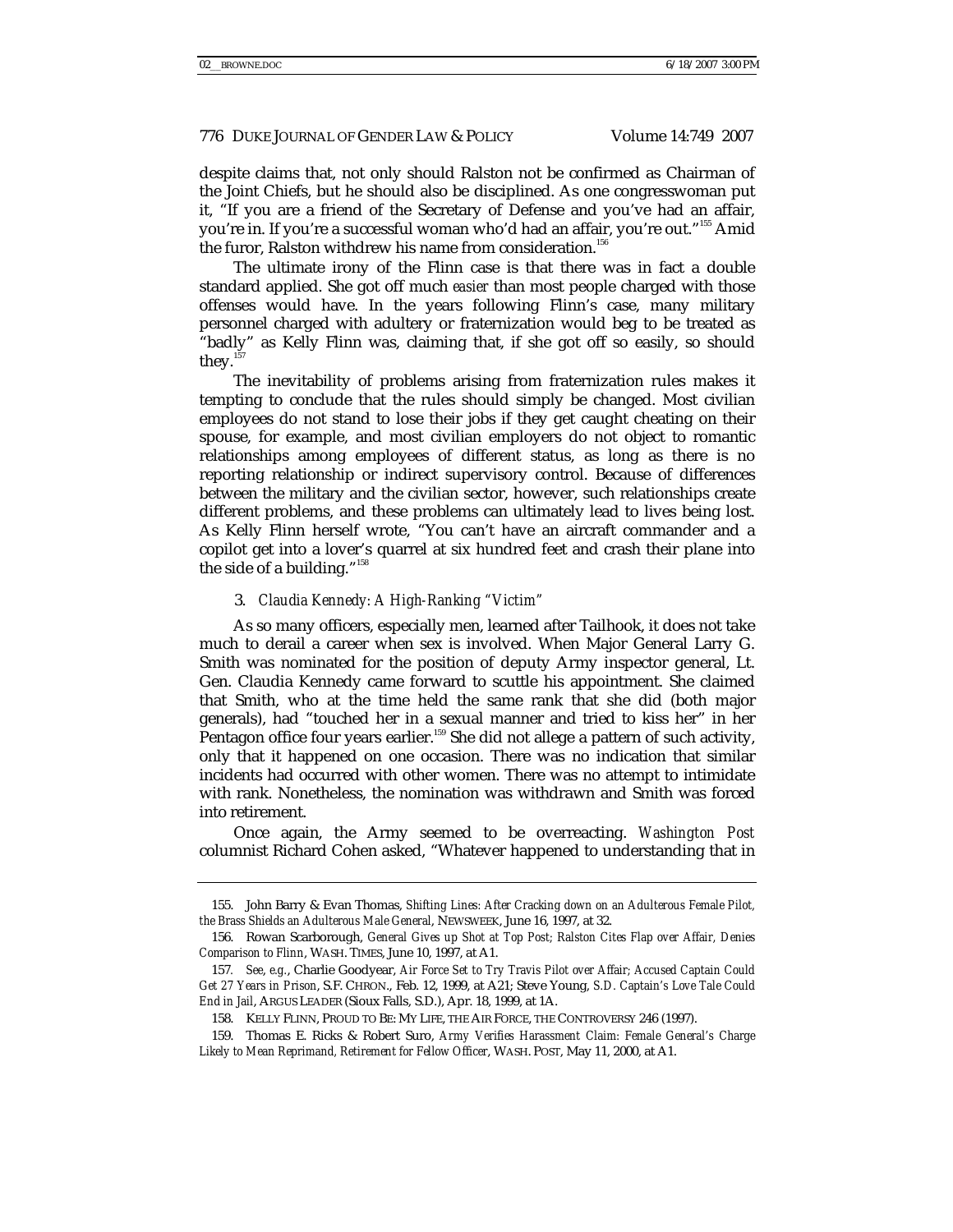matters of love, sex, romance and that sort of thing, all sorts of misunderstandings are possible?" He pointed out that, if General Kennedy had welcomed the kiss, there would have been no transgression. "Making a pass nowadays is like striking at the king," he said, "You'd better succeed."160 Columnist Mona Charen noted that General Kennedy—best known for implementing the "Consideration of Others" ("COO") training, which taught soldiers to "indicate a sensitivity to and regard for the feelings and needs of others"—had three years earlier described sexual harassment as follows: "His hand lingers on your back. He touches you on your upper arm and you can't tell if he's a touchy-feely person. All you know is that he gives you the creeps."<sup>161</sup> Charen asks, "Our women warriors, who insist they should be permitted to lead men in battle, cannot handle so much as a touch on the upper arm?" About the COO program, Charen tartly quipped, "Heck, why not close down the Army and replace it with a sewing circle?"

If the Claudia Kennedy case is "sexual harassment"—with no imbalance in power, no persistent and repeated conduct, and little more than a rebuffed advance—then almost all men have been guilty of sexual harassment. Only the lucky few whose advances are never rejected are spared the "predator" label, and it is tempting to think of them as the most predatory of all. If Kennedy had been the one who initiated the contact, say by placing her hand on Smith's thigh, would we feel comfortable forcing her into retirement simply because he expressed a lack of interest? What would we have thought of Smith for having made the incident public? Would we have thought that he was nobly "speaking truth to power," or would we have concluded that he was a pathetic figure unfairly attempting to terminate the career of a female colleague? It is difficult to imagine that he would be viewed positively.

#### III. THE TWENTY-FIRST CENTURY

If anyone thought that sexual problems would end at the millennium, they were sadly mistaken. Although the spate of "blockbuster" scandals of the nineties has not been repeated, scandals persist.

#### A. The Air Force Academy

Perhaps the event that received the most press coverage in the new century was the allegation of rampant rape and sexual assault at the Air Force Academy and the claims of official indifference, if not hostility, toward those who reported such misconduct. These allegations, first made in an e-mail to Secretary of the Air Force James G. Roche, resulted in a series of investigations. An investigation headed by Air Force General Counsel Mary L. Walker confirmed that there had

 <sup>160.</sup> Richard Cohen, *Did the General Deserve This?*, WASH. POST, July 20, 2000, at A25.

 <sup>161.</sup> Mona Charen, *The General's Protracted Charge*, WASH. TIMES, Apr. 10, 2000, at A18.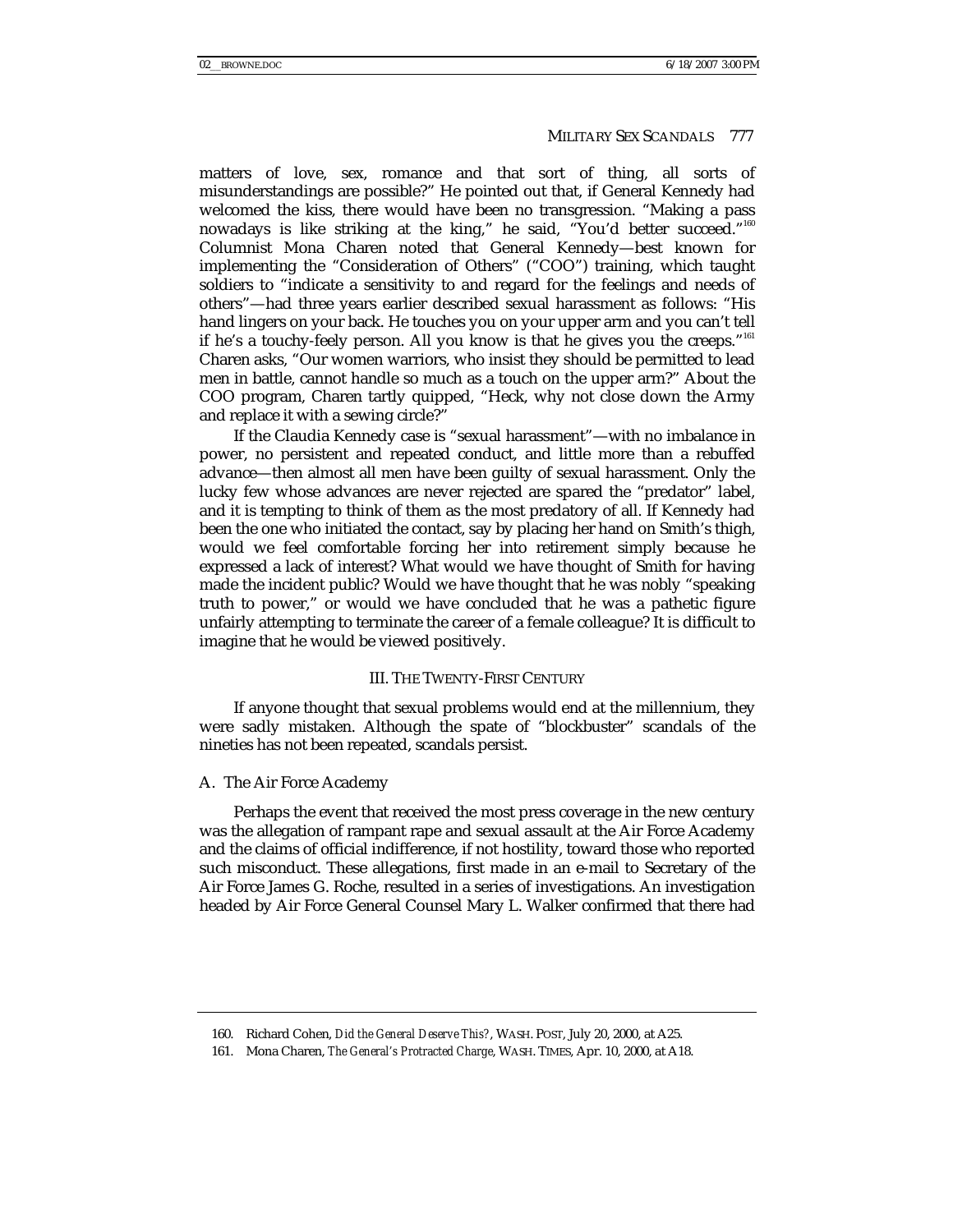been several dozen cases of sexual assault over the prior decade but concluded that most of them had been appropriately disposed of by the Academy.<sup>162</sup>

One problem identified in the report was that the Air Force Academy's definition of sexual assault was broader than the criminal-law definition, and the breadth of that definition may have created unreasonable expectations on the part of those complaining.<sup>163</sup> For example, any sexual conduct engaged in when the non-initiating party is "alcohol impaired" is defined as sexual assault by the Academy, whereas under the UCMJ, consent is effective unless the alcohol impairment is so severe as to render the person incapable of consent. In other words, having "one too many" and consenting to sex that you later regret appears to constitute sexual assault under Academy rules but not under the UCMJ. Another identified problem was the intermingling of rooms of men and women in the dormitories—where a majority of incidents of sexual assault occurred—rather than having separate space for the two sexes.<sup>164</sup>

Although the review by the General Counsel's group, as well as a subsequent review by the Inspectors General of the Air Force and Defense Department identified some procedural shortcomings at the Academy, they did not confirm the central thrust of the Air Force Academy scandal—that the Academy was a hotbed of rape and sexual assault and that its leadership cared little for the plight of the victims.<sup>165</sup> Indeed, it is not clear that sexual assault rates are as high at the Air Force Academy as at civilian universities of comparable size. $166$ 

#### B. A Medley of Little Scandals

Continued problems revolving around sex continue to plague the military. A taste of ongoing problems can be obtained simply by looking at some headlines:

*Warship or Loveboat: One Destroyer. 19 Months. 13 Cases of Fraternization and/or Adultery and the Courts-Martial Aren't Over Yet*. 167

*Adultery, Fraternization, Drugs, Graft & Guns: The Disturbing Tale of a Brand-New Destroyer*. 168

 <sup>162.</sup> REPORT OF THE WORKING GROUP CONCERNING THE DETERRENCE OF AND RESPONSE TO INCIDENTS OF SEXUAL ASSAULT AT THE U.S. AIR FORCE ACADEMY 158 (2003), http://www.dtic.mil/ dtfs/doc\_research/p18\_17.pdf.

<sup>163</sup>*. Id.* at 22–26.

<sup>164</sup>*. Id.* at 103.

<sup>165</sup>*. Id.* at 158–64; AIR FORCE INSPECTOR GEN., SUMMARY REPORT CONCERNING THE HANDLING OF SEXUAL ASSAULT CASES AT THE UNITED STATES AIR FORCE ACADEMY (2004), http://www.af.mil/ library/posture/usafa\_report.pdf; OFFICE OF THE INSPECTOR GEN. OF THE DEP'T OF DEFENSE, EVALUATION OF SEXUAL ASSAULT, REPRISAL, AND RELATED LEADERSHIP CHALLENGES AT THE UNITED STATES AIR FORCE ACADEMY (2004) [hereinafter OIG, EVALUATION OF SEXUAL ASSAULT], *available at* http://www.defenselink.mil/news/Dec2004/d20041207igsummary.pdf.

<sup>166</sup>*. See generally* BONNIE S. FISHER, FRANCIS T. CULLEN, & MICHAEL G. TURNER, THE SEXUAL VICTIMIZATION OF COLLEGE WOMEN (U.S. Dep't of Justice, Bureau of Justice Statistics 2000).

 <sup>167.</sup> William H. McMichael, *Warship or Loveboat: One Destroyer. 19 Months. 13 Cases of Fraternization and/or Adultery and the Courts-Martial Aren't over Yet*, NAVY TIMES, Nov. 21, 2005, at 14.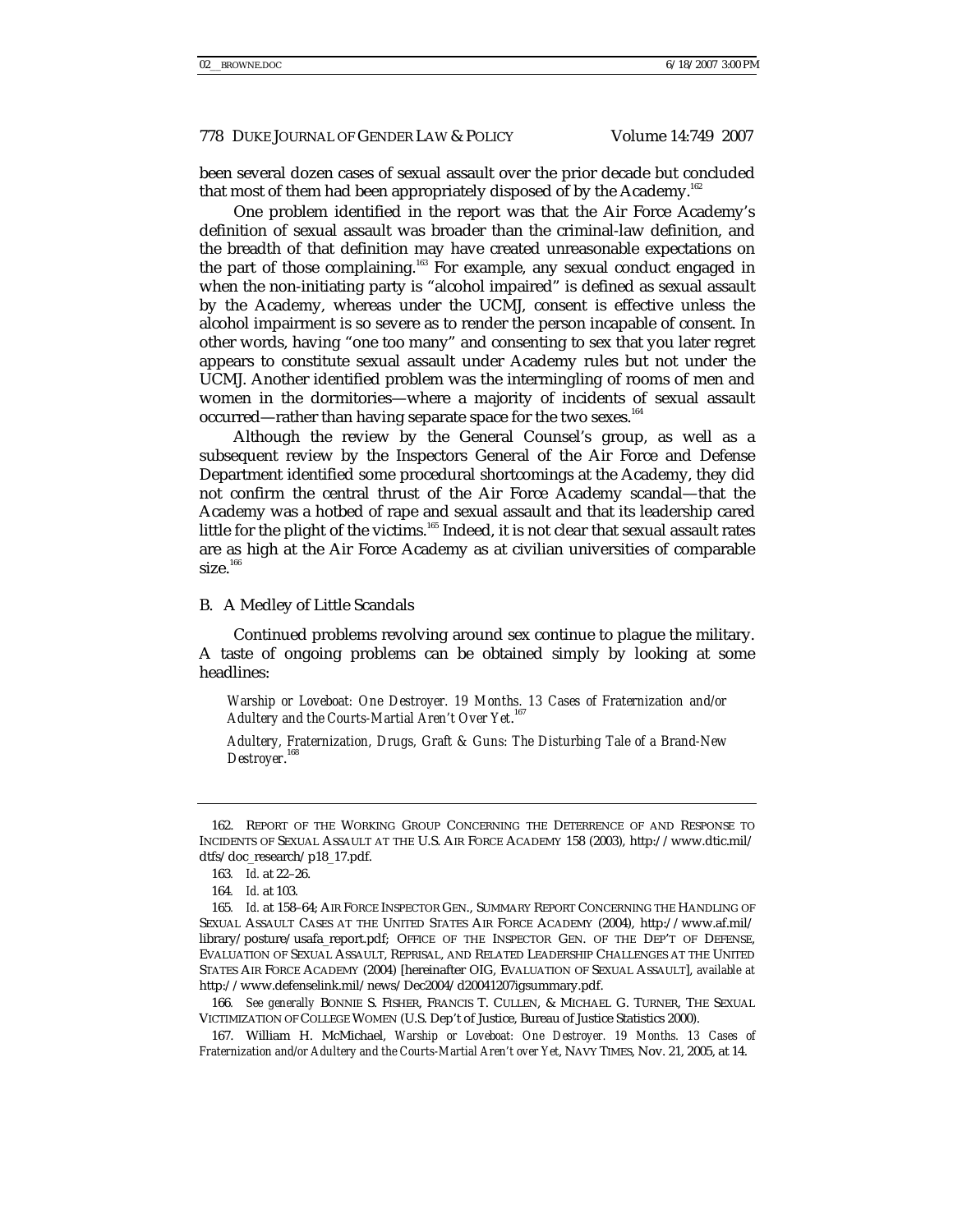*Pentagon Blocks Nudie GI Peep Site*. 169

*Amorous Officers on Notice in Wake of Air Force Case*. 170

*Pimping Alleged at Patrick: NCO Arranged for Subordinate to Have Sex with*  Inspector, Captain, Charges Say,<sup>171</sup> followed by Sex for Job Status: AF NCO Guilty of *Goading Subordinate into Liaisons*. 172

*Pulling the Plug on Video Voyeurs: Peeping Cameras Found Aboard Ships Reflect Disturbing Technical Trend*. 173

*"I Wasn't Wearing the Uniform": And That, Former Sailor Argues, Made Posing for Playboy OK*. 174

*Admiral Loses Battle Group Command: Improper Relationship with Officer Costs Kunkle His Kitty Hawk Post*, <sup>175</sup> followed by *Female Officer Gets Reprimand, Will Retire*. 176

*On a Strange Mission: Police Say Astronaut Drove 12 Hours, Donned Disguise and Assaulted Woman She Saw as Rival for Shuttle Pilot's Love*. 177

The central flaw exhibited by the military in the sex arena is its failure to appreciate the nuances of sexual issues. By announcing, in essence, "zero tolerance for everything sexual," it has lost the ability to differentiate between serious threats and bad manners. Tailhook was certainly more than bad manners, but the Navy prosecuted it as if it had been mass rape. Unfortunately, the primary lesson learned by the military is that "nothing exceeds like excess," as witnessed by the prosecutorial excesses of the Aberdeen incident.

One would like to think that the crusading zeal has abated, that the lesson has been absorbed that over-reaction ultimately hurts rather than helps the cause of female integration. Recent incidents at the Naval Academy suggest that such a hope is unwarrantedly optimistic.

 <sup>168.</sup> William H. McMichael, *Adultery, Fraternization, Drugs, Graft & Guns: The Disturbing Tale of a Brand-New Destroyer*, NAVY TIMES, Jan. 30, 2006, at 14.

 <sup>169.</sup> Niles Lathem, *Pentagon Blocks Nudie GI Peep Site*, N.Y. POST, Feb. 22, 2005, at 23.

 <sup>170.</sup> Thomas E. Ricks, *Amorous Officers on Notice in Wake of Air Force Case*, WASH. POST, Nov. 30, 2000, at A4.

 <sup>171.</sup> Rod Hafemeister, *Pimping Alleged at Patrick: NCO Arranged for Subordinate to Have Sex with Inspector, Captain, Charges Say*, AIR FORCE TIMES, June 19, 2006, at 8.

 <sup>172.</sup> Rod Hafemeister, *Sex for Job Status: AF NCO Guilty of Goading Subordinate into Liaisons*, AIR FORCE TIMES, July 24, 2006, at 16.

 <sup>173.</sup> Matt Hilburn, *Pulling the Plug on Video Voyeurs; Peeping Cameras Found Aboard Ships Reflect Disturbing Technical Trend*, NAVY TIMES, May 17, 2004, at 10.

 <sup>174.</sup> Christopher Munsey, *"I Wasn't Wearing the Uniform": And That, Former Sailor Argues, Made Posing for* Playboy *OK*, NAVY TIMES, Aug. 7, 2000, at 8.

 <sup>175.</sup> Christopher Munsey, *Admiral Loses Battle Group Command: Improper Relationship with Officer Costs Kunkle His Kitty Hawk Post*, NAVY TIMES, Feb. 24, 2003, at 8.

<sup>176</sup>*. Female Officer Gets Reprimand, Will Retire*, NAVY TIMES, Aug. 25, 2003, *available at*  http://www.navytimes.com/legacy/new/0-NAVYPAPER-2132282.php.

 <sup>177.</sup> Henry P. Curtis, *On a Strange Mission: Police Say Astronaut Drove 12 Hours, Donned Disguise and Assaulted Woman She Saw as Rival for Shuttle Pilot's Love*, NEWSDAY, Feb. 6, 2007, at A7.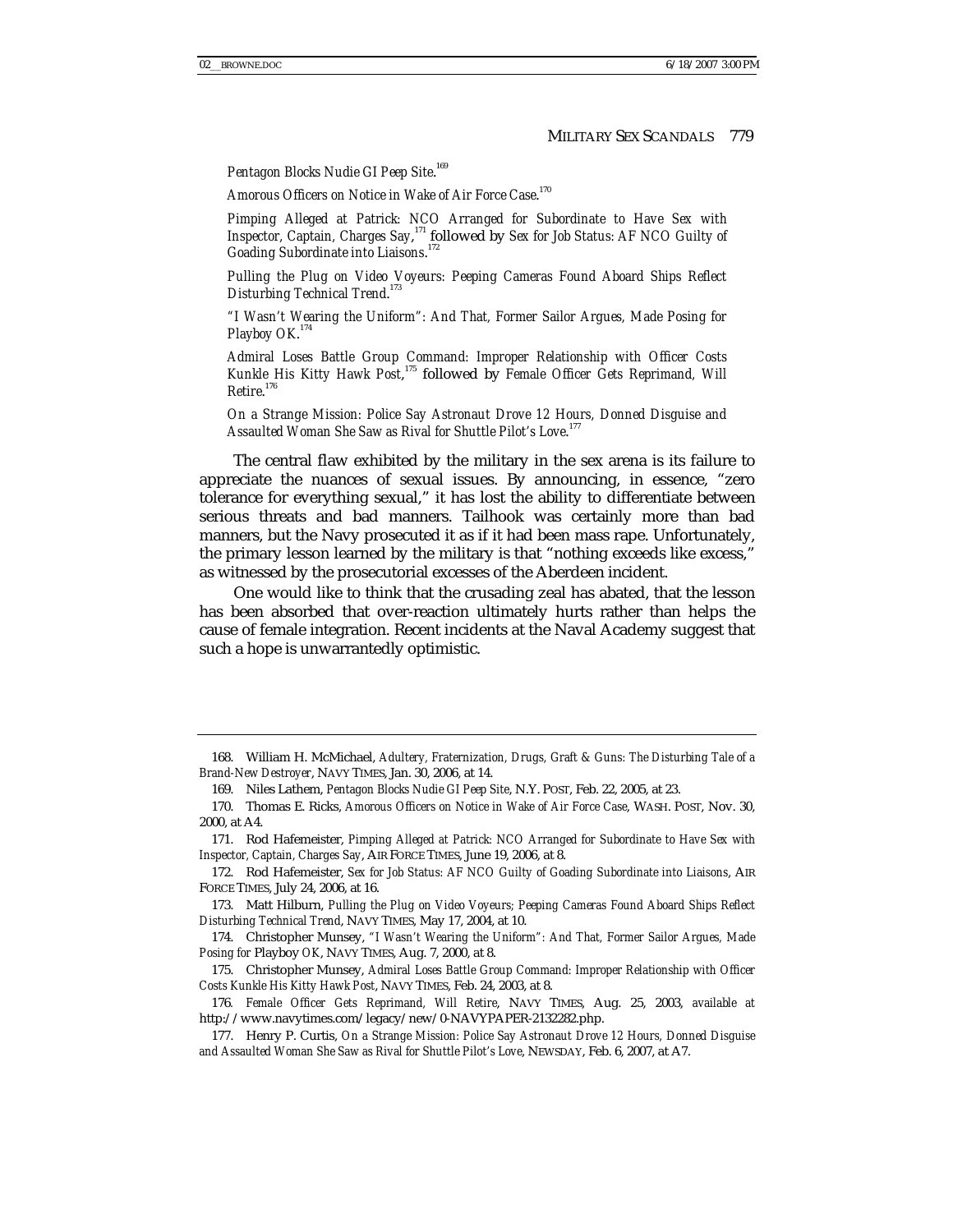#### C. Lieutenant Bryan Black

In August 2005, Lt. Bryan Black, a Naval Academy oceanography instructor on a training cruise to Norfolk, said something to several midshipmen to the effect that the decommissioned battleship *USS Wisconsin* gave him a "hard-on," and he suggested to the lone female midshipman that the *Wisconsin*, instead of giving her an erection, "would be tweaking your nipples." That statement was certainly bad manners and worthy of a reprimand, but the Academy turned it into a court-martial offense.<sup>178</sup> The female midshipman, warrior-in-training Samantha Foxton, later said that she was "appalled" by the statement but that Black had apologized to her the next day and that she had accepted his apology. Unfortunately for Black, however, a female faculty member, who apparently nursed a strong dislike for Black, conducted her own "investigation" and pushed the matter to higher levels. It turned out that not only had Black made the comment in Norfolk, but someone also reported that he had used vulgar language to characterize his ex-wife.

An investigation by Marine JAG officer Major C. J. Thielemann, a professor of leadership and law at the Academy, concluded that Black should be issued a "non-punitive letter of caution and counsel."<sup>179</sup> The Academy superintendent, Vice Admiral Rodney P. Rempt, rejected Thielemann's recommendation, however, and insisted instead on holding an admiral's mast, a hearing that could result in up to sixty days' confinement to quarters and a letter of reprimand, which would effectively terminate his career. The superintendent also announced that he was taking the unusual step of holding the usually private proceeding in the foyer of the administration building and inviting the faculty and staff to attend. Sensing—no doubt correctly—that the proceeding was to be a "show trial" to make an example out of him rather than to mete out justice, Black invoked his right to refuse the admiral's mast and proceed by special court-martial.

Admiral Rempt's decision to disregard the recommendation of a nonpunitive letter was widely viewed as influenced by criticism he had received from the Academy's Board of Visitors that he was not making sufficient progress against sexual harassment.<sup>180</sup> Black's lawyer attempted to disqualify Rempt from convening the court-martial and to move the proceeding to a different command where the jury pool would not include Naval Academy faculty. He argued that his client could not get a fair trial because of unlawful command influence. Major Thielemann testified at a preliminary hearing that, because of this political pressure, Rempt was attempting to make an example out of Black. Indeed, Thielemann testified, he was actually concerned for his own career, because his condemnation of Black's behavior had not been as hardhitting as the admiral had wanted.

 <sup>178.</sup> Andrew Scutro, *Foul Comments: Academy Instructor's Remarks Land Him in Court-Martial*, NAVY TIMES, Jan. 30, 2006, at 8.

 <sup>179.</sup> Earl Kelly, *Academy Professor Unfairly Targeted?*, CAPITAL (Annapolis), Jan. 14, 2006, at A1.

<sup>180</sup>*. Id*. Kathleen Parker, *The Dangers of Cussing like a Sailor; The Altar of Victim Advocacy Takes on Salty Language*, CHI. TRIBUNE, Jan. 11, 2006, at C19.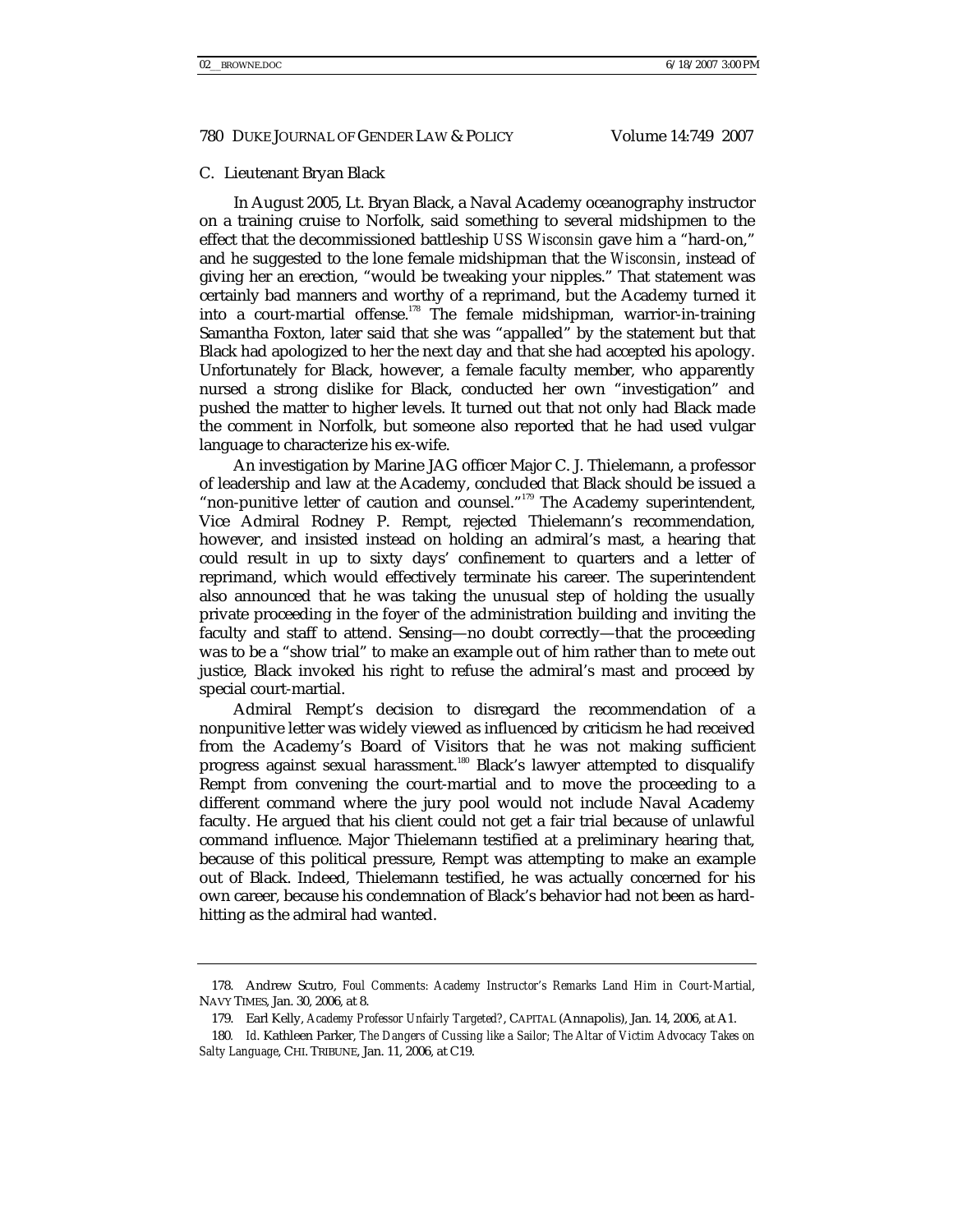Ultimately, after holding the court-martial over Black's head for months, Admiral Rempt offered to downgrade the proceeding to an admiral's mast to be held before a different admiral "to avoid any perception of bias or any predetermined outcome."<sup>181</sup> As this is what Black and his lawyer had earlier requested, the offer was accepted. The hearing lasted an hour, and Black was given a "non-punitive letter of caution," which does not become a part of his military record, although a negative fitness report from the Academy could nonetheless block any promotion and lead to his forced dismissal. Black was counseled by the admiral before whom the proceeding was held and advised, among other things, that it was unwise to have dinner at Hooters restaurant because of the "appearance of impropriety."<sup>182</sup> No, this really is not your father's Navy.

Predictably, self-styled advocates for women were upset that something remained of Lt. Black's career. One asserted that, in the civilian world, the offended employee (one hesitates to call her a "victim") would have been able to obtain redress in the courts.<sup>183</sup> This is not true. The case would almost certainly be dismissed before trial, since to be actionable the offending conduct must be "sufficiently severe or pervasive to alter the conditions of the victim's employment and create an abusive working environment."<sup>184</sup> Much worse conduct than this—including conduct by a former Commander in Chief<sup>185</sup>—has been held to fall short of that standard.

Ultimately the right result was reached. Black's comment was clearly inappropriate and deserving of admonishment, as he himself acknowledged, first by apologizing and then after the admiral's mast by admitting his mistake. But at what cost in time and money? Black's original comment was made in August 2005, and the admiral's mast did not take place until September 2006. Black had been scheduled to deploy to Bahrain shortly after the complaint to support the fighting in Iraq, but his orders were changed because of the complaint, placing him in "limbo." The result obtained was one that the Navy could have had from the very start but declined in its zeal to appease the Academy's critics.

What would have happened if the sexes had been reversed between Black and the midshipman? Probably nothing. There would likely have been no complaint even if a male midshipman had been offended. And, can one really imagine a female officer being prosecuted for having said vulgar things about her ex-husband? It is extremely unlikely that any man would complain, and if he did, his complaint almost certainly would have been ignored and he would have been made to feel like a fool for complaining.

The overreaction of the Academy does women no favors. The blog *CDR Salamander*, apparently hosted by a Navy commander, predicts that the response

 <sup>181.</sup> Bradley Olson, *Ex-Academy Instructor Cleared at Hearing; Officer Receives No Punishment for "Crude" Remarks*, BALT. SUN, Sept. 2, 2006, at 1A.

<sup>182</sup>*. Id.*

<sup>183</sup>*. Id.*

 <sup>184.</sup> Meritor Sav. Bank v. Vinson, 477 U.S. 57, 67 (1986).

 <sup>185.</sup> Jones v. Clinton, 990 F. Supp. 657, 675–76 (E.D. Ark. 1998).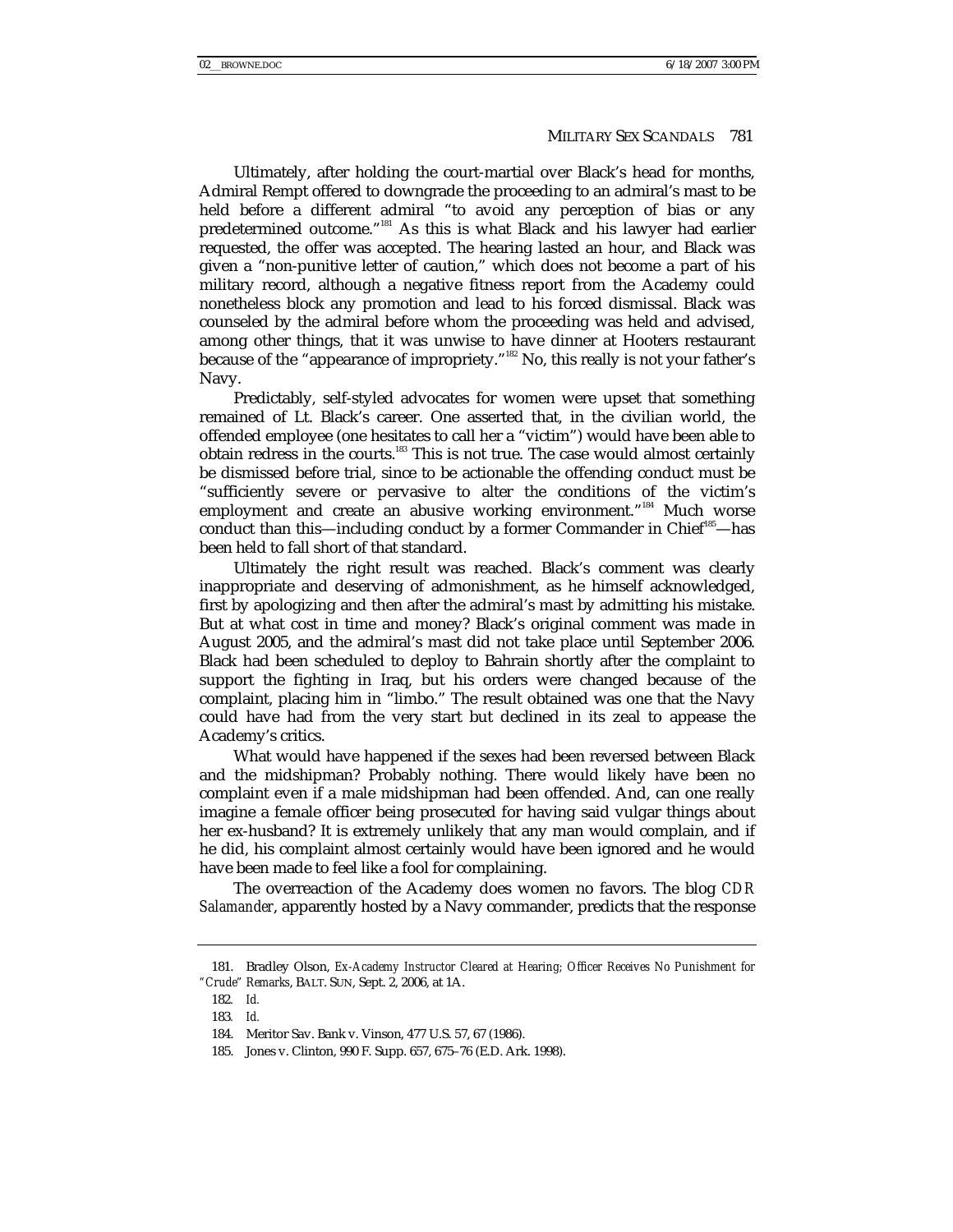to the Black case—and presumably others like it—will be that "the smart officers will gather their male buddies and ditch their female shipmates at the first chance they get on liberty or the weekends." Then, he notes, "Wait, my male JOs [junior officers] already do that . . . those who aren't sleeping with them."186 The whole affair, he says,

does a disservice to the great women I have served with who have more important things to do than get the vapors over some big talking LT, and wind up chewing up dozens to hundreds of Flag Officer hours over less than she will hear in the first liberty call overseas.<sup>187</sup>

#### D. Lamar Owens

The other recent incident at the Naval Academy was the court-martial of Lamar Owens. Owens was the star quarterback of the Navy football team, and the team's "most valuable player," who had taken Navy to a victory in the Poinsettia Bowl in the 2005 season. The charges against Owens were much more serious than those against Black. He was accused of having raped a fellow midshipman in Bancroft Hall, the residence hall at the Academy, in January 2006.

The case was a classic "he said, she said" acquaintance-rape case. Both parties agreed that sex had taken place. She said that it was non-consensual; he said that it was consensual. The exact truth is hard to know, but what is crystal clear is that the prosecution had a very weak case.

According to the woman, she had been drinking heavily the night of the incident. Indeed, she testified, she had consumed seven or eight drinks in a twohour period, including at least four shots of hard liquor and three mixed drinks. She went home to her room and fell asleep. She awoke around four in the morning, she said, to find that Owens—whom she barely knew—had come to her room uninvited and was kissing her. She turned away from him, said that she had a boyfriend, and then "blacked out." Owens then climbed into bed and raped her. Her roommate was asleep in the room, but the accuser did not call out to her.<sup>188</sup>

According to Owens, he and the woman had been flirting and getting to know each other in the weeks before the incident. That night, shortly before the incident, the woman had sent him an instant message inviting him to her room. When he got there, they chatted, and she climbed into her bunk and tugged on his sweater, indicating that she wanted him to join her in bed. They began

 <sup>186.</sup> CDR Salamander, LT Black's Court Martial: Unintended Consequences (Jan. 25, 2006), http://cdrsalamander.blogspot.com/2006/01/lt-blacks-court-martial-unintended.html.

<sup>187</sup>*. Id.*

 <sup>188.</sup> Bradley Olson, *Mid Tells Jury of Rape in Her Dorm: Defense Attacks Credibility, Says Navy QB Had Consensual Sex*, BALT. SUN, July 12, 2006, at 1A [hereinafter Olson, *Mid Tells Jury of Rape*].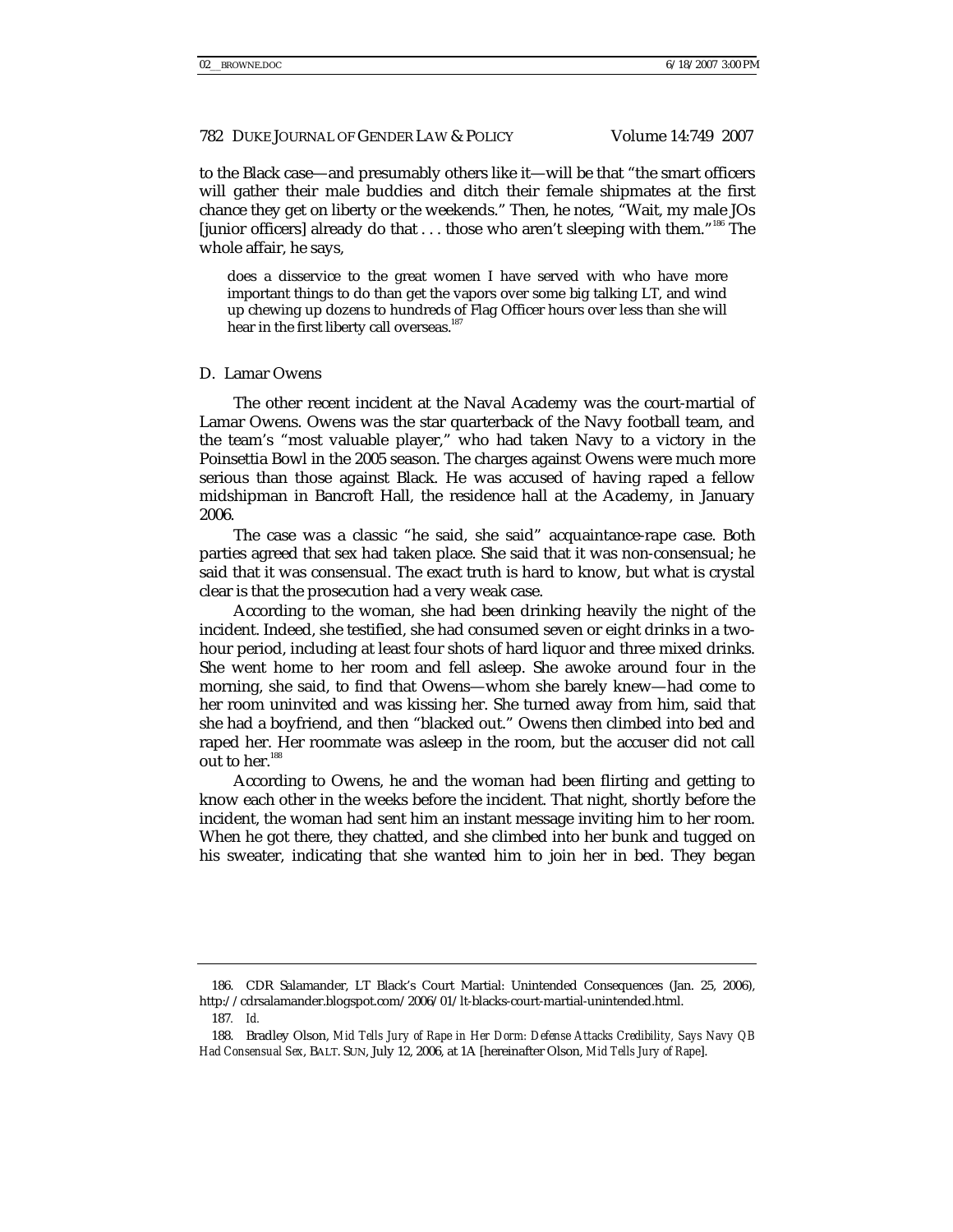having sex, but she passed out, so he stopped (without ejaculating) and left the room.

About ten days after the incident, Owens called her and "tearfully apologized" to her, saying, "I'm so sorry. . . . I woke up the next day and I called you, and I wanted to kill myself and I still feel like that."<sup>190</sup> He also said, "I didn't do it long." Unbeknownst to Owens, Navy investigators were recording the call.

Owens's general court-martial occurred in July 2006. He was charged with rape, conduct unbecoming an officer, and violation of a protective order against being near the alleged victim after the incident, the last charge added later after he had been observed on the hallway where her room was. The rape charge carried a maximum sentence of life imprisonment, and the other charges carried lesser penalties, including prison and a dishonorable discharge. A discharge under these circumstances would require Owens to repay the \$136,000 cost of his Naval Academy education.<sup>191</sup>

The alleged victim's testimony was marred by inconsistencies and claims of selective memory loss due to black-out from alcohol consumption. She admitted that she drank almost every weekend from the time she arrived at the academy until the incident, which, because she was under twenty-one, was a rule violation for which she could have been expelled.<sup>192</sup> Despite her trial testimony that she had not invited Owens to her room, her boyfriend testified that days after the incident she told him that she "might have" sent Owens an instant message inviting him to her room. At the Article 32 hearing to determine if there was enough evidence to proceed to court-martial—similar to a preliminary hearing in the civilian world—she was asked whether it was possible that she gave Owens her consent and because of her intoxication did not remember it. She responded, "I suppose," adding later that "I wouldn't define it as consent if I can't remember it happening."<sup>193</sup>

A central issue in the trial concerned whether the accuser had sent the instant-message invitation to Owens. Her boyfriend testified that he had left her at her room at 3:30 a.m. and returned to his room. She began sending him instant messages, asking him to come back. The last such message was sent at 3:47 a.m. Then, at 4:12 a.m., she sent him a telephone text message after the alleged rape had occurred. He came to her room and found her crying hysterically. She told him, "*I think* I was raped" and identified Owens as the perpetrator.

At 4:11 a.m., one minute before she sent the text message to her boyfriend, the instant-message session on her computer had been closed, erasing any

 <sup>189.</sup> Bradley Olson, *Owens Claims Accuser Invited Him into Bed: Mid Says Alleged Victim "Misrepresented" Facts of Case*, BALT. SUN, July 19, 2006, at 1B [hereinafter Olson, *Owen Claims Accuser Invited*].

 <sup>190.</sup> Bradley Olson, *Mid Player Apologized to Accuser on Tape: Phone Call Used at Rape Hearing of Navy Quarterback*, BALT. SUN. 9, 2006, at 1A.

 <sup>191.</sup> Raymond McCaffrey & Steve Vogel, *Case Stirs Criticism of Naval Academy Chief: As Ex-Quarterback Waits for Decision on Future, Alumni Question Leadership*, WASH. POST, Dec. 17, 2006, at C1.

 <sup>192.</sup> Olson, *Mid Tells Jury of Rape*, *supra* note 188.

 <sup>193.</sup> Bradley Olson, *Navy Trial in Rape Case: Mids' Quarterback to Face Most Serious Form of Court-Martial*, BALT. SUN, Apr. 29, 2006, at 1B [hereinafter *Navy Trial in Rape Case*].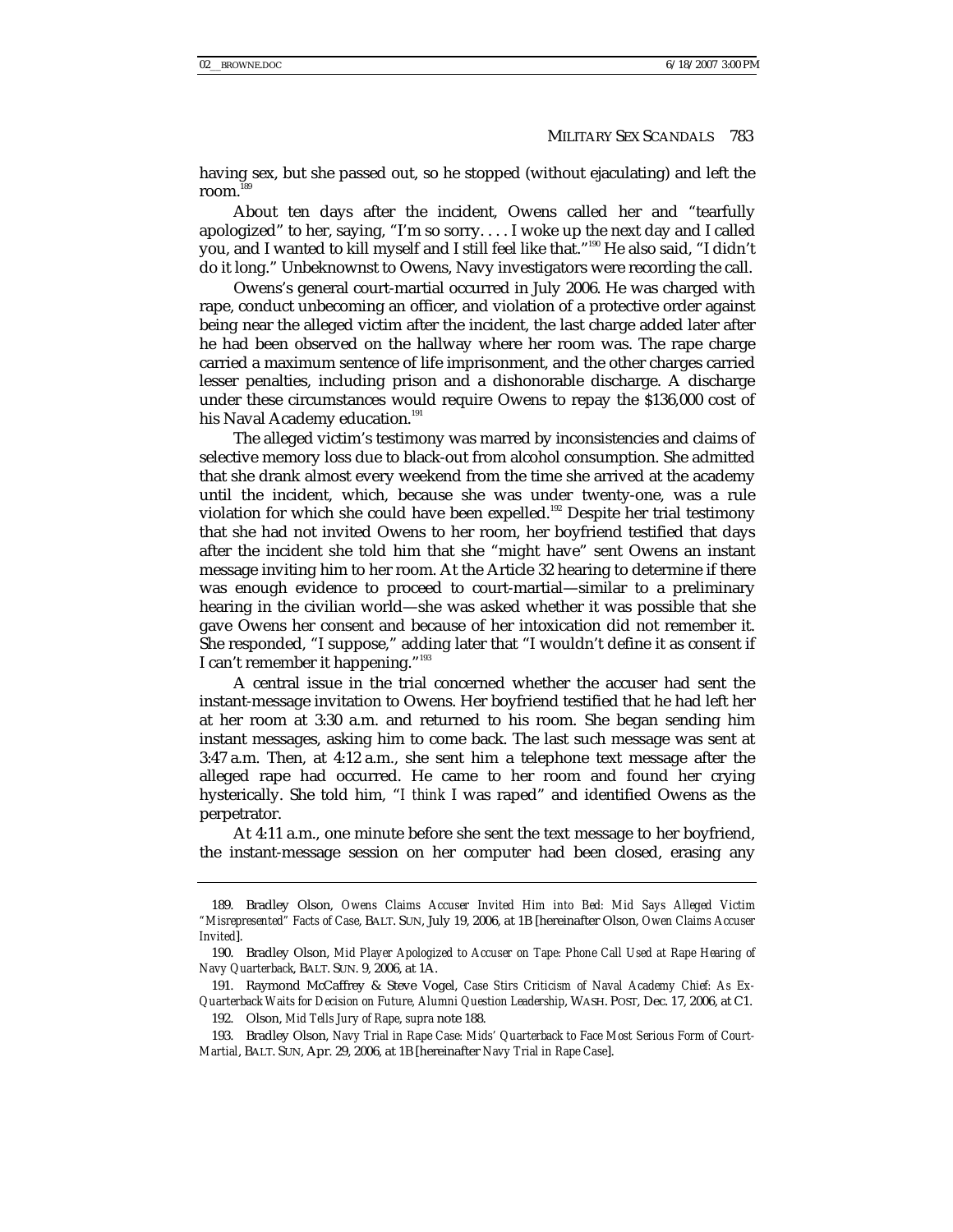instant messages that might have occurred between her and Owens. The accuser testified at trial, however, that she had not gotten out of bed between the time of the alleged rape and the time that her boyfriend arrived. She said that she did not know how the instant-message session was closed, although the defense argued that she had closed it to eliminate evidence that she had invited Owen.<sup>194</sup>

In closing arguments, the prosecutor made three points. First, the accuser had no reason to lie; second, she had been crying hysterically when her boyfriend came to her room; and third, Owens's recorded conversation with her was evidence of a guilty mind—a window into his soul, she said.

In his closing argument, Owens's lawyer, Reid Weingarten—known best for his defense of high-profile white-collar defendants—emphasized the many weaknesses in the woman's story. Gaps in her memory made her unable to remember whether she had invited Owens to her room, even though she had initially testified with some certainty that she had not. The woman also had no explanation for how the instant-message session had been closed. The prosecution's theory that Owens came to her room uninvited, Weingarten argued, implies the unlikely scenario that Owens was just "prowling" the halls looking for someone to rape, and, coincidentally, he just happened to show up just after she had instant-messaged her boyfriend at 3:47 a.m. Finally, the "black out" seemed to be strangely selective. The woman's story was that she was sleeping and unconscious only for the 20 minutes of the encounter, but was sending instant messages just before it happened and text messages right after. As for the recorded conversation between Owens and the victim, Weingarten pointed to Owens's testimony that he made the statements because he had heard there was an investigation going on, and he was trying to get her to "back off" of making charges, hoping to avoid a confrontation. He realized only when she passed out how impaired she was, at which point he left.<sup>195</sup>

The defense's theory was that the accuser had consented to the sex, had then regretted it, and relied on the Academy's practice of not punishing alleged rape victims for their conduct violations. Moreover, he argued, Owens was a scapegoat: "A system, needing to look like it was tough on rape, having a star quarterback in its sights, took the bait. And here we are."<sup>196</sup>

The jury deliberated for about ten hours before reaching its verdict. It found Owens not guilty of rape but guilty of conduct unbecoming and violation of the protective order.<sup>197</sup> The jury then recommended "no penalty" for the offenses for which Owens was convicted.198 Owens was not completely out of the woods, however, as it was now left to the Academy—in the person of Admiral Rempt—to decide what kind of administrative action to take. Although

 <sup>194.</sup> Olson, *Mid Tells Jury of Rape*, *supra* note 188.

 <sup>195.</sup> Olson, *Owens Claims Accuser Invited*, *supra* note 189.

 <sup>196.</sup> Bradley Olson, *Judge Rebukes Prosecution in Owens Rape Trial: Navy, Defense Close Arguments; Verdict Could Be Returned Today*, BALT. SUN, July 20, 2006, at 2B.

 <sup>197.</sup> Nelson Hernandez, *Navy Quarterback Cleared of Raping Midshipman*, WASH. POST, July 21, 2006, at A1.

 <sup>198.</sup> Nelson Hernandez, *No Penalty for Midshipman Owens: Found Guilty of Two Non-Rape Charges*, WASH. POST, July 22, 2006, at B1.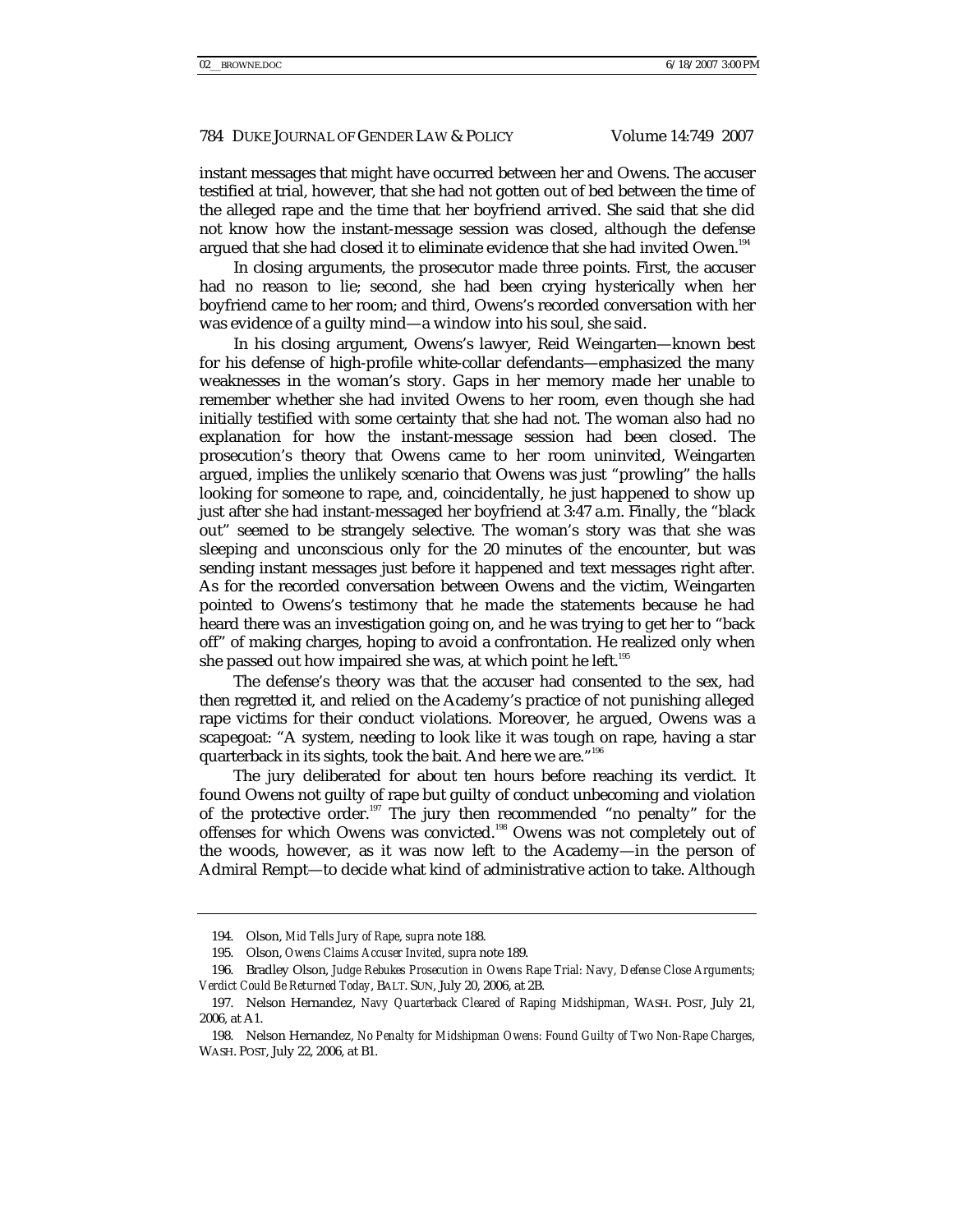Owens was scheduled to graduate in May 2006, his graduation was held up, leaving open the possibility that he could be discharged from the Academy, which would require him both to reimburse the Navy for the cost of his tuition and to leave the Academy without the degree that he had earned.<sup>199</sup> In February 2007, after leaving Owens twisting in the wind for seven months, Admiral Rempt recommended to the Secretary of the Navy that Owens be expelled from the Academy with neither a commission nor a diploma.<sup>200</sup> As of March 2007, the Secretary has not acted, although the Academy's recommendations are usually accepted. $^{201}$ 

The eagerness of the Academy to appear tough ultimately harmed its case. After the incident but prior to the court-martial, two e-mails were sent out to the Academy community at Admiral Rempt's direction. One e-mail referred to the alleged victim as "the sexual assault victim," without any qualifying language indicating that the claim was just an allegation yet to be proved.<sup>202</sup> Another email advised recipients to be wary of media accounts, stating that "the only story that gets to the media" is a false or misleading one told by defense attorneys.<sup>20</sup>

The defense argued prior to trial that these communications constituted unlawful command influence, tainting the jury pool, which is drawn from the command bringing the charges.<sup>204</sup> Thus, the jury was to consist of Naval Academy officers—selected by the convening authority (Admiral Rempt)—who were among the recipients of the e-mails. The defense argued for dismissal of the charges, or, failing that, use of a different jury pool.

The judge agreed that at least "the appearance of unlawful command influence" was created by the "rather damnable e-mails": "They insinuate guilt. They suggest it. They're simply badly written."<sup>205</sup> According to the judge, the emails gave the impression that the admiral was more concerned with public relations and the reaction of Congress and the Pentagon than in ensuring that Owens got a fair trial. "This is almost like a trial by . . . public affairs," he said. He concluded, however, that the superintendent had not intended to taint the jury pool. The judge denied the defense motion, although he gave the defense an additional two peremptory challenges. During the subsequent jury selection, the jury was whittled down to the minimum allowable size of five jurors. Because a guilty verdict requires agreement of at least two-thirds of the jury, the prosecution needed four out of five jurors to convict, rather than the four out of

 <sup>199.</sup> Earl Kelly, *Taped Call Allowed in Owens Rape Case*, CAPITAL (Annapolis), July 15, 2006, at A1.

 <sup>200.</sup> Bradley Olson, *Navy Wants Mid Gone: Academy Moves to Expel Former Star Quarterback Acquitted of Rape*, BALT. SUN, Feb. 14, 2007, at 1A.

<sup>201</sup>*. Id*. As a consequence of negotiations between the Academy and Owens, Owens will not be required to repay his tuition even if the Secretary upholds the expulsion.

 <sup>202.</sup> Steve Vogel, *Superintendent Faulted over Rape Case E-Mails*, WASH. POST, July 7, 2006, at B4.

<sup>203</sup>*. Id.*

<sup>204</sup>*. Id.*

<sup>205</sup>*. Id.*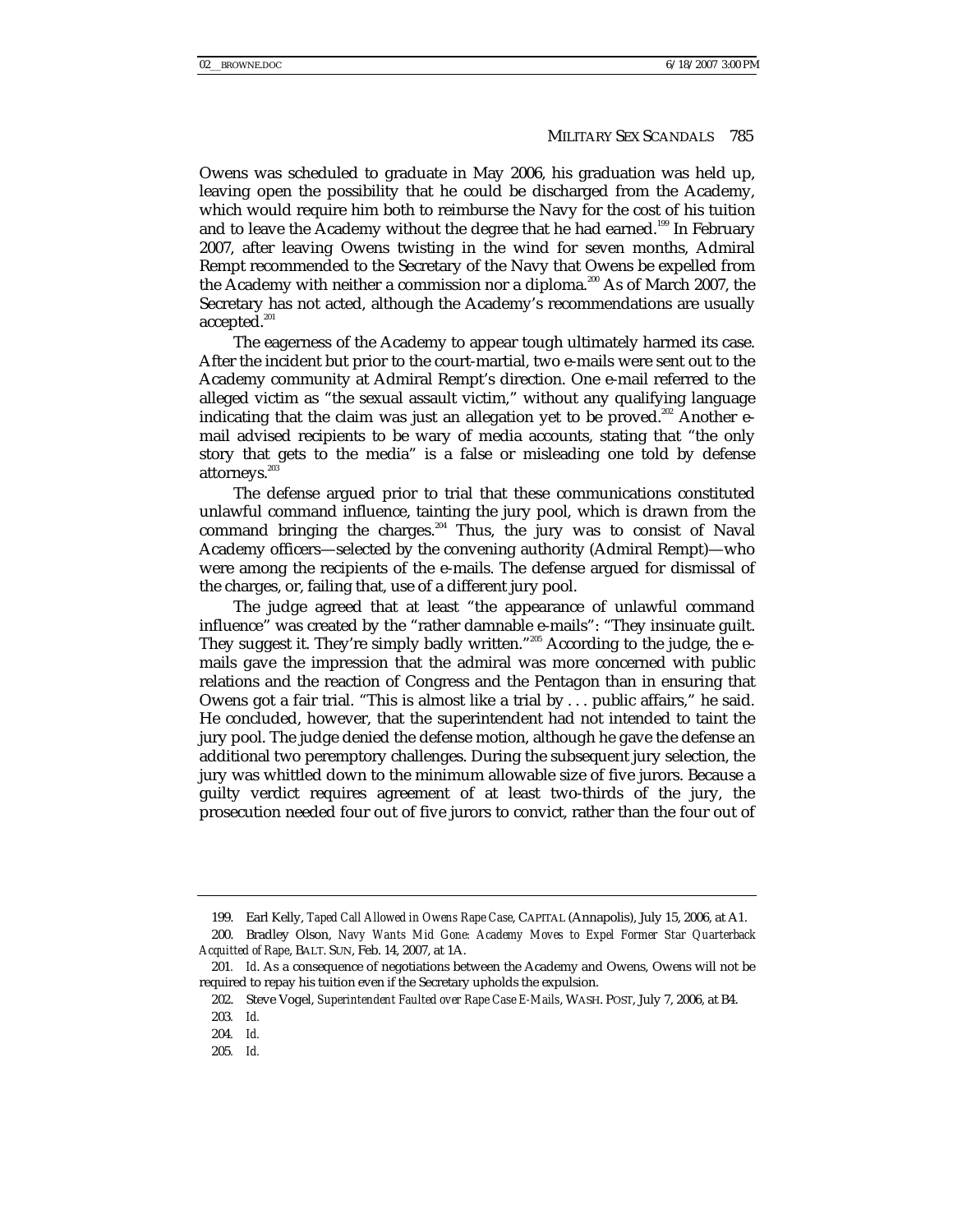six that would have been required if not for the additional peremptory challenges granted the defense. $^{\alpha}$ 

Had the case been tried without a jury, the trial would have been substantially shorter. After the cross-examination of the accuser, the judge stated that Weingarten had "eviscerated the alleged victim" and "took her apart like a Swiss watch,"<sup>207</sup> and that, if it had been a judge-only trial, he would have dismissed the case at that point.<sup>208</sup>

One thing that is not clear from the record is what the result of the Article 32 hearing was. After that hearing in early March 2006, the presiding officer made a recommendation to Admiral Rempt as to whether Owens should be court-martialed. In late April, the Academy announced that Owens would face a court-martial.<sup>209</sup> It declined to say, however, what the recommendation coming out of the Article 32 hearing had been, leaving open the possibility that Rempt ignored a recommendation not to proceed by general court-martial.

The view that the prosecution of Owens was politically motivated was widely shared. After his acquittal, an editorial in the Annapolis newspaper *The Capital* argued:

We don't know if the superintendent got bad advice from the attorneys or if he decided to make an example of Midshipman Owens, the former quarterback of the Navy football team. But now that Midshipman Owens has been acquitted of rape, we believe he has suffered enough. If his accuser ends up with the commission that [Owens] deserves, then the worst miscarriage of justice is yet to  $come.<sup>210</sup>$ 

A few days after Owens' trial ended, Admiral Rempt is reported to have confirmed his political motivation. Explaining privately to a small group of alumni why he pursued charges against Owens, he is reported to have said, "I had no choice; if I did not, we'd have every feminist group and the ACLU after us."<sup>211</sup> If that story is accurate, it is an appalling indictment of the admiral.

#### E. A Lack of Balance

The final point raised in the editorial quoted above—that a gross miscarriage of justice would occur if the accuser ended up receiving the commission that Owens deserved—hints at a common injustice in these cases. The accused is often acquitted of criminal wrongdoing but then punished administratively for it, while the accuser, who may have violated the same rules

 <sup>206.</sup> Bradley Olson, *Five Are Chosen to Decide Fate of Midshipman: Potential Jurors Questioned about Views on Alcohol Use, Sexual Abuse in Rape Case Against Owens*, BALT. SUN, July 11, 2006, at 2B.

 <sup>207.</sup> Earl Kelly, *Taped Call Allowed in Owens Rape Case*, CAPITAL (Annapolis), July 15, 2006, at A1.

 <sup>208.</sup> Annie Linskey & Bradley Olson, *Owens' Lawyer Tops in Corporate Defense: Rape Case Outside the Norm for Weingarten*, BALT. SUN, July 18, 2006, at 1B.

 <sup>209.</sup> Olson, *Navy Trial in Rape Case*, *supra* note 193.

 <sup>210.</sup> Editorial, *Our View: Academy Can Help Dispel Cloud from Rape Case*, CAPITAL (Annapolis), July 30, 2006, at A8.

 <sup>211.</sup> Earl Kelly, *Naval Academy Grads Take up Owens' Cause*, CAPITAL (Annapolis), Oct. 6, 2006, at B1.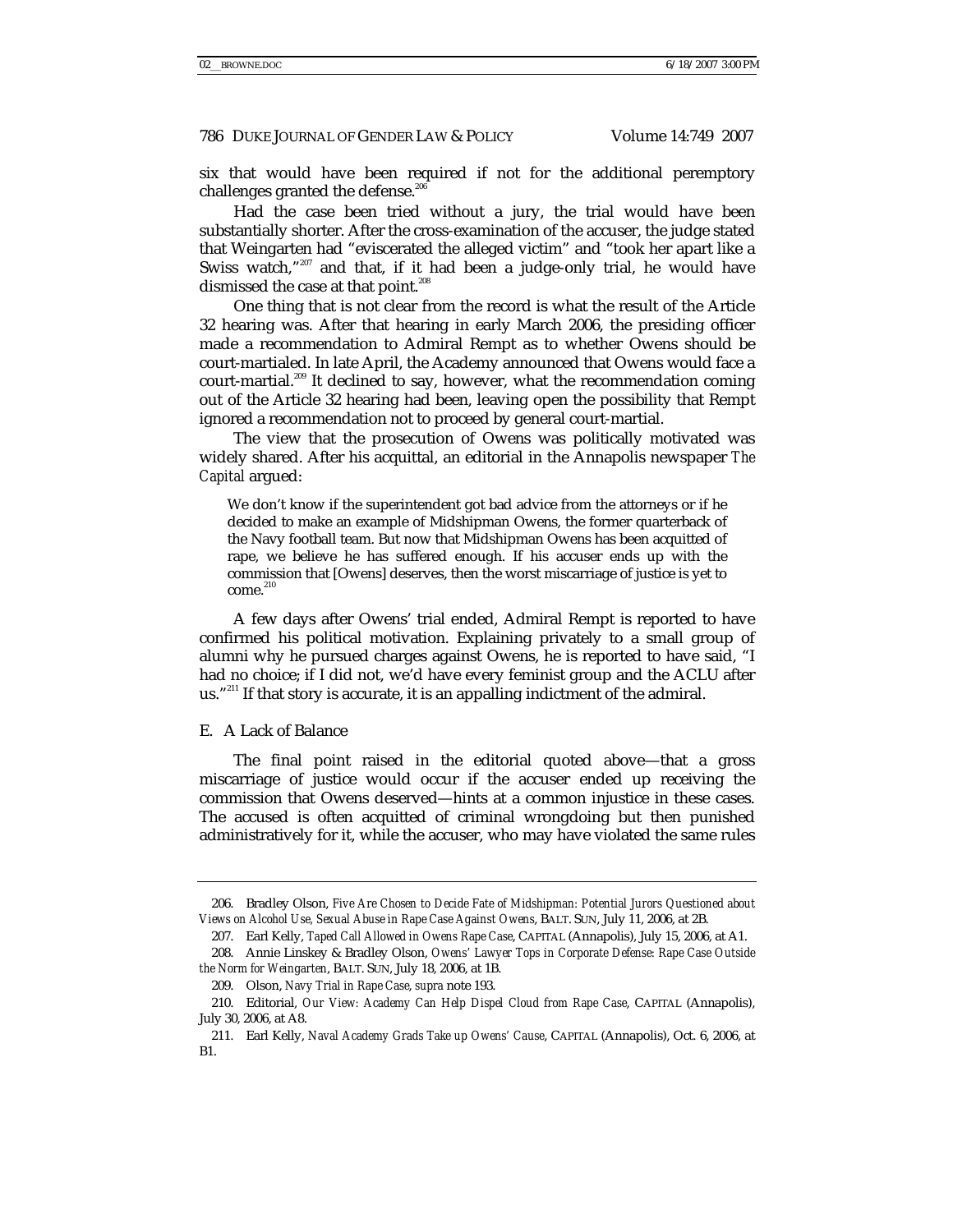as the accused, gets off unscathed because of immunity given her in exchange for her testimony or because of policies of "amnesty." Addressing this issue in the context of the investigation of sexual assaults at the Air Force Academy, the Pentagon Inspector General observed that this imbalance in treatment is "contrary to fundamental fairness."<sup>212</sup>

In the Owens case, the accuser and her witnesses had been granted immunity for numerous violations, including under-age drinking, drinking in Bancroft Hall, maintaining a party house off base, abusing prescription painkillers, having sex in Bancroft Hall, drinking on guard duty, being absent from the guard post, and sexual assault (it seems the accuser had grabbed a male midshipman's genitals in a bar).<sup>213</sup> Thus, even if the sexual intercourse between Owens and the accuser was consensual, Owens can still be expelled for having sex in Bancroft Hall—but his accuser cannot. Moreover, his name has been dragged through the mud, and he will carry around the burden of this accusation for the rest of his life, but the accuser's name, in contrast, was carefully protected and her confessions of wrongdoing do not go into her record.

Such inequities can occur even in the absence of immunity. For example, several years ago, a male-female pair of Naval Academy midshipmen was found in the woman's room "after a long night of drinking and socializing."<sup>214</sup> The man admitted to having consensual sex; the woman contended that she was heavily intoxicated that night and had no memory of having sex with the man, but that she "suspected" that maybe she had been sexually assaulted. Because Academy rules forbid sex on campus, the man was expelled. The woman, by denying having engaged in consensual sex, had admitted no wrongdoing and therefore was not prosecuted. The man found himself working in a warehouse to pay off the \$76,000 he owed the Navy to reimburse it for education costs, and the woman graduated to the fleet. As recognized by the Pentagon Inspector General in its report on the Air Force Academy investigation, the draconian punishment imposed for engaging in consensual sexual activity—repayment of tuition and termination of a military career—coupled with amnesty for the accuser, creates a strong incentive for false claims of sexual assault.<sup>215</sup>

Whether Lamar Owens was actually guilty of rape, only he knows. Even the accuser may not know, if her claims of blacked-out memory are to be believed. But one thing is clear: There was simply no way, on this evidence, that a reasonable jury could conclude "beyond a reasonable doubt" that Owens was guilty. That should have been apparent to the prosecutors at least by the time of the Article 32 hearing, when the accuser "supposed" that she might have consented to intercourse but had been too drunk to remember. To bring criminal charges against a person to appease a political constituency is unconscionable.

 <sup>212.</sup> OIG, EVALUATION OF SEXUAL ASSAULT, *supra* note 165, at 3.

 <sup>213.</sup> Earl Kelly, *Judge Blasts Prosecution in Owens' Trial*, CAPITAL (Annapolis), July 14, 2006, at A1; Countervailing Force, *Duke on the Severn: Lamar Owens Testimonial Immunity*, July 22, 2006, http://pcrevolt.blogspot.com/2006\_07\_01\_archive.html (last visited Mar. 5, 2007).

 <sup>214.</sup> David Brown, *Danzig Seals Midshipman's Expulsion*, NAVY TIMES, June 21, 1999, at 17.

 <sup>215.</sup> OIG, EVALUATION OF SEXUAL ASSAULT, *supra* note 165, at 3.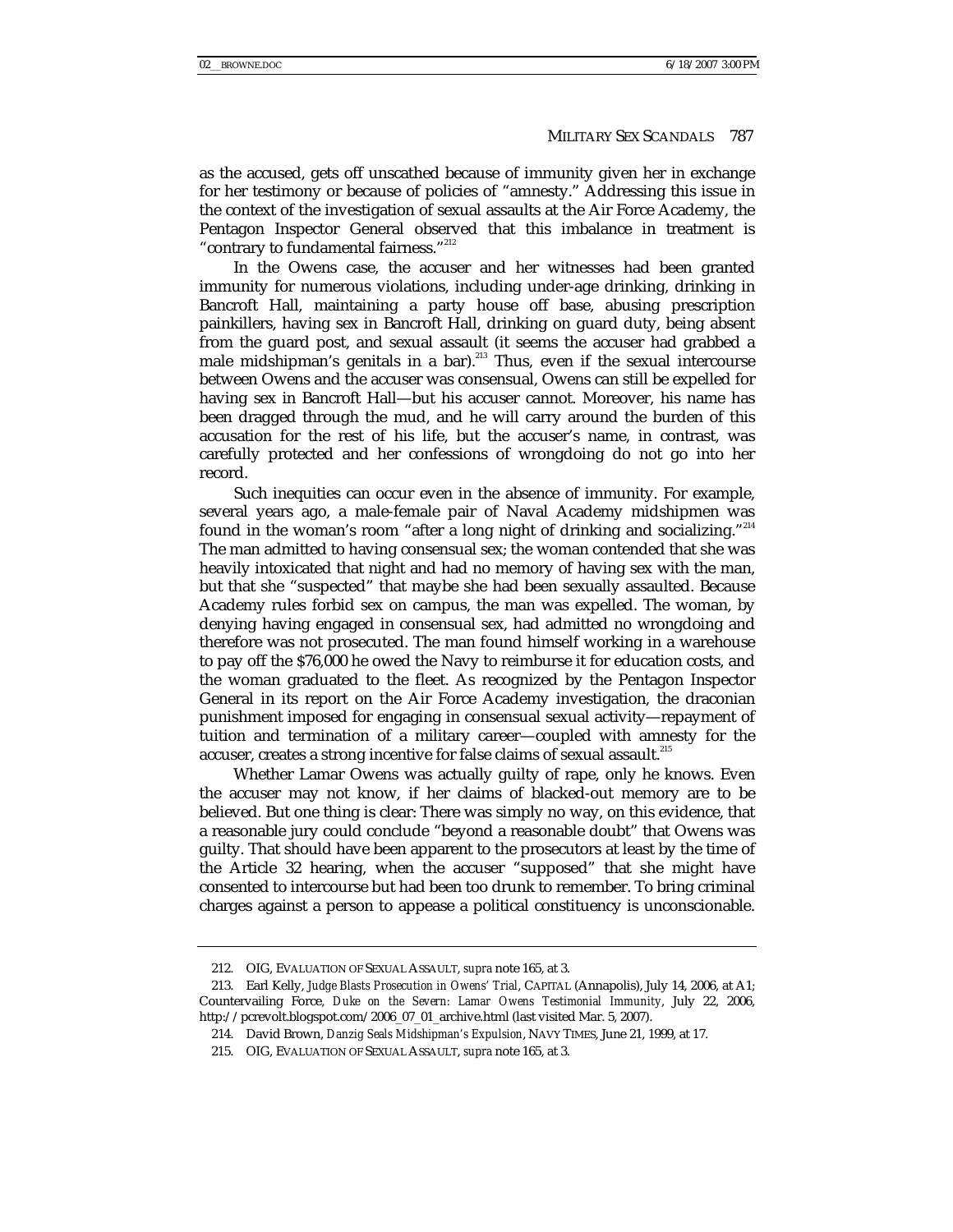To pursue them once the possibility of conviction has evaporated is even worse. Yet if Admiral Rempt pursued the case to appease Academy critics, as he apparently acknowledged, that is precisely what happened.

## **CONCLUSION**

The seemingly endless parade of sexual scandals—just a few of which were reviewed in this essay—is a predictable, if not inevitable, consequence of mixing the sexes together in the often intimate and cloistered environments in which military personnel operate. When they occur, the typical response has been to label men as "predators" and women as "victims," to impose often draconian punishments, and to increase the amount of diversity and sexual-harassment training.

The military's goal of "zero tolerance" for everything sexual is misguided for a number of reasons. First, it tends to mask the distinction between serious and trivial offenses, as exhibited in the case of Bryan Black. Second, it creates self-imposed pressure to pursue even weak cases, such as that of Lamar Owens. One can believe that rape is a serious offense and at the same time think that a given case is too weak to pursue. Third, the zero-tolerance mentality tends to suggest that "zero" is the appropriate target level for the various offenses. But that is not a broadly applicable position. Murder and rape occur in the civilian world, and the criminal justice system deals with them as best it can, but we do not go around talking about having "zero tolerance" for murder and rape, nor do we go looking for some institutional failure when they happen. Most prosecutors do not think that they have to prosecute *somebody* every time a crime occurs, and when they succumb to the temptations of over-reaching, they are roundly criticized for it.<sup>216</sup> Any given murder or rape is "unacceptable" in the sense of its being something that society condemns, but it is not necessarily an indicator that something is unacceptably wrong with the system. This is not to suggest that sexual assault and sexual harassment are not bad things or that the military should not take reasonable steps to reduce their frequency. No one argues that or, presumably, even thinks it. The problem is not that these problems are trivial; the problem instead arises from the "witch-hunt" mentality that so often takes over when these issues come up.

Sexual transgressions in the military are not going to go away. They have not gone away in the civilian sector, and the forced intimacy of military life virtually guarantees that they will persist in the military at even more intense levels. The prolonged separation of military personnel from their families increases the likelihood of straying from vows of fidelity. Moreover, the natural attraction that men have for young women, combined with the natural attraction that women have for high-status men, $^{217}$  means that temptations for fraternization are always going to be high. At one extreme, this attraction results

<sup>216</sup>*. See*, *e.g.*, Sylvia Adcock, *New Ethics Allegations in Prosecution at Duke: Bar Says DA Lied, Withheld Evidence*, WASH. POST, Jan. 25, 2007, at A3.

<sup>217</sup>*. See generally* Kingsley R. Browne, *Sex, Power, and Dominance: The Evolutionary Psychology of Sexual Harassment*, 27 MANAGERIAL & DECISION ECON. 145 (2006).